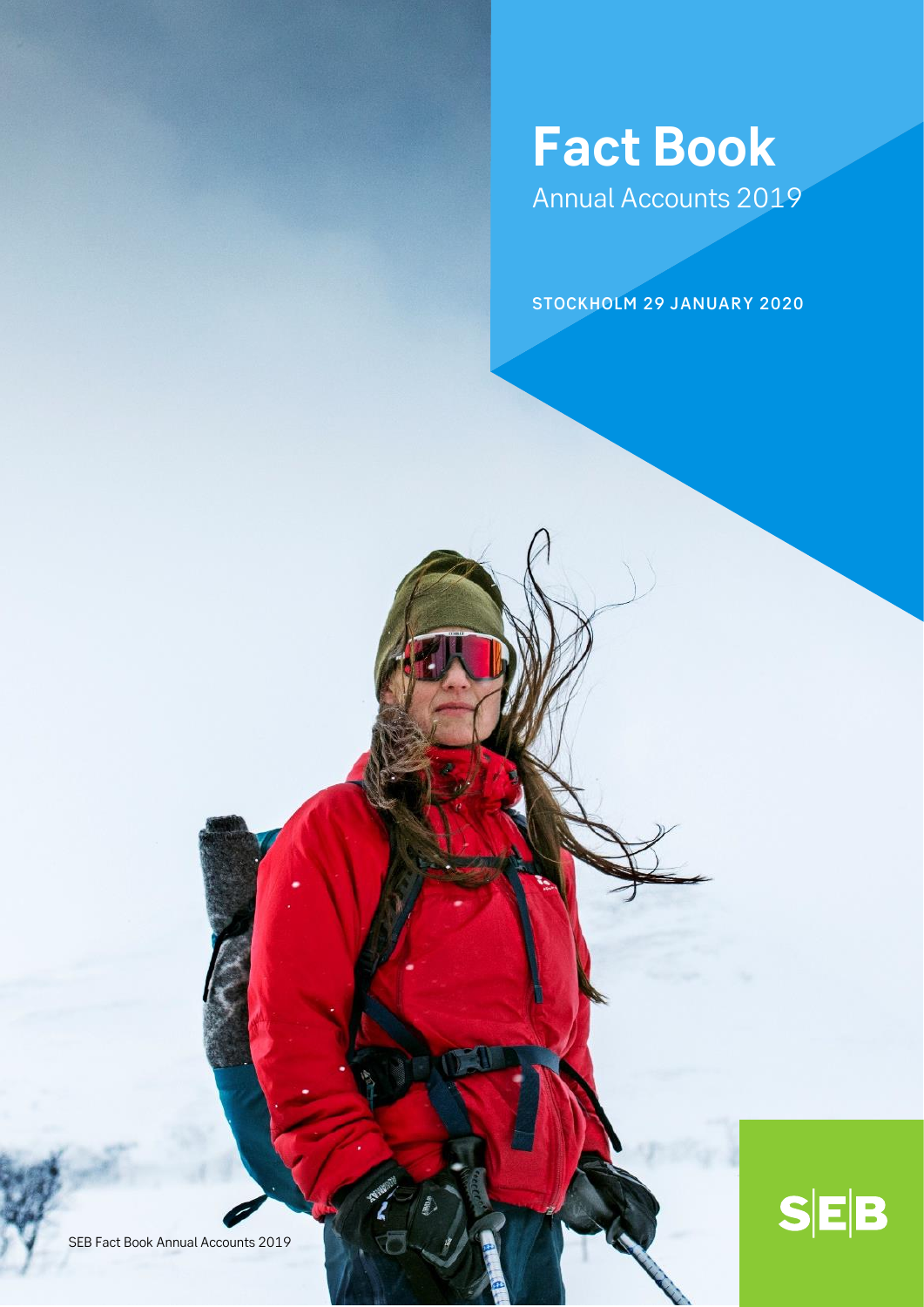# **Table of contents**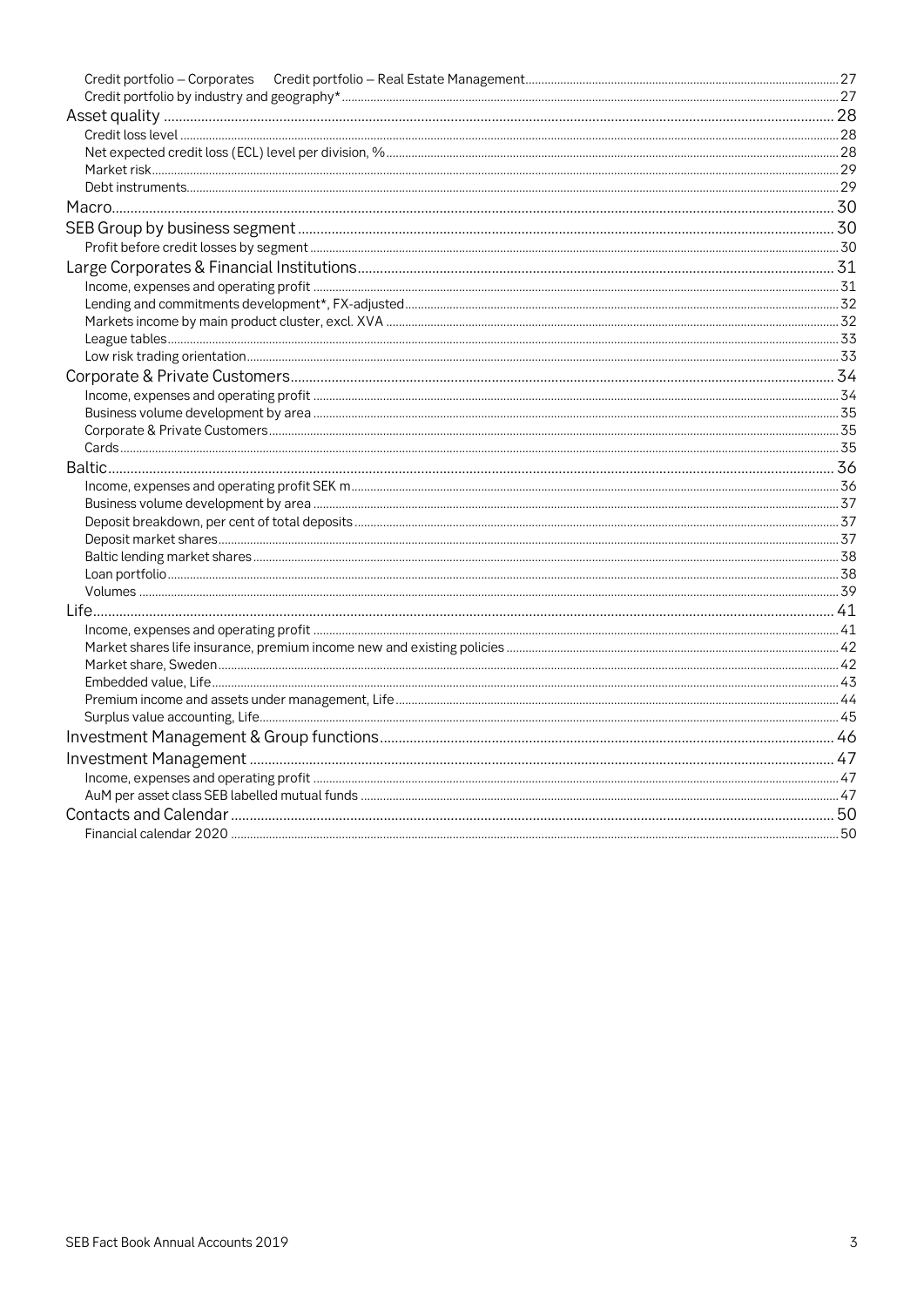## **About SEB**

**Our vision** To deliver world-class service to our customers.

- **Our purpose** We believe that entrepreneurial minds and innovative companies are key to creating a better world. We are here to enable them to achieve their aspirations and succeed through good times and bad.
- **Our overall ambition** To be the undisputed leading Nordic bank for corporations and institutions and the top universal bank in Sweden and the Baltic countries.
- **Whom we serve** 2,000 large corporations, 1,100 financial institutions, 272,000 SME and 1,4 million private fullservice customers bank with SEB.
- **Business plan focus areas** *Advisory leadership* – Offer customers proactive, customised and valuable advice, based on their specific needs and behaviours, through human and digital interaction.
	- *Operational excellence* Improve customer value by increasing the pace of digitalisation and automation while extending the use of data and analytics.

*Extended presence* – Meet our customers on their terms in their digital ecosystems and offer a combination of products and services from SEB and our partners.

- **Values** Guided by our Code of Conduct and our core values: customers first, commitment, collaboration and simplicity.
- People Around 15,000 highly skilled employees serving customers from locations in some 20 countries covering different time zones, securing reach and local market knowledge.
- History **More than 160 years of business, trust and sharing knowledge. The bank has always acted** responsibly in society promoting entrepreneurship, international outlook and long-term relationships.

### **SEB history**

- 1856- Stockholms Enskilda Bank was founded
- 1972- Merger with Skandinaviska Banken
- 1990- Swedish bank crises. Several acquisitions: Trygg Hansa (1997), Baltic banks (1998), SEB AG (1999), Ukraine (2004)
- 2011- A Nordic relationship bank. Divestment of German retail and Ukrainian retail

## Financial Targets

| <b>Financial targets and outcome</b>             | 2015 | 2016     | 2017       | 2018     | 2019              | Target                                            |
|--------------------------------------------------|------|----------|------------|----------|-------------------|---------------------------------------------------|
| Return on equity (per cent) $^{1)}$              | 12.2 | $11.3^2$ | $12.9^{2}$ | $13.4^2$ | 13.8 <sup>2</sup> | Competitive with peers                            |
| Common Equity Tier 1 ratio (Basel III, per cent) | 18.8 | 18.8     | 19.4       | 17.6     | 17.6              | $\sim$ 150bps buffer above regulatory requirement |
| Dividend pay-out ratio <sup>1)</sup>             | 66   | 75       | 70         | $70^3$   | 67                | Dividend payout ratio 40% or above                |
| $^{11}$ Eveluding itoms offecting comparability  |      |          |            |          |                   |                                                   |

items affecting comparab

 $^{2)}$  7.8% in 2016, 11.7% in 2017, 16.3% in 2018 and 13.7 in 2019 including items affecting comparability

3) Excluding extra ordinary DPS, inclusive the latter pay-out 76%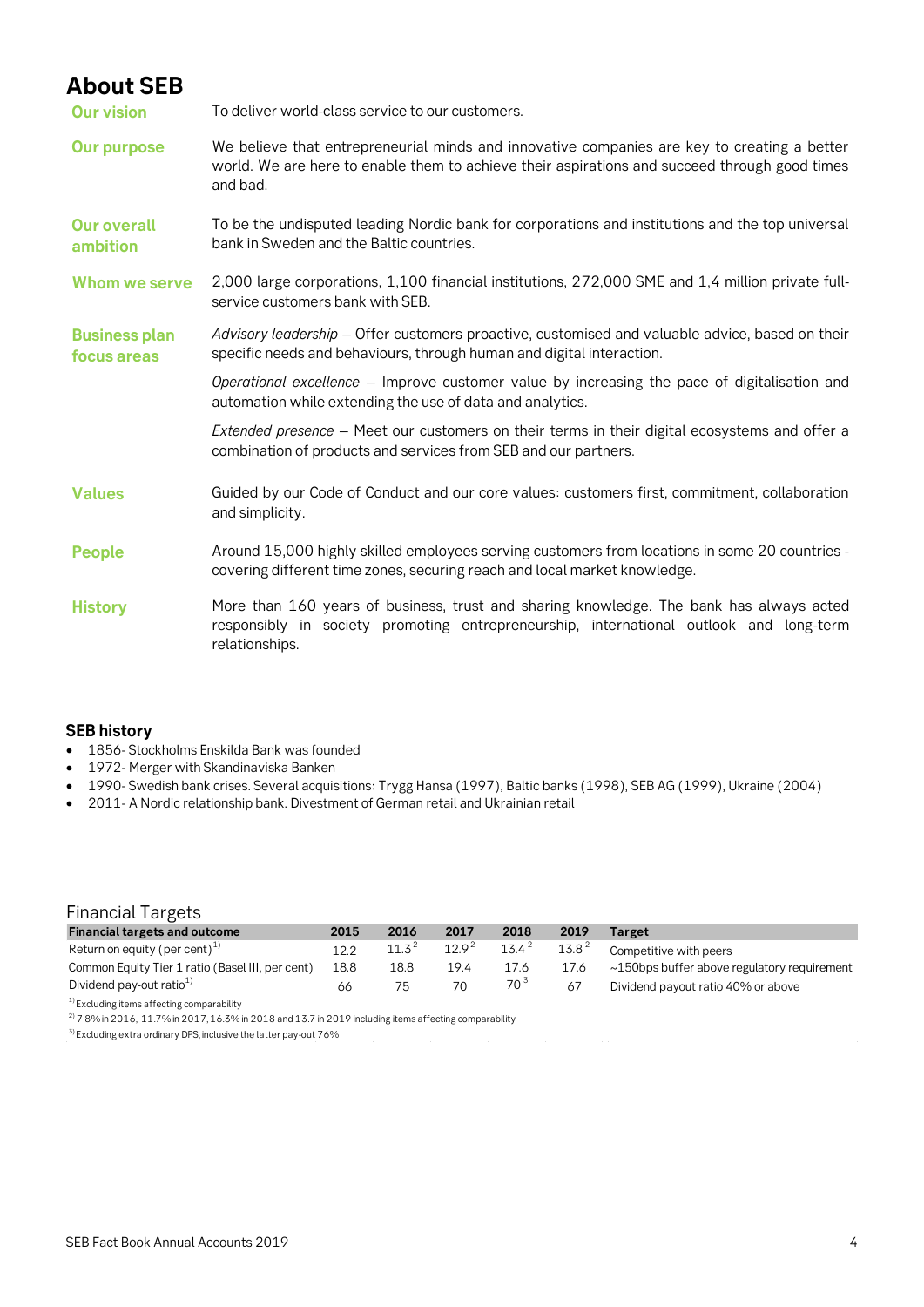## **Organisation**



- The division Large Corporates & Financial Institutions offers commercial and investment banking services to large corporate and institutional clients, in the Nordic region, Germany and the United Kingdom. Customers are also served through an international network in some 20 offices.
- The division Corporate & Private Customers offers full banking and advisory services to private individuals and small and medium-sized corporate customers in Sweden, as well as card services in four Nordic countries. High net-worth individuals are offered leading Nordic private banking services.
- The Baltic division provides full banking and advisory services to private individuals and small and medium-sized corporate customers in Estonia, Latvia and Lithuania.
- The Life division offers life insurance solutions to private as well as corporate and institutional clients mainly in the Nordic and Baltic countries.
- The Investment Management division manages SEB funds and institutional mandates for the group's various customer segments.



## **Share of operating profit, excluding items affecting comparability**

*Geography excluding International network and Eliminations.*

**8%**

**5%**

Germany

**4% 3%**

UK

**60%**

Sweden

*Business divisions excludingOther and eliminations.*

### **Full-time equivalents, end of quarter**

|                                             | Q4     | Q1     | Q <sub>2</sub> | Q <sub>3</sub> | Q4     | Q1     | Q <sub>2</sub> | Q <sub>3</sub> | Q <sub>4</sub> |
|---------------------------------------------|--------|--------|----------------|----------------|--------|--------|----------------|----------------|----------------|
|                                             | 2017   | 2018   | 2018           | 2018           | 2018   | 2019   | 2019           | 2019           | 2019           |
| Large Corporates and Financial Institutions | 2.028  | 1.971  | 1.993          | 1.990          | 1.997  | 2.045  | 2.056          | 2.058          | 2,085          |
| Corporate and Private Customers             | 3.548  | 3,559  | 3.606          | 3,583          | 3.594  | 3.578  | 3,601          | 3,507          | 3,478          |
| Life*                                       | 1,311  | 1.297  | 1.042          | 1.020          | 1.056  | 1.050  | 1.037          | 1.030          | 1,061          |
| <b>Baltic</b>                               | 2.409  | 2.367  | 2.417          | 2.350          | 2.341  | 2.306  | 2.366          | 2.362          | 2.350          |
| Investment Managment & Group functions      | 5.653  | 5.625  | 5.638          | 5.588          | 5.762  | 5.825  | 5.928          | 5.930          | 6,061          |
| whereof Investment Management               | 179    | 174    | 185            | 183            | 188    | 190    | 189            | 195            | 201            |
| whereof Business Support                    | 3.784  | 3.750  | 3.775          | 3.762          | 3.883  | 3.880  | 3.954          | 3.941          | 4,028          |
| <b>SEBGroup</b>                             | 14.951 | 14.820 | 14.695         | 14.531         | 14.749 | 14.804 | 14.988         | 14.887         | 15,034         |

\* SEB Pension divested in June 2018

SEB Fact Book Annual Accounts 2019 5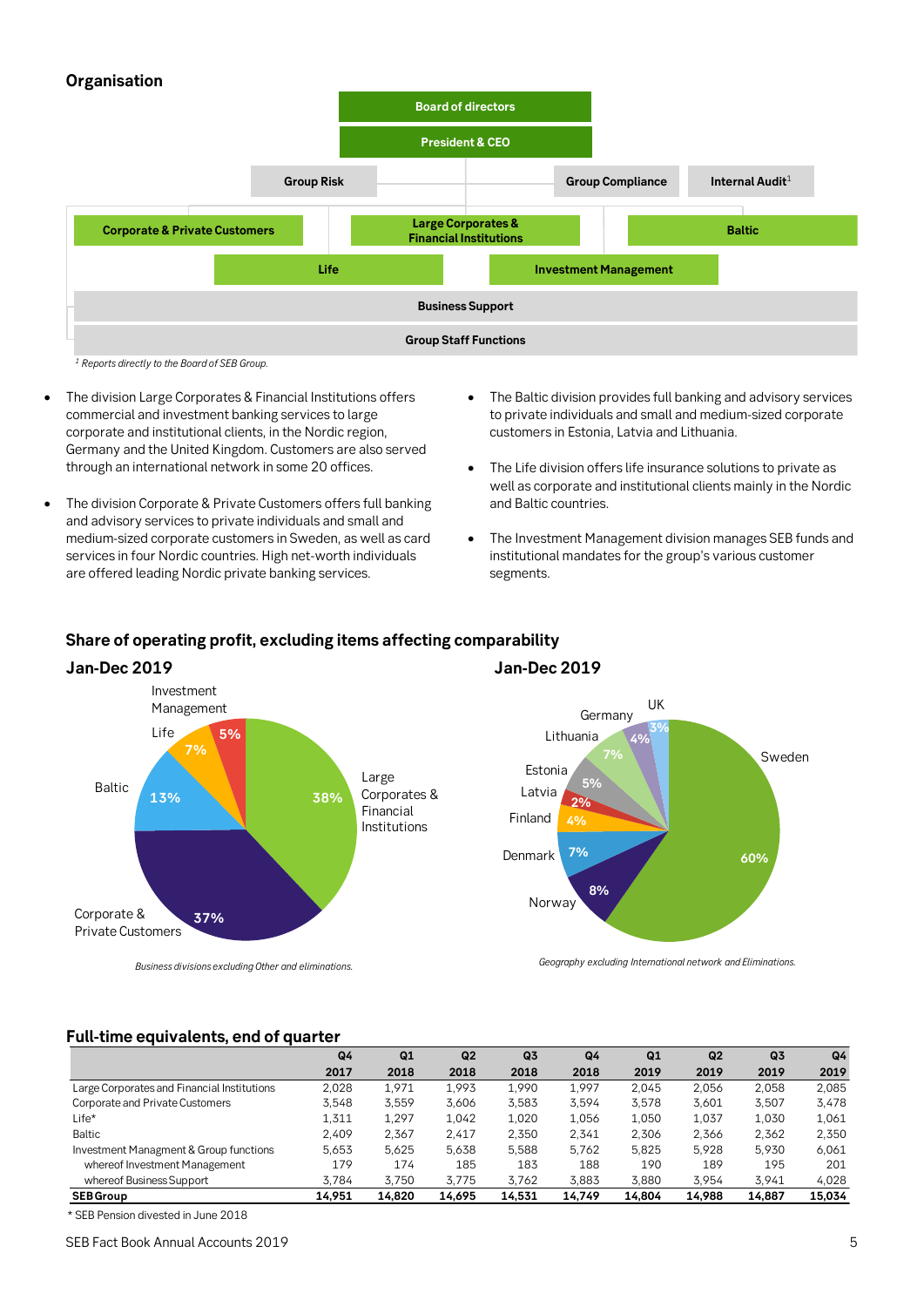## **Corporate Governance**

SEB follows the Swedish Code of Corporate Governance (Bolagsstyrningskoden).

The structure of responsibility distribution and governance comprises:

- Annual General Meeting (AGM)
- Board of Directors
- President and Chief Executive Officer (CEO)
- Divisions, business areas and business units
- Business Support and staff functions
- Internal Audit, Compliance and CRO Function.

### **Board**

The Board members are appointed by the shareholders at the AGM for a one-year term of office, extending through the next AGM. The Board of Directors consists of eleven members without any deputies, elected by the AGM, and of two members and two deputies appointed by the employees. In order for the Board to form a quorum more than half of the members must be present. The President and CEO, Johan

Torgeby, is the only Board member elected by the AGM who is equally an employee of the Bank. All other Board members elected by the AGM are considered to be independent in relation to the Bank and its Management. Two Board members are considered non-independent in relation to major shareholders.

### **Group Executive Committee**

The President and CEO has three different committees at his disposal; the Group Executive Committee (GEC), the Group Risk Committee and the Asset and Liability Committee. The GEC deals with, among other things, matters of common concern to several divisions, strategic issues, business plans, financial forecasts and reports. The Board of Directors and the President and CEO perform their governing and controlling roles through several policies and instructions, the purpose of which is to clearly define the distribution of responsibility.

The Rules of Procedure for the Board of Directors, the Instruction for the President and Chief Executive Officer, the Instruction on Internal Governance, the Group's Credit Instruction, Instruction for Handling of Conflicts of Interest, Risk Policy, Instruction for Procedures against Money Laundering and Financing of Terrorism, Remuneration Policy, Code of Conduct and the Corporate Sustainability Policy are of special importance.

#### **Corporate Governance Structure**



SEB's activities are managed, controlled and followed up in accordance with policies and instructions established by the Board and the President and CEO.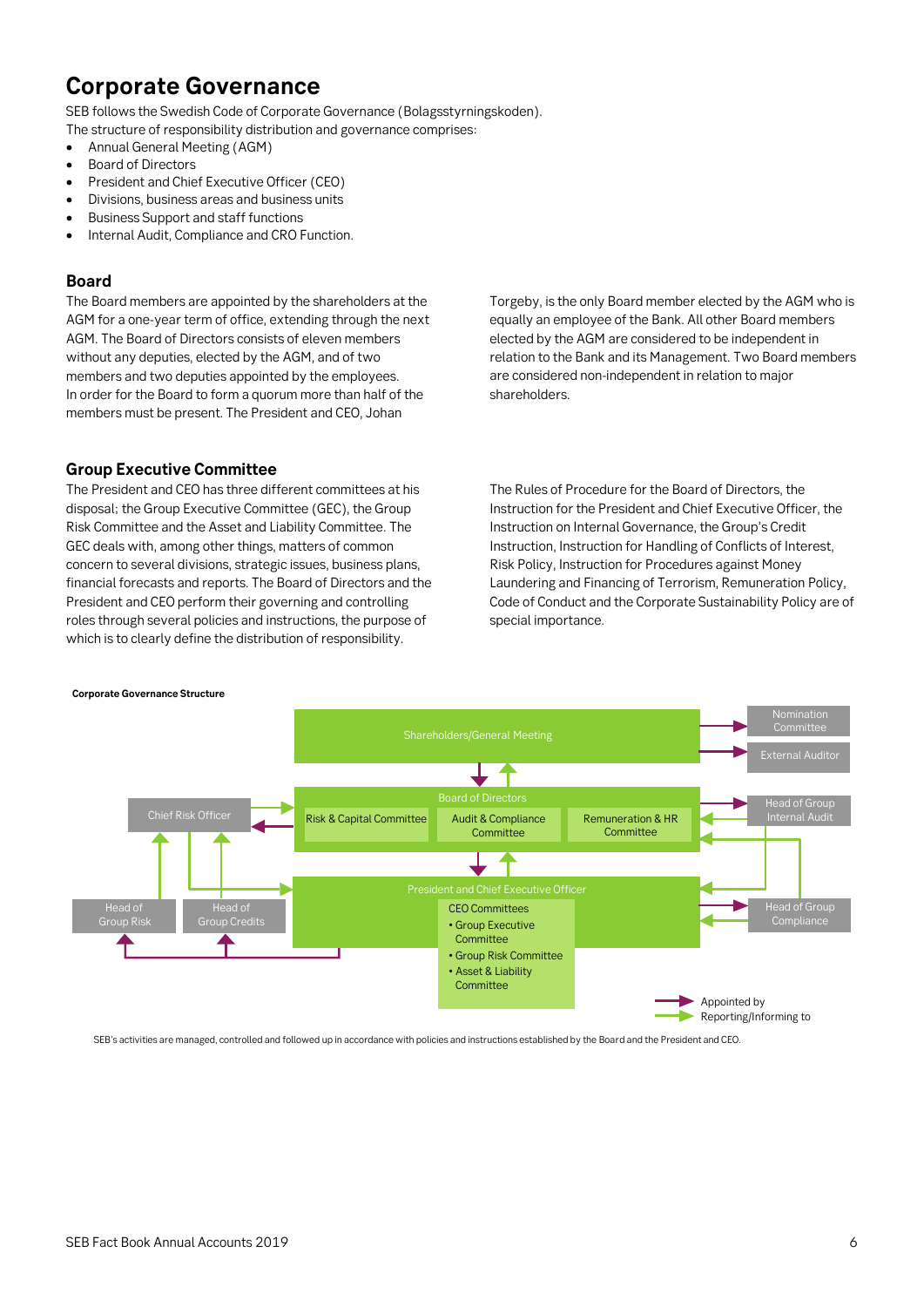## **Share and shareholders**

**The SEB share**



## **SEB's major shareholders Dividend development**

|                                                                                 | Share of capital, |
|---------------------------------------------------------------------------------|-------------------|
| <b>31 December 2019</b>                                                         | per cent          |
| Investor AB                                                                     | 20.8              |
| Alecta Pension Insurance                                                        | 6.5               |
| <b>Trygg Foundation</b>                                                         | 5.2               |
| Swedbank Robur Funds                                                            | 4.0               |
| AMF Insurance & Funds                                                           | 3.8               |
| <b>BlackRock</b>                                                                | 2.7               |
| Vanguard                                                                        | 2.0               |
| <b>SEB Funds</b>                                                                | 1.6               |
| Own shareholding                                                                | 1.4               |
| Fourth Swedish National Pension Fund                                            | 1.3               |
| Total share of foreign shareholders<br>Source: Euroclear Sweden/Modular Finance | 27.2              |



*Note: Net profit and pay-out ratio 2014-2019 excluding items affecting comparability. Pay-out ratio 2018 excluding extra ordinary DPS, including the latter pay-out 76%.*

## **Rating**

| ັ     | Moody's<br><b>Outlook Stable</b> |        | <b>Standard &amp; Poor's</b><br><b>Outlook Stable</b> | <b>Fitch</b><br><b>Outlook Stable</b> |            |  |  |
|-------|----------------------------------|--------|-------------------------------------------------------|---------------------------------------|------------|--|--|
| Short | Long                             | Short  | Long                                                  | <b>Short</b>                          | Long       |  |  |
| $P-1$ | Aaa                              | $A-1+$ | AAA                                                   | $F1+$                                 | AAA        |  |  |
| $P-2$ | Aa1                              | $A-1$  | $AA+$                                                 | $F1+$                                 | $AA+$      |  |  |
| $P-3$ | Aa2                              | $A-2$  | AA                                                    | F <sub>2</sub>                        | AA         |  |  |
|       | Aa3                              | $A-3$  | AA-                                                   | F3                                    | AA-        |  |  |
|       | A1                               |        | $A+$                                                  |                                       | A+         |  |  |
|       | A2                               |        | A                                                     |                                       | Α          |  |  |
|       | A3                               |        | A-                                                    |                                       | A-         |  |  |
|       | Baa1                             |        | BBB+                                                  |                                       | BBB+       |  |  |
|       | Baa2                             |        | <b>BBB</b>                                            |                                       | <b>BBB</b> |  |  |
|       | Baa3                             |        | BBB-                                                  |                                       | BBB-       |  |  |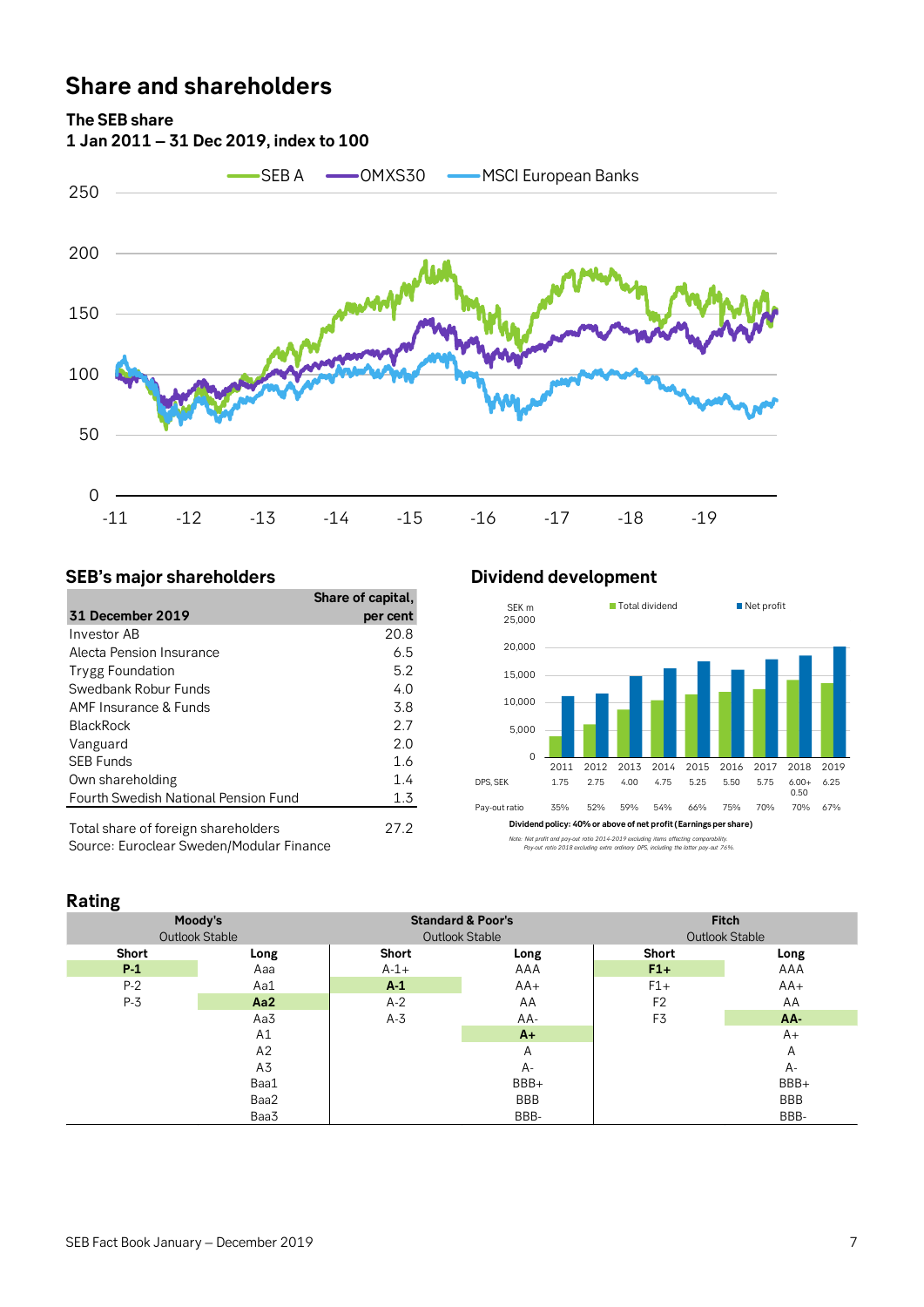# **Income statement**

## **SEB Group**

| <b>SEB Group</b>                      |                |              |      |          |       |                    |                   |                |
|---------------------------------------|----------------|--------------|------|----------|-------|--------------------|-------------------|----------------|
|                                       | Q <sub>4</sub> | Q3           |      | Q4       |       |                    | Jan-Dec           |                |
| SEK <sub>m</sub>                      | 2019           | 2019         | $\%$ | 2018     | %     | 2019               | 2018              | $\%$           |
| Net interest income <sup>1)</sup>     | 5,930          | 5,983        | $-1$ | 5,215    | 14    | 22,950             | 21,022            | 9              |
| Net fee and commission income         | 4,989          | 4,693        | 6    | 4,848    | 3     | 18,709             | 18,364            | $\overline{2}$ |
| Net financial income                  | 2,822          | 1,196        | 136  | 1,512    | 87    | 7,617              | 6,079             | 25             |
| Net other income                      | 349            | 70           |      | 169      | 106   | 858                | 402               | 113            |
| <b>Total operating income</b>         | 14,089         | 11,942       | 18   | 11,744   | 20    | 50,134             | 45,868            | 9              |
| Staff costs                           | $-3,807$       | $-3,603$     | 6    | $-3,382$ | 13    | $-14,660 - 14,004$ |                   | 5              |
| Other expenses <sup>1)</sup>          | $-1,746$       | $-1,607$     | 9    | $-1,991$ | $-12$ |                    | $-6,623$ $-7,201$ | -8             |
| Depreciation, amortisation and        |                |              |      |          |       |                    |                   |                |
| impairment of tangible and intangible |                |              |      |          |       |                    |                   |                |
| assets <sup>1</sup>                   | $-474$         | $-379$       | 25   | $-188$   | 152   | $-1,662$           | $-735$            | 126            |
| <b>Total operating expenses</b>       | $-6,026$       | $-5,589$     | 8    | $-5,561$ | 8     | $-22,945 -21,940$  |                   | 5              |
| Profit before credit losses           | 8,063          | 6,353        | 27   | 6,183    | 30    | 27,190             | 23,928            | 14             |
| Gains less losses from tangible and   |                |              |      |          |       |                    |                   |                |
| intangible assets                     | $-3$           | $\mathbf{1}$ |      | $-2$     | 69    | $-2$               | 18                |                |
| Net expected credit losses            | $-997$         | $-489$       | 104  | $-413$   | 142   | $-2,294$           | $-1,166$          | 97             |
| <b>Operating profit before</b>        |                |              |      |          |       |                    |                   |                |
| items affecting comparability         | 7,063          | 5,864        | 20   | 5,768    | 22    | 24,894             | 22,779            | 9              |
| Items affecting comparability         |                |              |      |          |       |                    | 4,506             |                |
| <b>Operating profit</b>               | 7,063          | 5,864        | 20   | 5,768    | 22    | 24,894             | 27,285            | -9             |
| Income tax expense                    | $-1,232$       | $-1,092$     | 13   | $-1,192$ | 3     | $-4,717$           | $-4,152$          | 14             |
| <b>NET PROFIT</b>                     | 5,831          | 4,772        | 22   | 4,576    | 27    | 20,177             | 23,134            | $-13$          |
| Attributable to shareholders          | 5,831          | 4,772        | 22   | 4,576    | 27    | 20,177             | 23,134            | $-13$          |

1) IFRS 16 Leases is applied from 1 January 2019. The group has decided to apply the modified retrospective approach (no restatement made). Interest expense on lease liabilities and depreciation of right-of-use assets are replacing nearly all lease costs for premises from 2019.

| Basic earnings per share, SEK   |      |  | 9.33 10.69 |  |
|---------------------------------|------|--|------------|--|
| Diluted earnings per share, SEK | 2.68 |  | 9.28 10.63 |  |

### **Income, expenses and operating profit**

SEK m





### *Operating profit including items affecting comparability as follows:*

*Q1 2016: SEK 5,949m due to impairment of goodwill and other items affecting comparability*

*Q2 2016: SEK 520m from the settlement of the transaction of SEB's Baltic holdings in Visa Europe*

*Q4 2017: SEK 494m from settlement of shares in VISA Europe in Sweden, SEK -2,390m from transformation of SEB's German* 

*business and impairments and derecognition of intangible assets.*

*Q2 2018: SEK 3,565m from the divestment of SEB Pension and SEK 941m from the sale of UC AB.*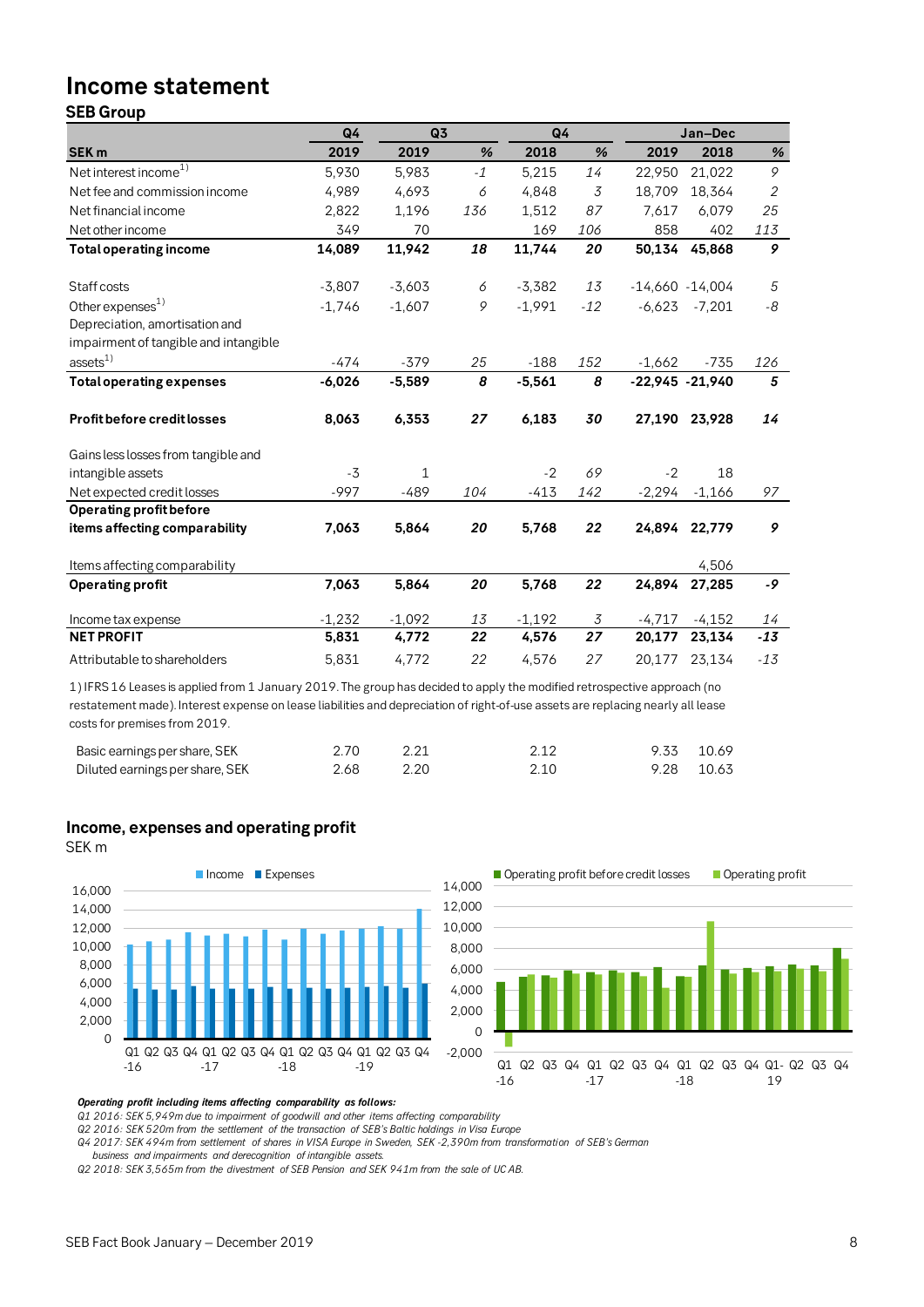#### **Income tatement, quarters SEB Group**

| Q4       | Q1       | Q <sub>2</sub> | Q3       | Q4       | Q1       | Q <sub>2</sub> | Q <sub>3</sub> | Q <sub>4</sub> |
|----------|----------|----------------|----------|----------|----------|----------------|----------------|----------------|
| 2017     | 2018     | 2018           | 2018     | 2018     | 2019     | 2019           | 2019           | 2019           |
| 5,184    | 4,988    | 5,500          | 5,319    | 5,215    | 5,345    | 5,692          | 5,983          | 5,930          |
| 4,728    | 4,190    | 4,814          | 4,512    | 4,848    | 4,292    | 4,735          | 4,693          | 4,989          |
| 1,630    | 1,455    | 1,606          | 1,506    | 1,512    | 2,118    | 1,482          | 1,196          | 2,822          |
| 305      | 153      | $-18$          | 97       | 169      | 153      | 287            | 70             | 349            |
| 11,847   | 10,787   | 11,903         | 11,433   | 11,744   | 11,907   | 12,197         | 11,942         | 14,089         |
| $-3,523$ | $-3,516$ | $-3,547$       | $-3,559$ | $-3,382$ | $-3,633$ | $-3,618$       | $-3,603$       | $-3,807$       |
| $-1,830$ | $-1,733$ | $-1,797$       | $-1,681$ | $-1,991$ | $-1,590$ | $-1,680$       | $-1,607$       | $-1,746$       |
|          |          |                |          |          |          |                |                |                |
| $-252$   | $-181$   | $-183$         | $-182$   | $-188$   | $-399$   | $-410$         | $-379$         | -474           |
| $-5,605$ | $-5,430$ | $-5,527$       | $-5,421$ | $-5,561$ | $-5,622$ | $-5,708$       | $-5,589$       | $-6,026$       |
| 6,242    | 5,357    | 6,376          | 6,012    | 6,183    | 6,285    | 6,489          | 6,353          | 8,063          |
|          |          |                |          |          |          |                |                |                |
| $-37$    | 8        | 13             | $-1$     | $-2$     | 0        | 0              | 1              | $-3$           |
|          | $-109$   | $-221$         | $-424$   | $-413$   | $-422$   | $-386$         | $-489$         | $-997$         |
| $-105$   |          |                |          |          |          |                |                |                |
|          |          |                |          |          |          |                |                |                |
| 6,101    | 5,256    | 6,167          | 5,587    | 5,768    | 5,864    | 6,103          | 5,864          | 7,063          |
| $-1,896$ |          | 4,506          |          |          |          |                |                |                |
| 4,203    | 5,256    | 10,674         | 5,587    | 5,768    | 5,864    | 6,103          | 5,864          | 7,063          |
| $-1,032$ | $-1,261$ | $-649$         | $-1,048$ | $-1,192$ | $-1,182$ | $-1,211$       | $-1,092$       | $-1,232$       |
| 3,172    | 3,995    | 10,024         | 4,539    | 4,576    | 4,681    | 4,892          | 4,772          | 5,831          |
| 3,172    | 3,995    | 10,024         | 4,539    | 4,576    | 4,681    | 4,892          | 4,772          | 5,831          |
|          |          |                |          |          |          |                |                |                |

## **Impact from exchange rate fluctuations**







<sup>-15</sup> Mar -16 Jun -16 Sep -16 Dec -16 Mar -17 Jun -17 Sep -17 Dec -17 Mar -18 Jun -18 Sep -18 Dec -18 Mar -19 Jun -19 Sep -19 Dec -19

| Mar Jun Sep Dec Mar Jun Sep Dec Mar Jun Sep Dec Mar Jun Sep Dec<br>-16 -16 -16 -16 -17 -17 -17 -17 -18 -18 -18 -18 -19 -19 -19 -19 |             |                           | 6.0 |        | Dec Mar Jun Sep Dec Mar Jun Sep Dec Mar Jun Sep De<br>-15 -16 -16 -16 -16 -17 -17 -17 -17 -18 -18 -18 -1 |
|------------------------------------------------------------------------------------------------------------------------------------|-------------|---------------------------|-----|--------|----------------------------------------------------------------------------------------------------------|
| <b>SEK m</b>                                                                                                                       | Q4-19/Q4-18 | Q4-19/Q3-19 YTD-19/YTD-18 |     |        |                                                                                                          |
| Total income                                                                                                                       | $+143$      | -9                        |     | +560   |                                                                                                          |
| Total expenses                                                                                                                     | $-63$       | $\mathcal{P}$             |     | $-255$ |                                                                                                          |
| Net credit losses etc.                                                                                                             | 0           | $\mathcal{P}$             |     | -5     |                                                                                                          |
| Operating profit                                                                                                                   | $+80$       | -5                        |     | $+300$ |                                                                                                          |
| <b>SEK bn</b>                                                                                                                      |             | Dec-19/Dec-18             |     |        |                                                                                                          |
| Loans to the public                                                                                                                |             | $+17$                     |     |        |                                                                                                          |
| Deposits from the public                                                                                                           |             | $+17$                     |     |        |                                                                                                          |
| REA - Basel III                                                                                                                    |             | $+10$                     |     |        |                                                                                                          |
| Total assets                                                                                                                       |             | $+33$                     |     |        |                                                                                                          |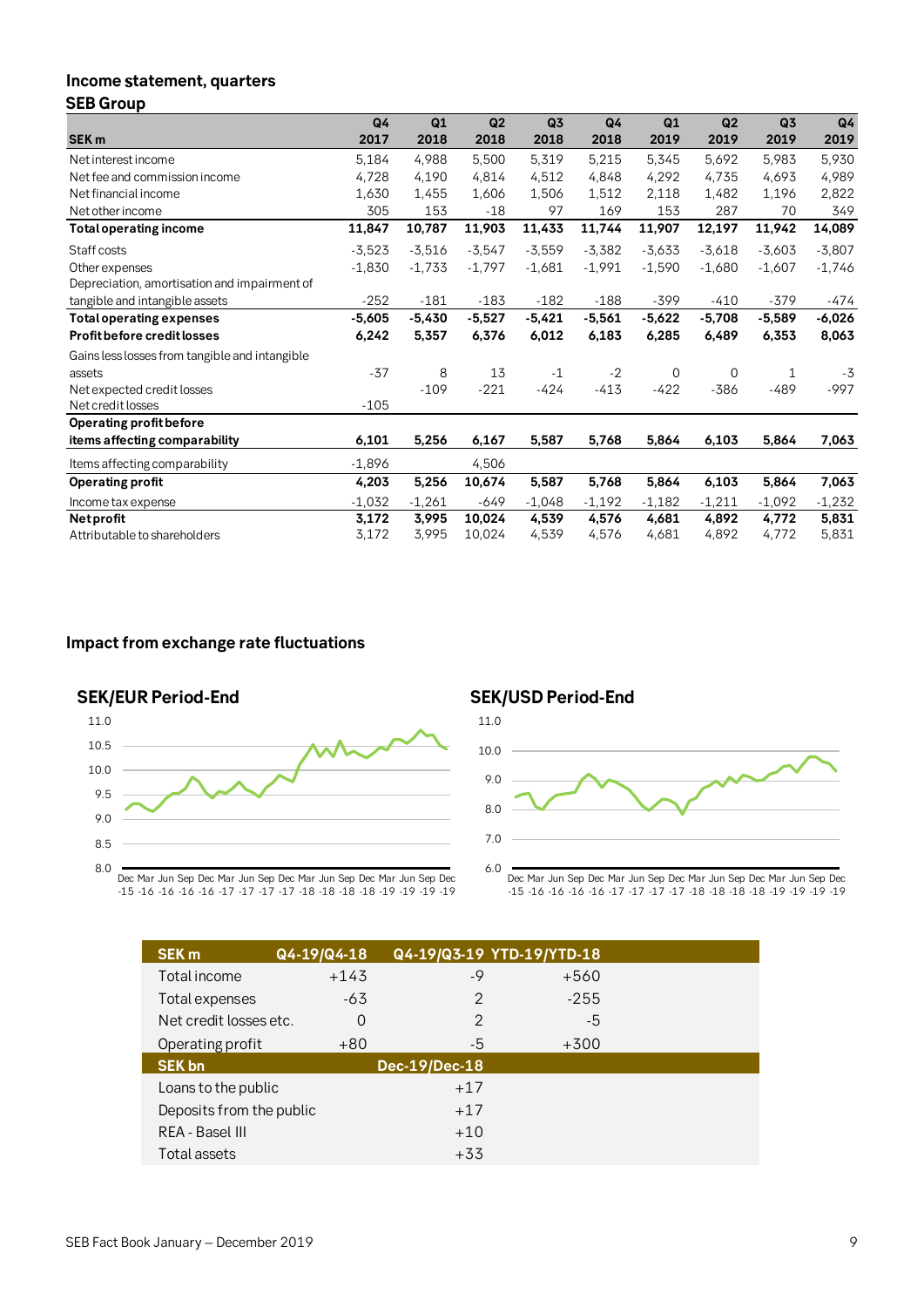## **Key figures – SEB Group**

|                                                             | Q <sub>4</sub> | Q1     | Q2     | Q3                                                                      | Q <sub>4</sub> | Q1     | Q2     | Q <sub>3</sub> | Q <sub>4</sub> |
|-------------------------------------------------------------|----------------|--------|--------|-------------------------------------------------------------------------|----------------|--------|--------|----------------|----------------|
| <b>Total operations</b>                                     | 2017           | 2018   | 2018   | 2018                                                                    | 2018           | 2019   | 2019   | 2019           | 2019           |
| Return on equity, %                                         | 9.0            | 11.6   | 29.7   | 12.7                                                                    | 12.4           | 12.7   | 13.9   | 13.2           | 15.5           |
| Return on equity excluding items affecting                  |                |        |        |                                                                         |                |        |        |                |                |
| comparability <sup>1</sup> , %                              | 13.7           | 11.5   | 16.4   | 13.1                                                                    | 12.8           | 12.8   | 13.9   | 13.2           | 15.5           |
| Return on tangible equity, %                                | 9.6            | 12.3   | 31.6   | 13.4                                                                    | 13.1           | 13.4   | 14.7   | 13.9           | 16.4           |
| Return on tangible equity excluding items affecting         |                |        |        |                                                                         |                |        |        |                |                |
| comparability <sup>1</sup> , %                              | 14.6           | 12.2   | 17.5   | 13.9                                                                    | 13.6           | 13.5   | 14.7   | 13.9           | 16.4           |
| Return on total assets, %                                   | 0.4            | 0.6    | 1.4    | 0.7                                                                     | 0.7            | 0.7    | 0.7    | 0.6            | 0.8            |
| Return on risk exposure amount, %                           | 2.1            | 2.6    | 6.4    | 2.9                                                                     | 2.8            | 2.6    | 2.6    | 2.5            | 3.0            |
| Cost/income ratio                                           | 0.47           | 0.50   | 0.46   | 0.47                                                                    | 0.47           | 0.47   | 0.47   | 0.47           | 0.43           |
| Basic earnings per share, SEK                               | 1.46           | 1.84   | 4.63   | 2.10                                                                    | 2.12           | 2.16   | 2.26   | 2.21           | 2.70           |
| Weighted average number of shares <sup>2)</sup> , millions  | 2,168          | 2,166  | 2,164  | 2,163                                                                   | 2,164          | 2,163  | 2,161  | 2,161          | 2,162          |
| Diluted earnings per share, SEK                             | 1.46           | 1.83   | 4.61   | 2.09                                                                    | 2.10           | 2.15   | 2.25   | 2.20           | 2.68           |
| Weighted average number of diluted shares $^{3}$ , millions | 2,179          | 2,178  | 2,176  | 2,177                                                                   | 2,177          | 2,175  | 2,172  | 2,173          | 2,177          |
| Net worth per share, SEK                                    | 73.60          | 69.90  | 72.37  | 75.07                                                                   | 74.74          | 70.54  | 72.78  | 74.32          | 78.42          |
| Equity per share, SEK                                       | 65.18          | 60.54  | 64.93  | 67.60                                                                   | 68.76          | 64.00  | 66.11  | 67.60          | 71.99          |
| Average shareholders' equity, SEK, billion                  | 141.5          | 138.3  | 135.2  | 143.4                                                                   | 147.6          | 147.7  | 141.2  | 145.1          | 150.4          |
| Net ECL level, %                                            |                | 0.02   | 0.04   | 0.08                                                                    | 0.08           | 0.08   | 0.07   | 0.09           | 0.18           |
| Credit loss level, %                                        | 0.03           |        |        |                                                                         |                |        |        |                |                |
| Stage 3 Loans / Total Loans, gross, %                       |                | 0.58   | 0.51   | 0.48                                                                    | 0.50           | 0.56   | 0.64   | 0.65           | 0.67           |
| Stage 3 Loans / Total Loans, net, %                         |                | 0.36   | 0.31   | 0.28                                                                    | 0.30           | 0.35   | 0.41   | 0.40           | 0.36           |
| Liquidity Coverage Ratio (LCR) <sup>4)</sup> , %            | 145            | 138    | 136    | 129                                                                     | 147            | 160    | 149    | 174            | 218            |
| Own funds requirement, Basel III                            |                |        |        |                                                                         |                |        |        |                |                |
| Risk exposure amount, SEK m                                 |                |        |        | 610,819 615,308 637,037 631,958 716,498 739,047 763,519 777,243 745,637 |                |        |        |                |                |
| Expressed as own funds requirement, SEK m                   | 48,866         | 49,225 | 50,963 | 50,557                                                                  | 57,320         | 59,124 | 61,082 | 62,179         | 56,951         |
| Common Equity Tier 1 capital ratio, %                       | 19.4           | 19.0   | 19.3   | 19.7                                                                    | 17.6           | 17.1   | 16.6   | 16.4           | 17.6           |
| Tier 1 capital ratio, %                                     | 21.6           | 21.3   | 21.7   | 22.1                                                                    | 19.7           | 19.2   | 18.7   | 18.5           | 20.8           |
| Total capital ratio, %                                      | 24.2           | 24.1   | 24.7   | 25.0                                                                    | 22.2           | 21.7   | 21.1   | 20.9           | 23.3           |
| Leverage ratio, %                                           | 5.2            | 4.6    | 4.7    | 4.8                                                                     | 5.1            | 4.6    | 4.6    | 4.5            | 5.1            |
| Number of full time equivalents <sup>5)</sup>               | 14,951         | 14,820 | 14,695 | 14,531                                                                  | 14,749         | 14,804 | 14,988 | 14,887         | 15,034         |
| Assets under custody, SEK bn                                | 8,046          | 7,985  | 8,169  | 8,335                                                                   | 7,734          | 8,475  | 8,704  | 9,267          | 10,428         |
| Assets under management, SEK bn                             | 1,830          | 1,854  | 1,838  | 1,871                                                                   | 1,699          | 1,790  | 1,932  | 1,943          | 2,041          |

1) Dividend from VISA Europe in Sweden, transformation of SEB's German business and impairments and derecognitions of intangible IT assets in Q4 2017. Sale of SEB Pension and UC AB in Q2 2018.

2) The number of issued shares was 2,194,171,802. SEB owned 30,276,332 Class A shares for the equity based programmes at year-end 2018. During 2019 SEB has purchased 8,657,889 shares and 7,434,900 shares have been sold. Thus, at 31 December 2019 SEB owned 31,499,321 Class A-shares with a market value of SEK 2,774m.

3) Calculated dilution based on the estimated economic value of the long-term incentive programmes.

4) From 2018: EU definition, up to 2017: Swedish FSA definition.

5) Quarterly numbers are for end of quarter. Accumulated numbers are average for the period.

## **Net interest income analysis**

| Net interest income analysis |                        |            |            |                        |            |                        |            |                        |                        |  |  |  |
|------------------------------|------------------------|------------|------------|------------------------|------------|------------------------|------------|------------------------|------------------------|--|--|--|
| SEB Group, SEK m             |                        |            |            |                        |            |                        |            |                        |                        |  |  |  |
|                              | Q <sub>4</sub><br>2017 | Q1<br>2018 | Q2<br>2018 | Q <sub>3</sub><br>2018 | Q4<br>2018 | Q <sub>1</sub><br>2019 | Q2<br>2019 | Q <sub>3</sub><br>2019 | Q <sub>4</sub><br>2019 |  |  |  |
| Lending volumes and margins  | 5,460                  | 5,577      | 5.775      | 5,805                  | 5.909      | 5.596                  | 5.654      | 5.755                  | 5,869                  |  |  |  |
| Deposit volumes and margins  | 27                     | $-109$     | 30         | 236                    | $-6$       | 770                    | 584        | 544                    | 584                    |  |  |  |
| Funding and Other            | $-303$                 | $-480$     | $-305$     | $-722$                 | $-688$     | $-1,021$               | -546       | $-315$                 | $-524$                 |  |  |  |
| Net interest income          | 5.184                  | 4.988      | 5.500      | 5.319                  | 5.215      | 5.345                  | 5.692      | 5.983                  | 5.930                  |  |  |  |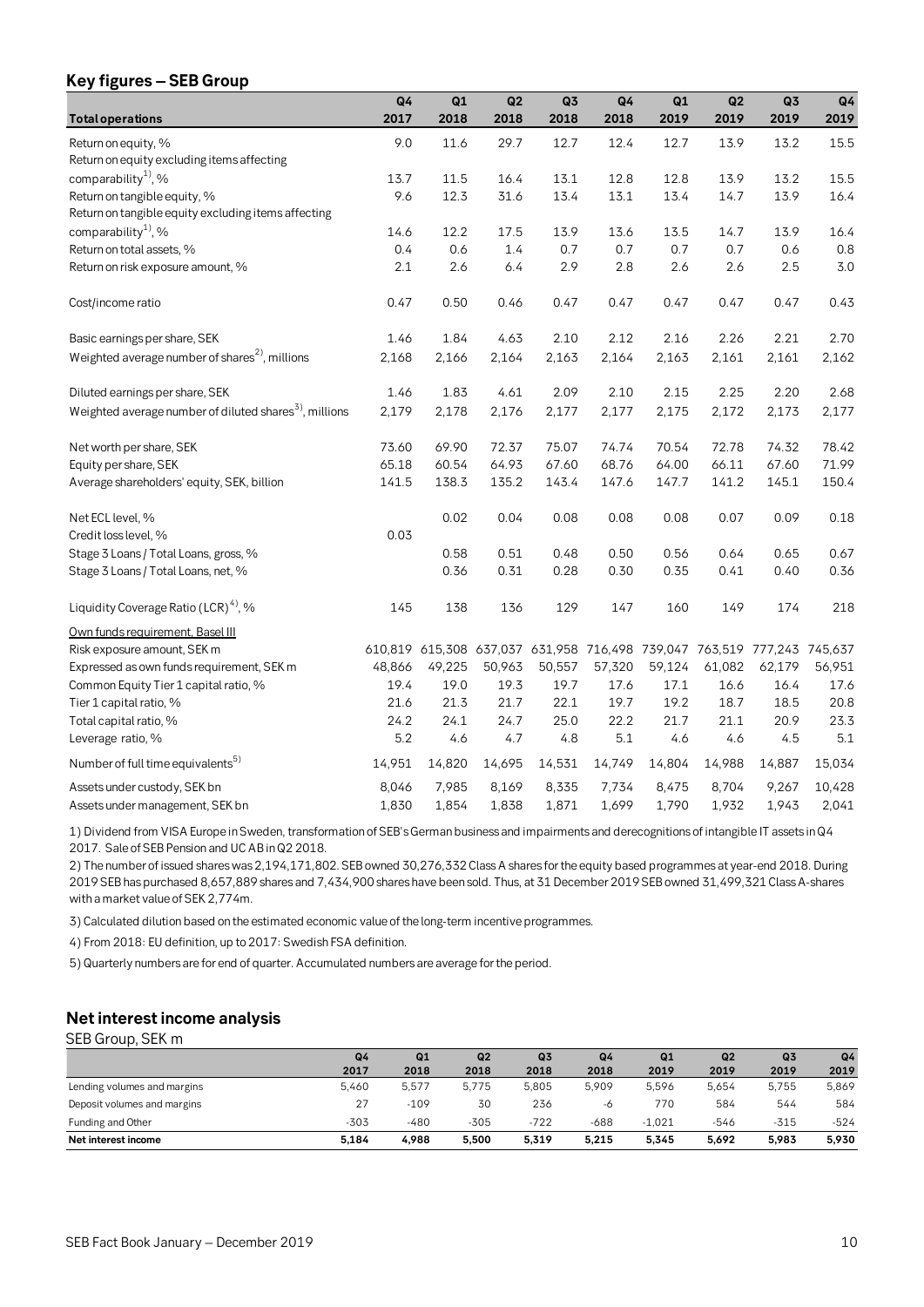## **Net interest margin**

| Net interest margin<br>Average balance, quarterly isolated                              |                        |                      |                                                   |                        |                        |                                |                                                   |                                          |                      |
|-----------------------------------------------------------------------------------------|------------------------|----------------------|---------------------------------------------------|------------------------|------------------------|--------------------------------|---------------------------------------------------|------------------------------------------|----------------------|
|                                                                                         | Q <sub>4</sub><br>2017 | Q1<br>2018           | Q2<br>2018                                        | Q <sub>3</sub><br>2018 | Q <sub>4</sub><br>2018 | Q1<br>2019                     | Q2<br>2019                                        | Q3<br>2019                               | Q4<br>2019           |
| SEK <sub>m</sub><br>Loans to credit institutions and central banks                      | 396,670                | 335,156              | 407.586                                           | 360,099                | 349,459                | 348,054                        | 263,647                                           | 256,861                                  | 284,465              |
| Loans to the public                                                                     | 1,492,586              |                      | 1,457,520 1,523,994                               |                        |                        | 1,537,869 1,546,558 1,558,395  | 1,615,697                                         | 1,648,389                                | 1,652,087            |
| Interest-earning securities                                                             | 15,333                 | 24,632               | 19,175                                            | 16,351                 | 16,498                 | 16,944                         | 16,940                                            | 14,817                                   | 14,906               |
| Total interest-earning assets AMC and FVOCI                                             | 1,904,589              | 1,817,308            | 1,950,755                                         |                        |                        | 1,914,318 1,912,515 1,923,393  |                                                   | 1,896,284 1,920,067 1,951,459            |                      |
| Debt sec at FVPL                                                                        | 164,990                | 163,998              | 199,057                                           | 190,919                | 164,267                | 174,694                        | 274,415                                           | 262,388                                  | 245,609              |
| Loans at FVPL                                                                           |                        | 83,780               | 90,278                                            | 107,897                | 120,481                | 131,262                        | 172,491                                           | 199,535                                  | 201,053              |
| Total interest-earning assets FVPL                                                      | 164,990                | 247,778              | 289,335                                           | 298,816                | 284.748                | 305,957                        | 446.907                                           | 461,923                                  | 446,662              |
| Total interest earning assets                                                           | 2,069,579              | 2,065,086            | 2,240,090                                         | 2,213,135              | 2,197,263              | 2,229,350                      | 2,343,190                                         | 2,381,990                                | 2,398,121            |
| Derivatives and other assets<br><b>Total assets</b>                                     | 752,141<br>2,821,720   | 732,706              | 706,091<br>2,797,792 2,946,181 2,782,565          | 569,431                | 542,160                | 537,723<br>2,739,423 2,767,073 | 525,122                                           | 592,793<br>2,868,312 2,974,783 2,973,796 | 575,676              |
| Deposits from credit institutions                                                       | 150,001                | 119,843              | 147,863                                           | 131,036                | 144,551                | 150,490                        | 126,452                                           | 139,697                                  | 121,339              |
| Deposits and borrowing from the public                                                  | 1,163,681              |                      | 1,116,373 1,163,132 1,178,583                     |                        |                        |                                | 1,167,648 1,143,771 1,158,639 1,171,346 1,168,223 |                                          |                      |
| Issued debt securities                                                                  | 660,486                | 626,689              | 722,112                                           | 695,747                | 684,092                | 732,382                        | 787,269                                           | 835,975                                  | 874,553              |
| Subordinated liabilities                                                                | 41,494                 | 32,686               | 34,213                                            | 34,529                 | 34,672                 | 35,222                         | 36,156                                            | 37,211                                   | 41,817               |
| Total interest-bearing liabilities AMC and FVOCI                                        | 2,015,663              |                      | 1,895,591 2,067,320 2,039,896                     |                        |                        |                                | 2,030,963 2,061,865 2,108,515 2,184,228 2,205,932 |                                          |                      |
| Deposits at FVPL                                                                        |                        | 31,092               | 35,578                                            | 30,627                 | 27,588                 | 27,263                         | 41,940                                            | 46,201                                   | 37,718               |
| Debt securities short position                                                          | 26,441                 | 21,717               | 22,789                                            | 25,984                 | 26,291                 | 26,171                         | 42,792                                            | 41,980                                   | 25,996               |
| Issued securities at FVPL<br>Total interest-bearing liabilities FVPL                    | 27,969<br>54,410       | 28,837<br>81,645     | 23,748<br>82,115                                  | 21,506<br>78,116       | 20,042<br>73,920       | 18,984<br>72,418               | 19,741<br>104,473                                 | 19,922<br>108,103                        | 20,074<br>83,787     |
| <b>Total interest bearing liabilities</b>                                               | 2,070,073              |                      | 1,977,236 2,149,435 2,118,012 2,104,884 2,134,283 |                        |                        |                                | 2,212,989 2,292,331 2,289,719                     |                                          |                      |
| Derivatives, other liabilities and equity                                               | 751,648                | 820,556              | 796,746                                           | 664,554                | 634,539                | 632,789                        | 655,324                                           | 682,452                                  | 684,076              |
| Total liabilities and equity                                                            | 2,821,720              | 2,797,792            | 2,946,181                                         | 2,782,565              | 2,739,423              | 2,767,073                      | 2,868,312                                         | 2,974,783                                | 2,973,796            |
| Interest, quarterly isolated                                                            |                        |                      |                                                   |                        |                        |                                |                                                   |                                          |                      |
|                                                                                         | Q <sub>4</sub>         | Q1                   | Q2                                                | Q3                     | Q <sub>4</sub>         | Q1                             | Q <sub>2</sub>                                    | Q3                                       | Q4                   |
| SEK <sub>m</sub>                                                                        | 2017                   | 2018                 | 2018                                              | 2018                   | 2018                   | 2019                           | 2019                                              | 2019                                     | 2019                 |
| Loans to credit institutions and central banks                                          | 584                    | 628                  | 631                                               | 722                    | 841                    | 650                            | 549                                               | 531                                      | 418                  |
| Loans to the public                                                                     | 6,797                  | 6,911                | 7,505                                             | 7,669                  | 7,705                  | 7,883                          | 8,300                                             | 8,362                                    | 8,286                |
| Interest-earning securities                                                             | 69                     | 89                   | 82                                                | 63                     | 61                     | 59                             | 60                                                | 47                                       | 72                   |
| Total interest-earning assets AMC and FVOCI                                             | 7,450                  | 7,628                | 8,217                                             | 8,455                  | 8,607                  | 8,592                          | 8,909                                             | 8,940                                    | 8,776                |
| Debt sec at FVPL                                                                        | 463                    | 559                  | 776                                               | 720                    | 625                    | 634                            | 852                                               | 1,037                                    | 867                  |
| Loans at FVPL<br>Total interest-earning assets FVPL                                     | 463                    | $-152$<br>408        | -131<br>645                                       | $-116$<br>603          | $-152$<br>473          | -88<br>546                     | -45<br>808                                        | -27<br>1,010                             | $-58$<br>809         |
| Total interest earning assets                                                           | 7,914                  | 8,036                | 8,862                                             | 9,058                  | 9,080                  | 9,138                          | 9,717                                             | 9,950                                    | 9,585                |
| Derivatives and other assets                                                            | 1,271                  | 1,247                | 1,212                                             | 1,010                  | 795                    | 811                            | 823                                               | 835                                      | 863                  |
| Total interest income                                                                   | 9,185                  | 9,283                | 10,074                                            | 10,068                 | 9,875                  | 9,949                          | 10,540                                            | 10,785                                   | 10,448               |
| Deposits from credit institutions                                                       | $-203$                 | $-210$               | $-334$                                            | $-381$                 | $-328$                 | $-346$                         | $-316$                                            | $-313$                                   | $-253$               |
| Deposits and borrowing from the public                                                  | $-1,104$               | $-1,182$             |                                                   |                        | $-1,522$               | $-1,602$                       | $-1,392$                                          | $-1,306$                                 | $-993$               |
|                                                                                         |                        |                      | $-1,253$                                          | $-1,456$               |                        |                                |                                                   |                                          |                      |
| Issued debt securities                                                                  | $-2,349$               | $-2,346$             | $-2,858$                                          | $-2,796$               | $-2,714$               | $-3,189$                       | $-3,319$                                          | $-3,246$                                 | $-3,181$             |
| Subordinated liabilities                                                                | -370                   | $-287$               | -305                                              | $-313$                 | $-315$                 | $-317$                         | $-326$                                            | -331                                     | $-400$               |
| Total interest-bearing liabilities AMC and FVOCI                                        | -4,026                 | -4,026               | $-4,750$                                          | $-4,947$               | $-4,879$               | $-5,453$                       | $-5,353$                                          | $-5,196$                                 | $-4,826$             |
| Deposits at FVPL<br>Debt securities short position                                      | $-83$                  | 41<br>$-179$         | 29<br>$-172$                                      | 35<br>$-175$           | 27<br>-194             | 27<br>$-140$                   | 19<br>-261                                        | 41<br>-254                               | 64<br>$-201$         |
| Issued securities at FVPL                                                               | $-177$                 | $-194$               | -219                                              | -241                   | $-177$                 | $-198$                         | -213                                              | $-211$                                   | $-188$               |
| <b>Total interest-bearing liabilities FVPL</b>                                          | $-260$                 | $-332$               | -362                                              | $-381$                 | -344                   | $-311$                         | -454                                              | -424                                     | -326                 |
| <b>Total nterest bearing liabilities</b>                                                | -4,286                 | -4,358               | -5,112                                            | $-5,328$               | -5,223                 | -5,764                         | $-5,807$                                          | $-5,620$                                 | -5,152               |
| Derivatives, other liabilities and equity                                               | 285                    | 63                   | 538                                               | 579                    | 563                    | 1,160                          | 959                                               | 818                                      | 634                  |
| <b>Total interest expense</b>                                                           | -4,001                 | -4,295               | -4,574                                            | $-4,749$               | $-4,660$               | -4,604                         | $-4,848$                                          | $-4,802$                                 | -4,518               |
| Interest rate                                                                           |                        |                      |                                                   |                        |                        |                                |                                                   |                                          |                      |
|                                                                                         | Q4                     | Q1                   | Q <sub>2</sub>                                    | Q3                     | Q <sub>4</sub>         | Q1                             | Q2                                                | Q3                                       | Q <sub>4</sub>       |
|                                                                                         | 2017                   | 2018                 | 2018                                              | 2018                   | 2018                   | 2019                           | 2019                                              | 2019                                     | 2019                 |
| Loans to credit institutions and central banks<br>Loans to the public                   | 0.59%<br>1.82%         | 0.75%<br>1.90%       | 0.62%<br>1.97%                                    | 0.80%<br>1.99%         | 0.96%<br>1.99%         | 0.75%<br>2.02%                 | 0.83%<br>2.05%                                    | 0.83%<br>2.03%                           | 0.59%<br>2.01%       |
| Interest-earning securities                                                             | 1.81%                  | 1.45%                | 1.71%                                             | 1.54%                  | 1.47%                  | 1.39%                          | 1.43%                                             | 1.26%                                    | 1.94%                |
| Interest rate on interest-earning assets AMC and FVOCI                                  | 1.56%                  | 1.68%                | 1.68%                                             | 1.77%                  | 1.80%                  | 1.79%                          | 1.88%                                             | 1.86%                                    | 1.80%                |
| Debt sec at FVPL                                                                        | 1.12%                  | 1.36%                | 1.56%                                             | 1.51%                  | 1.52%                  | 1.45%                          | 1.24%                                             | 1.58%                                    | 1.41%                |
| Loans at FVPL                                                                           | 0.00%                  | $-0.72%$             | $-0.58%$                                          | $-0.43%$               | $-0.50%$               | -0.27%                         | $-0.10%$                                          | $-0.05%$                                 | -0.12%               |
| Interest rate on interest-earning assets FVPL                                           | 1.12%                  | 0.66%                | 0.89%                                             | 0.81%                  | 0.66%                  | 0.71%                          | 0.72%                                             | 0.87%                                    | 0.72%                |
| Interest rate on total interest-earning assets                                          | 1.53%                  | 1.56%                | 1.58%                                             | 1.64%                  | 1.65%                  | 1.64%                          | 1.66%                                             | 1.67%                                    | 1.61%                |
| Deposits from credit institutions<br>Deposits and borrowing from the public             | $-0.54%$<br>$-0.38%$   | $-0.70%$<br>$-0.42%$ | $-0.90%$<br>$-0.43%$                              | $-1.16%$<br>$-0.49%$   | $-0.91%$<br>$-0.52%$   | $-0.92%$<br>$-0.56%$           | $-1.00%$<br>$-0.48%$                              | $-0.90%$<br>$-0.45%$                     | $-0.84%$<br>$-0.34%$ |
| Issued debt securities                                                                  | $-1.42%$               | $-1.50%$             | $-1.58%$                                          | $-1.61%$               | $-1.59%$               | $-1.74%$                       | $-1.69%$                                          | $-1.55%$                                 | $-1.45%$             |
| Subordinated liabilities<br>Interest rate on interest-bearing liabilities AMC and FVOCI | -3.56%<br>-0.80%       | $-3.51%$<br>-0.85%   | $-3.57%$<br>$-0.92%$                              | $-3.63%$<br>$-0.97%$   | -3.63%<br>-0.96%       | $-3.60%$<br>$-1.06%$           | -3.61%<br>$-1.02%$                                | $-3.56%$<br>$-0.95%$                     | -3.82%<br>-0.88%     |

Deposits at FVPL 0.00% 0.53% 0.32% 0.46% 0.39% 0.40% 0.19% 0.35% 0.68% Debt securities short position -1.25% -3.30% -3.02% -2.70% -2.95% -2.14% -2.44% -2.42% -3.10% Issued securities at FVPL -2.54% -2.69% -3.68% -4.48% -3.53% -4.18% -4.32% -4.23% -3.75%  $\overline{1}$  **Interest rate on interest-bearing liabilities FVPL Interest rate on total interest-bearing liabilities -0.83% -0.88% -0.95% -1.01% -0.99% -1.08% -1.05% -0.98% -0.90% Net yield on interest-earning assets, total operations 1.00% 0.97% 0.98% 0.96% 0.95% 0.96% 0.97% 1.00% 0.99%**

*The above Loans to the public only disclose AmC since Loans at FVPL is specified separately, in contrast to the category Loans to the public in Balance sheet structure & Funding and Condensed balance sheet in interim report. The above category Loans at FVPL disclose all counterparts (the public, credit institutions and central banks).*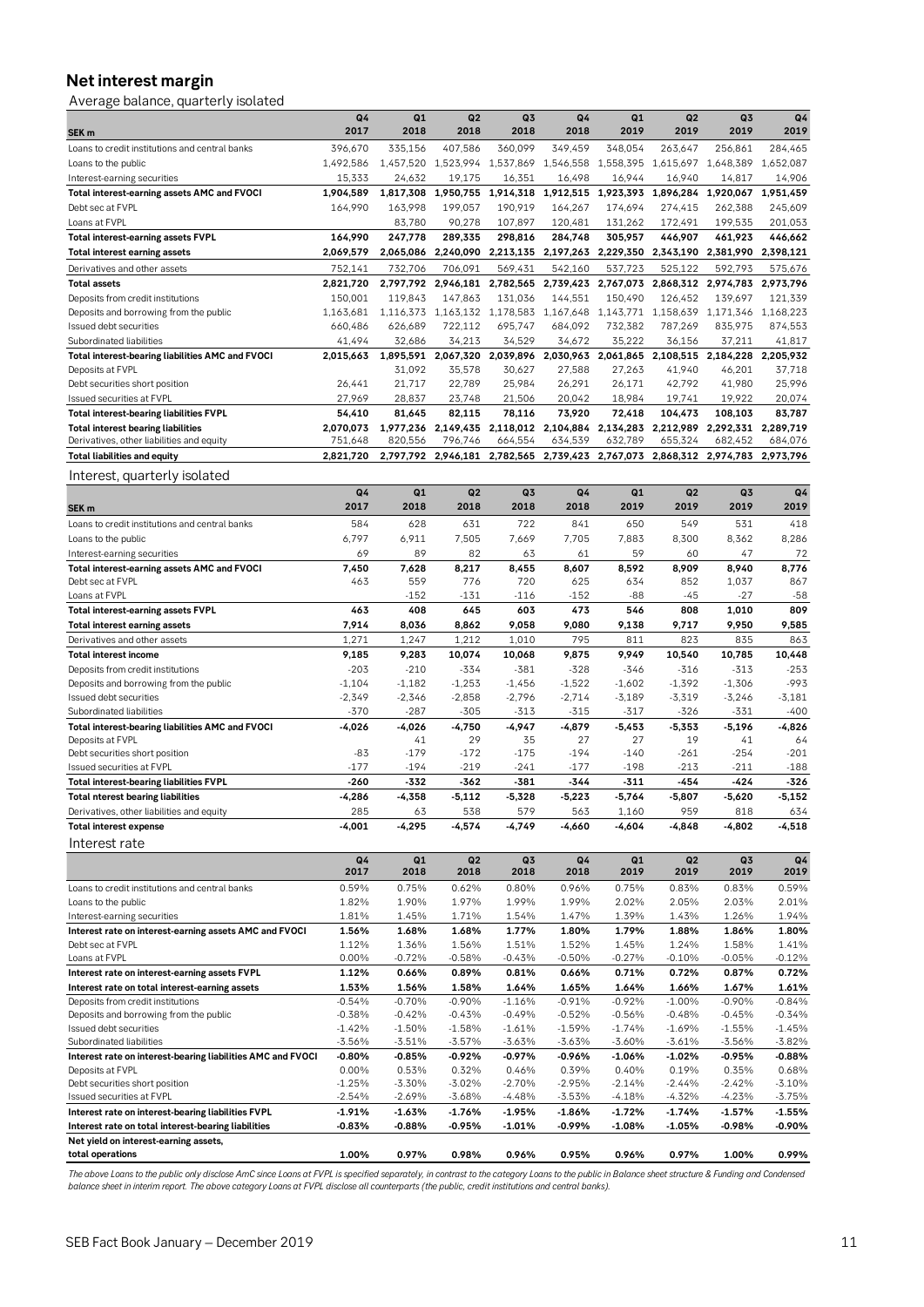### **NII customer driven specification**

Cumulative changes from Q1 2012, SEK m



## **NII regulatory costs**

SEB Group

| JLD UI VUD               |      |        |      |                |      |      |      |                |                |
|--------------------------|------|--------|------|----------------|------|------|------|----------------|----------------|
|                          | Q4   | Q1     | Q2   | Q <sub>3</sub> | Q4   | Q1   | Q2   | Q <sub>3</sub> | Q <sub>4</sub> |
| <b>SEK m</b>             | 2017 | 2018   | 2018 | 2018           | 2018 | 2019 | 2019 | 2019           | 2019           |
| Resolution fund fee      | -388 | -549   | -544 | -548           | -548 | -404 | -460 | -430           | -430           |
| Deposit guarantee scheme | -2   | -75    | -76  | -78            | -76  | -79  | -82  | $-151$         | -92            |
| Sum of NII effect        | -389 | $-625$ | -620 | -626           | -624 | -484 | -542 | -581           | $-522$         |

## **Net fee and commission income**

SEB Group

|                                        | Q <sub>4</sub> | Q1       | Q <sub>2</sub> | Q <sub>3</sub> | Q <sub>4</sub> | Q1       | Q <sub>2</sub> | Q <sub>3</sub> | Q <sub>4</sub> |
|----------------------------------------|----------------|----------|----------------|----------------|----------------|----------|----------------|----------------|----------------|
| SEK <sub>m</sub>                       | 2017           | 2018     | 2018           | 2018           | 2018           | 2019     | 2019           | 2019           | 2019           |
|                                        |                |          |                |                |                |          |                |                |                |
| Issue of securities and advisory       | 317            | 136      | 298            | 168            | 448            | 232      | 284            | 326            | 470            |
| Secondary market and derivatives       | 561            | 514      | 594            | 496            | 575            | 523      | 549            | 455            | 519            |
| Custody and mutual funds               | 2,210          | 1,923    | 2,049          | 2,036          | 2,075          | 1,794    | 1,975          | 1,977          | 2,036          |
| Whereof performance fees               | 225            | 24       | 5              | 12             | 187            | 12       | 56             | 11             | 42             |
| Payments, cards, lending, deposits,    |                |          |                |                |                |          |                |                |                |
| guarantees and other                   | 2,570          | 2,628    | 2,847          | 2,628          | 2,756          | 2,705    | 2,877          | 2,843          | 2,867          |
| Whereof payments and card fees         | 1,429          | 1,410    | 1,509          | 1,498          | 1.537          | 1,483    | 1,613          | 1,597          | 1,607          |
| Whereof lending                        | 602            | 501      | 784            | 577            | 665            | 683      | 737            | 687            | 762            |
| Life insurance                         | 429            | 485      | 487            | 449            | 427            | 435      | 447            | 435            | 425            |
| Fee and commission income              | 6,087          | 5,687    | 6,274          | 5,777          | 6,281          | 5,690    | 6,133          | 6,035          | 6,317          |
| Fee and commission expense             | $-1,359$       | $-1,496$ | $-1,460$       | $-1,265$       | $-1,433$       | $-1,398$ | $-1,398$       | $-1,342$       | $-1,328$       |
| Net fee and commission income          | 4.728          | 4,190    | 4,814          | 4,512          | 4,848          | 4,292    | 4,735          | 4,693          | 4,989          |
| Whereof Net securities commissions     | 2,356          | 1,920    | 2,116          | 2,035          | 2.149          | 1,764    | 2.106          | 2,026          | 2,283          |
| Whereof Net payments and card fees     | 908            | 895      | 988            | 996            | 971            | 939      | 1,057          | 1,019          | 1,080          |
| Whereof Net life insurance commissions | 285            | 317      | 349            | 330            | 288            | 282      | 305            | 310            | 302            |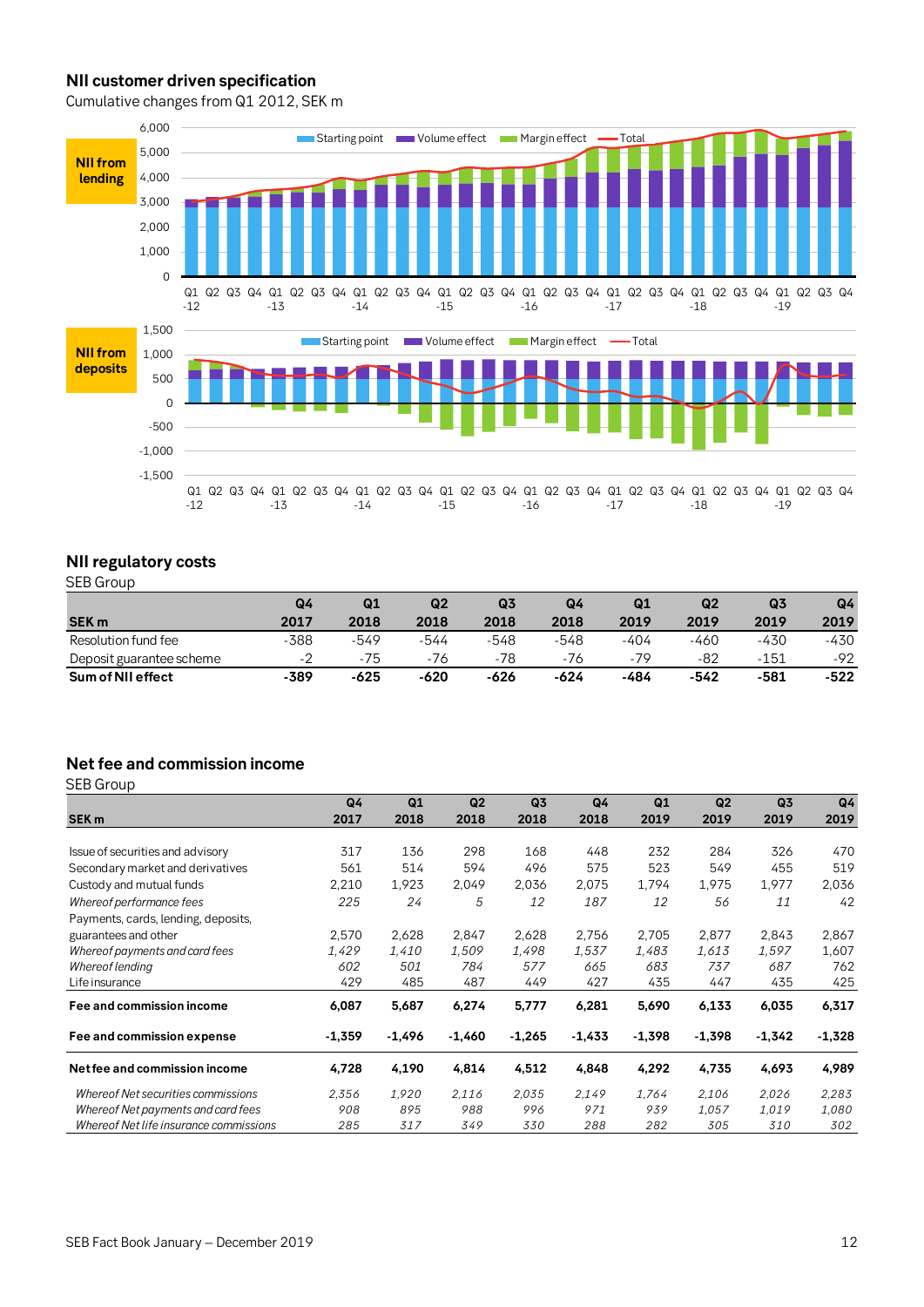## **Net financial income**

SEB Group

|                                               | Q <sub>4</sub> | Q1    | Q <sub>2</sub> | Q <sub>3</sub> | Q <sub>4</sub> | Q1    | Q <sub>2</sub> | Q <sub>3</sub> | Q <sub>4</sub> |
|-----------------------------------------------|----------------|-------|----------------|----------------|----------------|-------|----------------|----------------|----------------|
| <b>SEK m</b>                                  | 2017           | 2018  | 2018           | 2018           | 2018           | 2019  | 2019           | 2019           | 2019           |
|                                               |                |       |                |                |                |       |                |                |                |
| Equity instruments and related derivatives    | $-32$          | $-27$ | 372            | 449            | $-157$         | 838   | 449            | 586            | 755            |
| Debt instruments and related derivatives      | 170            | 397   | $-343$         | 240            | 343            | -59   | $-153$         | $-407$         | 582            |
| Currency and related derivatives              | 1.049          | 731   | 1.044          | 684            | 1,121          | 1.097 | 941            | 950            | 1,132          |
| Life insurance                                | 429            | 210   | 463            | 194            | 117            | 152   | 200            | 150            | 219            |
| Other                                         | 13             | 145   | 70             | -61            | 88             | 89    | 46             | -84            | 134            |
| <b>Net financial income</b>                   | 1.630          | 1,455 | 1.606          | 1.506          | 1.512          | 2.118 | 1.482          | 1,196          | 2.822          |
| Whereof unrealized valuation changes from     |                |       |                |                |                |       |                |                |                |
| counterparty risk and own credit standing in  |                |       |                |                |                |       |                |                |                |
| derivatives and own issued securities $^{1)}$ | 61             | 3     | -55            | 90             | $-157$         | -6    | $-102$         | $-160$         | 267            |
|                                               |                |       |                |                |                |       |                |                |                |

The result within Net financial income is presented on different rows based on type of underlying financial instrument.

For the fourth quarter the effect from structured bonds offered to the public was approximately SEK 345m (Q3 2019:

215) in Equity related derivatives and a corresponding effect in Debt related derivatives SEK -115m (Q3 2019: 65).

<sup>1)</sup> Own credit standings from own issued securities is as of 1 January 2018 presented in Other comprehensive income.

### **Expenses**

### **Staff costs - SEB Group**

|                                                    | Q <sub>4</sub> | Q1       | Q <sub>2</sub> | Q <sub>3</sub> | Q4       | Q1       | Q2       | Q <sub>3</sub> | Q <sub>4</sub> |
|----------------------------------------------------|----------------|----------|----------------|----------------|----------|----------|----------|----------------|----------------|
| <b>SEK m</b>                                       | 2017           | 2018     | 2018           | 2018           | 2018     | 2019     | 2019     | 2019           | 2019           |
| <b>Salaries etc</b>                                | $-2.978$       | $-3.037$ | $-3.037$       | $-3,071$       | $-2,791$ | $-3,129$ | $-3.114$ | $-3.122$       | $-3,224$       |
| Redundancies                                       | -41            | -35      | -35            | -39            | $-142$   | $-25$    | -30      | $-14$          | -60            |
| Pensions                                           | $-340$         | $-304$   | -336           | $-331$         | $-292$   | $-327$   | $-335$   | $-338$         | $-354$         |
| Other staff costs                                  | $-164$         | $-140$   | $-140$         | $-118$         | $-157$   | $-151$   | $-139$   | $-129$         | $-169$         |
| Staff costs*<br>* all items include social charges | $-3.523$       | $-3.516$ | $-3.547$       | $-3.559$       | $-3,382$ | $-3,633$ | $-3.618$ | $-3.603$       | $-3,807$       |

### **Other expenses - SEB Group**

|                          | Q <sub>4</sub> | Q1       | Q <sub>2</sub> | Q <sub>3</sub> | Q <sub>4</sub> | Q1       | Q <sub>2</sub> | Q <sub>3</sub> | Q <sub>4</sub> |
|--------------------------|----------------|----------|----------------|----------------|----------------|----------|----------------|----------------|----------------|
| SEK <sub>m</sub>         | 2017           | 2018     | 2018           | 2018           | 2018           | 2019     | 2019           | 2019           | 2019           |
| Costs for premises*      | $-390$         | $-402$   | $-430$         | $-380$         | $-392$         | $-166$   | $-157$         | $-203$         | $-201$         |
| Data costs               | $-1,059$       | $-813$   | $-824$         | $-746$         | $-994$         | $-803$   | $-878$         | $-797$         | $-1,015$       |
| Travel and entertainment | $-91$          | $-98$    | $-110$         | $-75$          | $-112$         | $-108$   | $-121$         | $-79$          | $-109$         |
| Consultants              | $-190$         | $-165$   | $-172$         | $-164$         | $-229$         | $-158$   | $-184$         | $-202$         | $-252$         |
| Marketing                | $-117$         | $-57$    | $-62$          | $-62$          | $-106$         | $-51$    | $-62$          | $-50$          | $-114$         |
| Information services     | $-148$         | $-136$   | $-157$         | $-159$         | $-171$         | $-174$   | $-170$         | $-179$         | $-192$         |
| Other operating costs    | 165            | $-62$    | $-42$          | -96            | 14             | $-129$   | $-108$         | $-97$          | 138            |
| <b>Other expenses</b>    | $-1.830$       | $-1.733$ | $-1.797$       | $-1.681$       | $-1.991$       | $-1.590$ | $-1.680$       | $-1.607$       | $-1,746$       |

\* IFRS 16 Leases is applied from 1 January 2019. Interest expense on lease liabilities and depreciation of right-to-use assets are replacing nearly all lease costs for premises from 2019.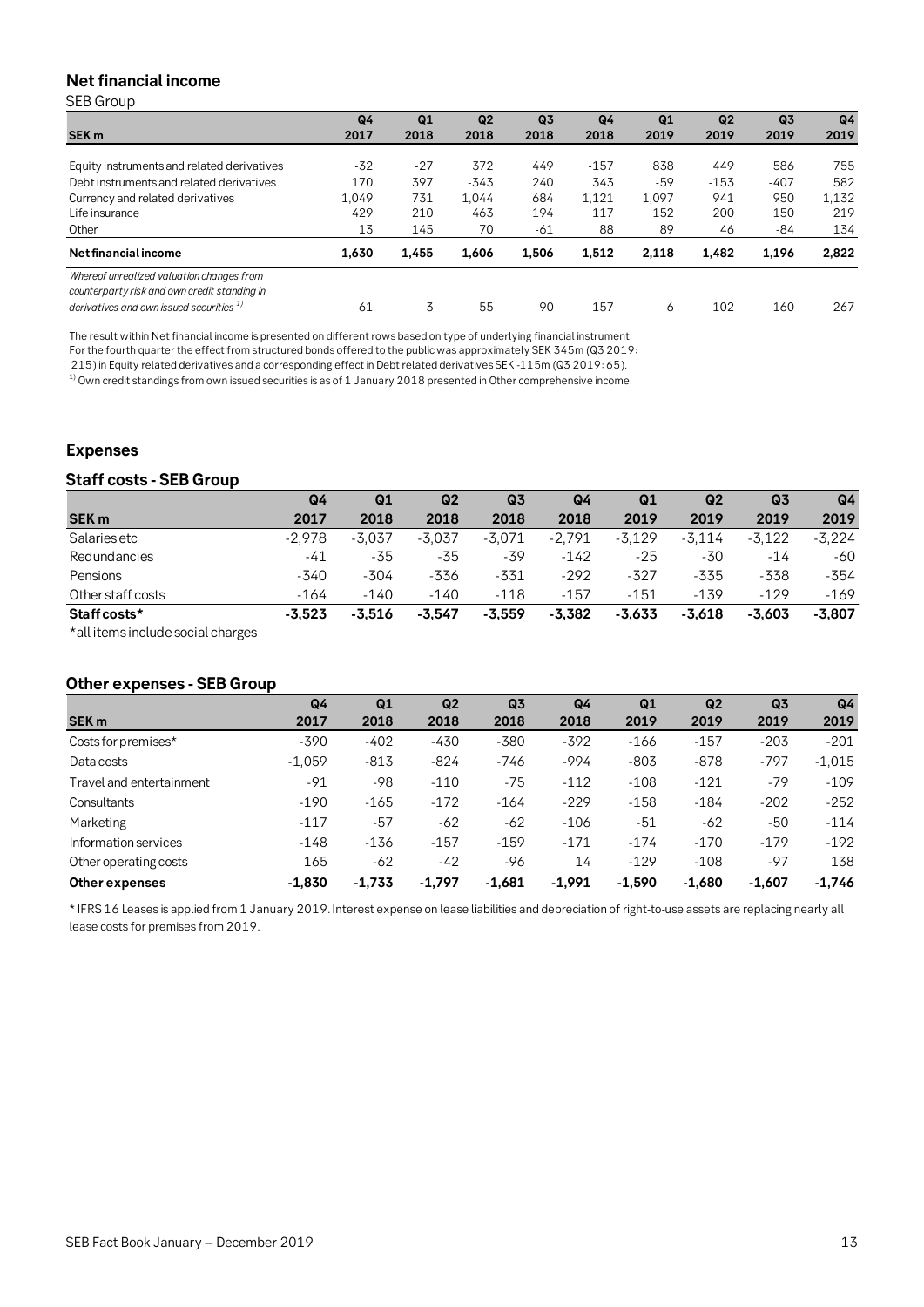# **Balance sheet structure & funding**

## **Balance sheet structure**

| <b>Assets</b>                                         | 31 Dec            | 31 Mar           | 30 Jun            | 30 Sep            | 31 Dec            | 31 Mar            | 30 Jun           | 30 Sep         | 31 Dec           |
|-------------------------------------------------------|-------------------|------------------|-------------------|-------------------|-------------------|-------------------|------------------|----------------|------------------|
| SEK <sub>m</sub>                                      | 2017              | 2018             | 2018              | 2018              | 2018              | 2019              | 2019             | 2019           | 2019             |
| Cash and balances with central banks<br>Lending       | 177,222<br>12,444 | 244,283<br>3,034 | 302,064<br>11,519 | 263,494<br>15,574 | 209,115<br>33,294 | 281,159<br>17,191 | 157,967<br>2,725 | 257,099<br>521 | 146,691<br>1,907 |
| Collateral margin                                     |                   | 2,316            |                   |                   |                   |                   |                  |                | 84               |
| Reverse repos                                         | 334               | 2,434            | 1,571             | 1,907             | 0                 | 1,454             | 4,212            | 3,126          | 2,504            |
| Loans central banks                                   | 12,778            | 7,785            | 13,089            | 17,481            | 33,294            | 18,645            | 6,936            | 3,647          | 4,494            |
| Lending                                               | 31,862            | 51,117           | 39,161            | 34,353            | 37,631            | 40,894            | 55,373           | 37,009         | 39,113           |
| Collateral margin                                     | 6,800             | 26,651           | 15,034            | 28,747            | 5,197             | 15,967            | 8,764            | 10,019         | 6,532            |
| Reverse repos                                         | 56                | 12,040           | 5,055             | 10,150            | 1,458             | 5,801             | 9,419            | 5,561          | 1,350            |
| Loans credit institutions                             | 38,717            | 89,808           | 59,250            | 73,249            | 44,287            | 62,662            | 73,557           | 52,589         | 46,995           |
| General governments                                   | 34,500            | 26,363           | 25,387            | 23,878            | 18,746            | 17,803            | 18,163           | 16,570         | 13,923           |
| Financial corporations                                | 69,471            | 74,044           | 79,882            | 76,359            | 67,947            | 74,091            | 77,134           | 79,293         | 82,578           |
| Non-financial corporations                            | 735,351           | 765,466          | 811,593           | 808,366           | 806,311           | 827,217           | 862,055          | 882,118        | 879,752          |
| Households                                            | 576,282           | 584,461          | 591,319           | 592,229           | 597,768           | 603,639           | 614,245          | 622,390        | 631,601          |
| Collateral margin                                     | 28,931            | 34,082           | 50,187            | 47,506            | 56,118            | 56,829            | 65,366           | 57,822         | 45,602           |
| Reverse repos                                         | 42,230            | 122,640          | 96,091            | 116,131           | 97,936            | 149,167           | 182,046          | 200,775        | 184,150          |
| Loans to the public                                   | 1,486,765         | 1,607,055        | 1,654,460         | 1,664,468         | 1,644,825         | 1,728,745         | 1,819,010        | 1,858,967      | 1,837,605        |
| of which customer lending                             | 1,415,603         | 1,450,333        | 1,508,182         | 1,500,832         | 1,490,771         | 1,522,749         | 1,571,598        | 1,600,370      | 1,607,853        |
| Debt securities                                       | 169,269           | 231,013          | 234,176           | 216,908           | 156,128           | 240,566           | 279,639          | 259,661        | 238,578          |
| Equity instruments                                    | 59,204            | 65,133           | 59,487            | 57,617            | 50,434            | 64,231            | 75,480           | 74,113         | 78,482           |
| Derivatives                                           | 104,868           | 130,172          | 142,568           | 123,163           | 115,463           | 124,390           | 129,485          | 170,033        | 139,427          |
| Insurance assets                                      | 283,420           | 284,140          | 295,762           | 299,905           | 269,613           | 293,037           | 299,956          | 306,827        | 316,776          |
| Other financial assets                                | 616,761           | 710,458          | 731,994           | 697,592           | 591,639           | 722,224           | 784,559          | 810,634        | 773,263          |
| Assets held for sale                                  | 184,011           | 193,283          | 0                 |                   |                   |                   |                  |                |                  |
| Tangible and intangible assets                        | 9,364             | 9,597            | 9,624             | 9,677             | 9,468             | 15,181            | 15,027           | 14,833         | 14,852           |
| Other assets                                          | 31,289            | 41,878           | 48,265            | 52,302            | 34,889            | 57,707            | 55,302           | 48,427         | 32,746           |
| <b>TOTAL ASSETS</b>                                   | 2,556,908         | 2,904,147        | 2,818,746         | 2,778,264         | 2,567,516         | 2,886,322         | 2,912,358        | 3,046,196      | 2,856,648        |
| Liabilities                                           | 31 Dec            | 31 Mar           | 30 Jun            | 30 Sep            | 31 Dec            | 31 Mar            | 30 Jun           | 30 Sep         | 31 Dec           |
| SEK <sub>m</sub>                                      | 2017              | 2018             | 2018              | 2018              | 2018              | 2019              | 2019             | 2019           | 2019             |
| Deposits                                              | 44,243            | 43,791           | 63,035            | 56,712            | 47,830            | 58,830            | 40,074           | 68,125         | 36,385           |
| Repos                                                 | 0                 | 611              | 0                 | 0                 | $\mathbf 0$       | 3,299             | 6,727            | 3,646          | $\Omega$         |
| Deposits from central banks                           | 44,243            | 44,402           | 63,035            | 56,712            | 47,830            | 62,129            | 46,801           | 71,770         | 36,385           |
| Deposits                                              | 40,646            | 66,581           | 63,412            | 52,389            | 70,002            | 75,171            | 66,990           | 70,799         | 45,272           |
| Collateral margin                                     | 8,930<br>730      | 14,337           | 15,166            | 12,915<br>2,069   | 17,296<br>192     | 16,922            | 9,120            | 15,308         | 2,692<br>3,580   |
| Repos                                                 | 942               | 3,974<br>1,001   | 3,129<br>778      | 720               | 399               | 2,639<br>277      | 2,388<br>118     | 16,073<br>118  | 113              |
| Registered bonds<br>Deposits from credit institutions | 51,247            | 85,893           | 82,485            | 68,093            | 87,889            | 95,010            | 78,616           | 102,298        | 51,656           |
| General governments                                   | 16,834            | 54,501           | 39,527            | 27,158            | 26,712            | 35,457            | 31,901           | 39,594         | 22,140           |
| Financial corporations                                | 213,345           | 265,422          | 297,363           | 333,734           | 226,434           | 265,829           | 252,298          | 225,780        | 215,091          |
| Non-financial corporations                            | 431,805           | 431,276          | 438,230           | 446,769           | 461,219           | 483,181           | 482,581          | 503,244        | 507,727          |
| Households                                            | 300,318           | 305,485          | 318,179           | 317,988           | 323,100           | 328,271           | 342,253          | 344,496        | 346,455          |
| Collateral margin                                     | 35,325            | 39,496           | 52,605            | 53,059            | 49,424            | 49,636            | 53,203           | 54,785         | 57,418           |
| Repos                                                 | 5,883             | 64,428           | 30,652            | 13,970            | 3,396             | 16,582            | 45,599           | 28,332         | 4,848            |
| Registered bonds                                      | 28,537            | 30,383           | 25,897            | 23,792            | 21,103            | 16,795            | 14,836           | 10,231         | 7,808            |
| Deposits and borrowings from the public               | 1,032,048         | 1,190,991        | 1,202,453         | 1,216,470         | 1,111,390         | 1,195,752         | 1,222,671        | 1,206,463      | 1,161,485        |
| of which customer deposits                            | 962,302           | 1,056,684        | 1,093,299         | 1,125,649         | 1,037,466         | 1,112,739         | 1,109,034        | 1,113,114      | 1,091,412        |
| <b>Financial liabilities to policyholders</b>         | 303,202           | 305,397          | 317,586           | 322,480           | 292,402           | 317,863           | 325,641          | 333,438        | 344,121          |
| CP/CD                                                 | 83,069            | 135,401          | 201,674           | 167,406           | 142,697           | 242,435           | 288,319          | 341,251        | 289,023          |
| Covered bonds                                         | 333,272           | 355,221          | 321,063           | 331,084           | 334,244           | 356,282           | 336,028          | 358,097        | 364,901          |
| Senior bonds                                          | 197,691           | 199,374          | 222,633           | 216,014           | 203,729           | 191,870           | 194,041          | 194,822        | 204,249          |
| Debt securities issued                                | 614,033           | 689,995          | 745,371           | 714,503           | 680,670           | 790,587           | 818,388          | 894,170        | 858,173          |
| Debt securities                                       | 10,757            | 27,215           | 24,618            | 34,869            | 9,646             | 53,421            | 40,039           | 40,644         | 9,991            |
| Equity instruments                                    | 14,228            | 16,802           | 17,064            | 18,696            | 13,498            | 13,937            | 17,384           | 16,588         | 17,352           |
| Derivatives                                           | 85,434            | 109,619          | 119,139           | 104,422           | 96,872            | 96,642            | 105,184          | 133,830        | 122,192          |
| Other financial liabilities                           | 3,894             | 3,795            | 4,398             | 4,417             | 3,613             | 3,567             | 3,866            | 3,725          | 2,449            |
| Financial liabilities at fair value                   | 114,313           | 157,431          | 165,218           | 162,405           | 123,629           | 167,567           | 166,472          | 194,788        | 151,984          |
| Liabilities held for sale                             | 178,710           | 186,781          |                   |                   |                   |                   |                  |                |                  |
| Other liabilities                                     | 45,485            | 78,424           | 67,483            | 56,838            | 40,395            | 83,200            | 75,010           | 59,638         | 52,505           |
| <b>Subordinated liabilities</b>                       | 32,390            | 33,753           | 34,660            | 34,516            | 34,521            | 35,805            | 35,951           | 37,542         | 44,639           |
| <b>Total liabilities</b>                              | 2,415,671         | 2,773,067        | 2,678,290         | 2,632,016         | 2,418,727         | 2,747,912         | 2,769,551        | 2,900,109      | 2,700,947        |
| <b>Total equity</b>                                   | 141,237           | 131,080          | 140,456           | 146,248           | 148,789           | 138,410           | 142,807          | 146,088        | 155,700          |
| TOTAL LIABILITIES AND EQUITY                          | 2,556,908         | 2,904,147        | 2,818,746         | 2,778,264         | 2,567,516         | 2,886,322         | 2,912,358        | 3,046,196      | 2,856,648        |

*The definitions of the specified categories under Loans to credit institutions and Loans to the public above deviate slightly from the definitions of industries in the table on p. 25 Credit portfolio by industry and geography that is also more detailed.*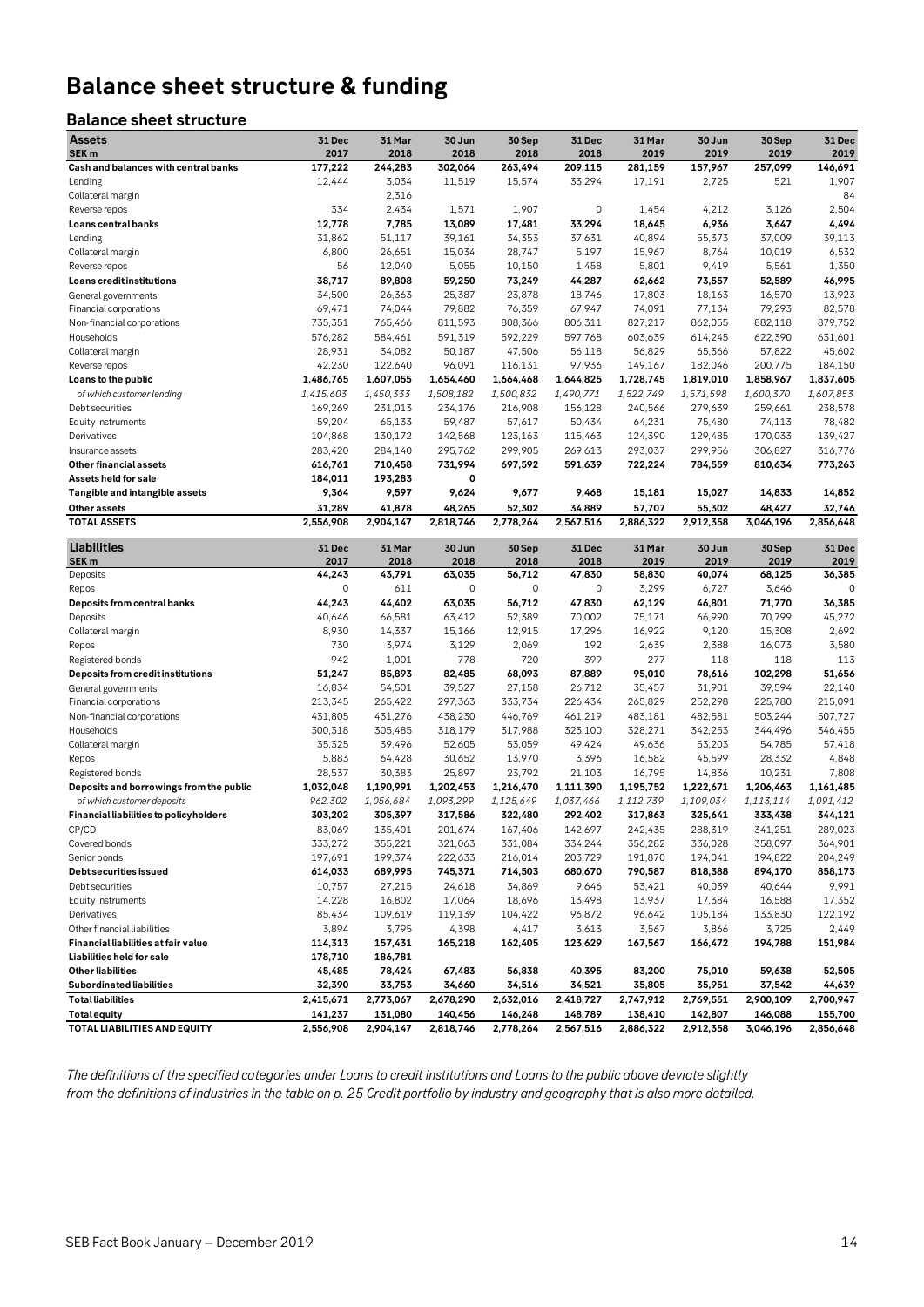### **Total loans and deposits** SEK bn

| – – – – – – – – –                      |        |        |        |        |               |        |        |        |               |
|----------------------------------------|--------|--------|--------|--------|---------------|--------|--------|--------|---------------|
|                                        | 31 Dec | 31 Mar | 30 Jun | 30 Sep | <b>31 Dec</b> | 31 Mar | 30 Jun | 30 Sep | <b>31 Dec</b> |
|                                        | 2017   | 2018   | 2018   | 2018   | 2018          | 2019   | 2019   | 2019   | 2019          |
| Loans to the public                    | 1.487  | 1.607  | 1.654  | 1.664  | 1,645         | 1.729  | 1,819  | 1.859  | 1,838         |
| Repos                                  | 42     | 123    | 96     | 116    | 98            | 149    | 182    | 201    | 184           |
| Loans adjusted for repos               | 1.445  | 1.484  | 1.558  | 1.548  | 1.547         | 1.580  | 1.637  | 1.658  | 1,653         |
| Deposits and borrowing from the public | 1.032  | 1,191  | 1,202  | 1,216  | 1,111         | 1,196  | 1,223  | 1.206  | 1,161         |
| Repos                                  | 6      | 64     | 31     | 14     |               | 17     | 46     | 28     | 5             |
| Deposits adjusted for repos            | 1.026  | 1.127  | 1.172  | 1.203  | 1,108         | 1.179  | 1.177  | 1.178  | 1,157         |
| Loan to deposit ratio excl. repos      | 141%   | 132%   | 133%   | 129%   | 140%          | 134%   | 139%   | 141%   | 143%          |

## **Loan to deposit ratio excl. repos**



Short-term funding

Stable funding

## **A strong balance sheet structure,** 31 Dec 2019 **Deposits and wholesale funding structure** SEK 2,857bn **by product,** 31 Dec 2019, SEK 2,141bn\*

Cash & Deposits in CB Central Bank Deposits

Assets **Liabilities** 

Derivatives Derivatives Derivatives **Credit Institutions Credit Institutions Life Insurance** Life Insurance Life Insurance Other Cuber Cuber Cuber Cuber Cuber Cuber

Corporate & Public Sector **Lending** 

Household Lending

Liquidity Portfolio

Client Trading



\* Excluding repos and public covered bonds issued by DSK Hyp AG (former SEB AG), which is in run-off.

### **Intangible assets**

0% 10% 20% 30% 40% 50% 60% 70% 80% 90% 100%

Liquid assets

"Banking book"

|                            | 31 Dec | 31 Mar | 30 Jun | 30Sep | <b>31 Dec</b> | 31 Mar | 30 Jun | 30 Sep | 31 Dec |
|----------------------------|--------|--------|--------|-------|---------------|--------|--------|--------|--------|
| SEK <sub>m</sub>           | 2017   | 2018   | 2018   | 2018  | 2018          | 2019   | 2019   | 2019   | 2019   |
| Goodwill                   | 4.727  | 4.793  | 4.821  | 4.813 | 4.762         | 4.803  | 4.817  | 4.813  | 4.792  |
| Other intangibles          | 2.024  | 2.093  | 2.048  | 2.108 | 2.168         | 2.150  | 2.181  | 2.219  | 2.343  |
| Deferred acquisition costs | 1.280  | 1.294  | 1.294  | 1.263 | 1.227         | 1.196  | 1.149  | 1.110  | 1,051  |
| Intangible assets          | 8.030  | 8.181  | 8.163  | 8.184 | 8,157         | 8.149  | 8.147  | 8.142  | 8,186  |

**Equity** 

Corporate & Public Sector **Deposits** 

Household Deposits

Funding, remaining maturity >1y

Funding, remaining maturity <1y

**Client Trading**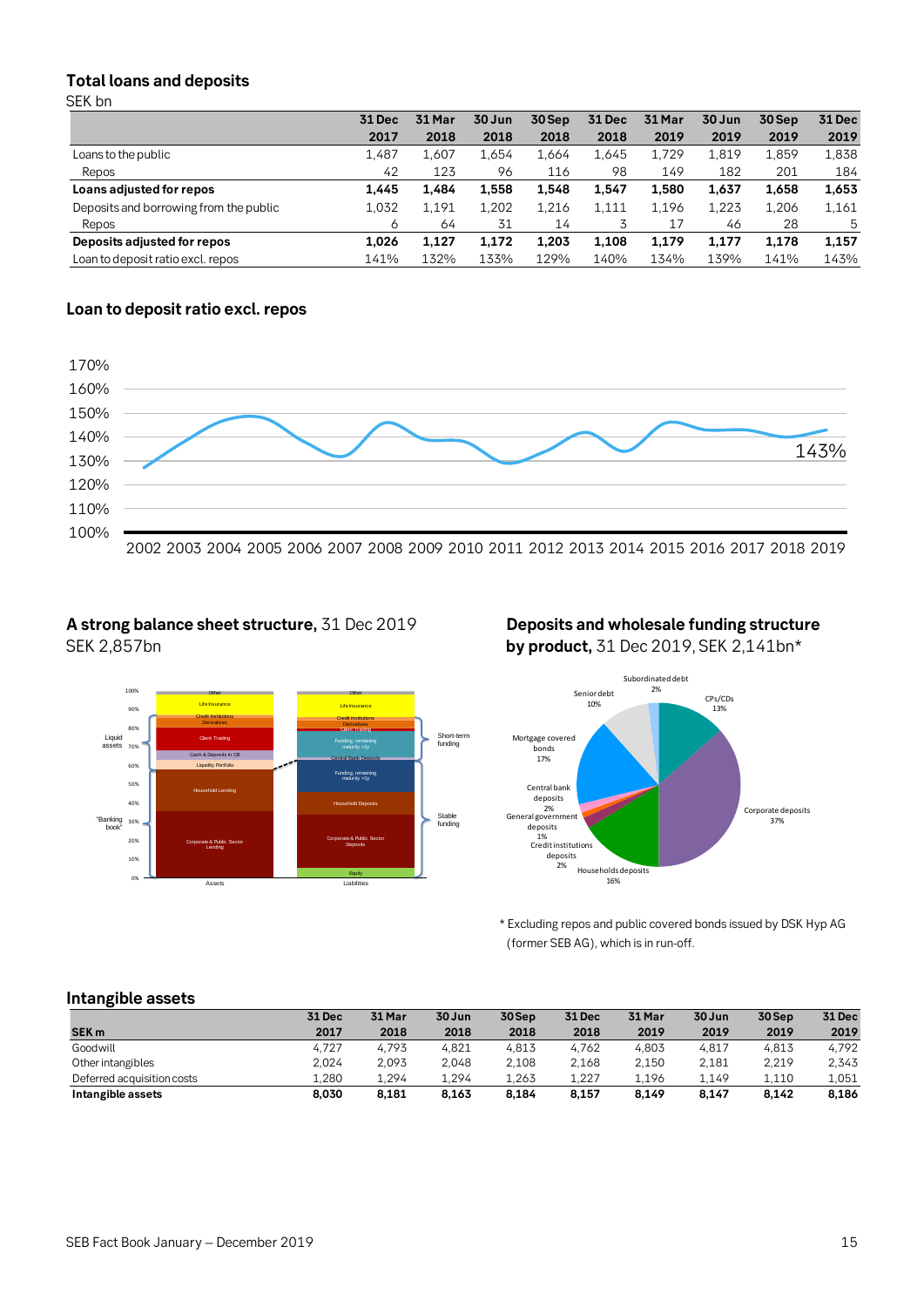## **Long-term funding maturity profile, 31 Dec 2019**





| Product *                       | <1v | $1 - 2v$ | 2-3v | $3 - 4v$ | $4 - 5v$ | $5 - 7v$ | 7-10v | >10v | Total |
|---------------------------------|-----|----------|------|----------|----------|----------|-------|------|-------|
| Mortgage covered bonds, SEK     | 40  | 61       | 59   | 45       | 41       |          |       | 4    | 251   |
| Mortgage covered bonds, non-SEK | 22  | 30       |      | 11       | 12       | 13       |       |      | 106   |
| Senior unsecured                | 55  | 66       | 46   | 15       | 16       |          |       |      | 201   |
| Senior non-preferred            |     |          |      |          |          |          | 10    |      | 10    |
| Subordinated debt **            | 10  | 10       | O    |          |          |          |       |      | 44    |
| Total                           | 126 | 167      | 121  | 80       | 69       | 24       | 18    | ۰    | 613   |

\* Excluding public covered bonds.

\*\* Tier 2 and Additional Tier 1 issues assumed to be called at first call date.

## **By currency, SEK bn**



| Currency*          | $1y$ | $1-2v$ | $2 - 3v$ | $3-4v$ | $4-5v$ | $5-7v$ | $7-10y$ | >10v    | Total       |
|--------------------|------|--------|----------|--------|--------|--------|---------|---------|-------------|
| <b>SEK</b>         | 42   | 62     | 60       | 48     | 43     |        |         | 4       | 261         |
| $EUR**$            | 40   | 63     | 19       | 32     | 25     | 14     | 18      | 0       | 212         |
| USD <sup>**</sup>  | 41   | 38     | 34       | 0      |        | 9      |         | 2       | 123         |
| GBP                | 4    | 3      |          |        |        |        |         |         | 14          |
| <b>CHF</b>         |      |        |          |        |        |        |         |         |             |
| <b>NOK</b>         | 0    | 0      | 0        |        |        |        |         |         | $\mathbf 0$ |
| <b>HKD</b>         |      | 0      |          |        |        |        |         |         | $\mathbf 0$ |
| <b>Grand Total</b> | 126  | 167    | 121      | 80     | 69     | 24     | 18      | $\circ$ | 613         |

\* Excluding public covered bonds.

\*\* Tier 2 and Additional Tier 1 issues assumed to be called at first call date.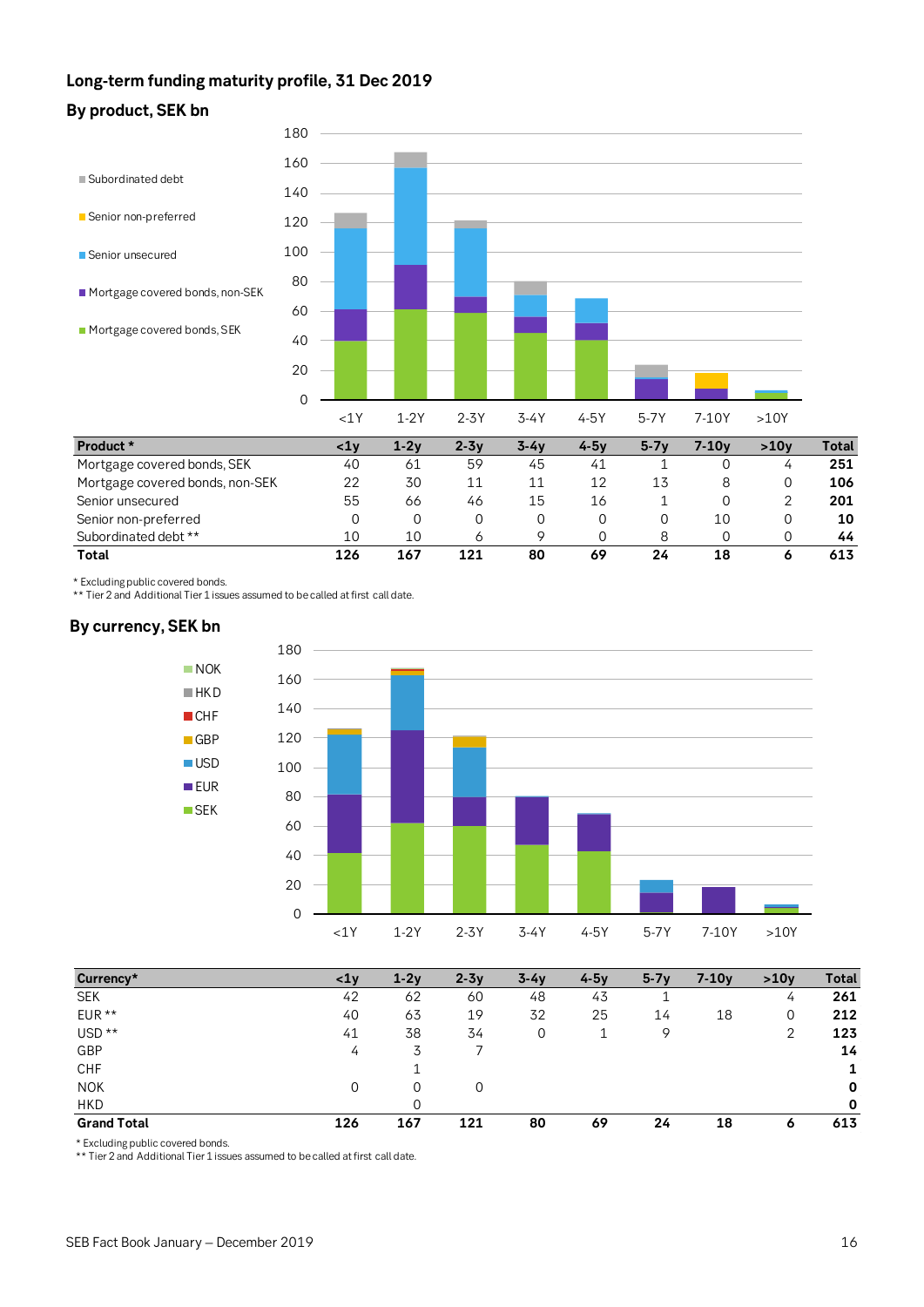## **Long-term funding raised, SEK bn**

| Instrument           | 2012 | 2013 | 2014 | 2015 | 2016 | 2017 | 2018 | Q1 2019 | Q <sub>2</sub> 2019 | Q3 2019 | Q4 2019 |
|----------------------|------|------|------|------|------|------|------|---------|---------------------|---------|---------|
| Covered bonds        | 82   | 75   | 60   | 55   | 62   | 55   | 67   | 29      | 18                  | 18      | 16      |
| Senior unsecured     | 42   | 45   | 32   | 40   | 74   | 20   | 34   | 8       | 13                  |         | 18      |
| Senior non-preferred |      |      |      |      |      |      |      |         |                     |         | 11      |
| Subordinated debt    |      |      | 17   |      | 8    | .מ   |      |         |                     |         | $\circ$ |
| Total                | 131  | 120  | 109  | 95   | 145  | 80   | 101  | 37      | 31                  | 19      | 53      |

## **Balance sheet maturity profile SEB Group**

## **Remaining contractual maturities, 31 Dec 2019**

|                                                  | Payable on |             |                |             |             |             |             |             |             |                      |           |
|--------------------------------------------------|------------|-------------|----------------|-------------|-------------|-------------|-------------|-------------|-------------|----------------------|-----------|
| SEK <sub>m</sub>                                 | demand     | < 1m        | $1-3m$         | $3-6m$      | $6-12m$     | $1-2v$      | $2-5v$      | $5-10y$     |             | >10y Not distributed | Total     |
| Cash and balances with central banks             | 146,691    | $\mathbf 0$ | 0              | $\mathbf 0$ | $\mathbf 0$ | 0           | 0           | 0           | 0           | 0                    | 146,691   |
| Loans to central banks                           | 0          | 4,093       | $\overline{2}$ | 400         | 0           | 0           | 0           | $\mathbf 0$ | 0           | 0                    | 4,494     |
| of which repos and collateral margin             | 0          | 2.588       | $\mathbf 0$    | $\mathbf 0$ | $\mathbf 0$ | $\mathbf 0$ | $\mathbf 0$ | $\mathbf 0$ | $\Omega$    | 0                    | 2,588     |
| Loans to credit institutions                     | 13.441     | 15.422      | 5.408          | 3.589       | 3.932       | 1.262       | 3.458       | 482         | 0           | 0                    | 46,995    |
| of which repos and collateral margin             | $\Omega$   | 7.880       | $\overline{2}$ | $\Omega$    | $\Omega$    | $\Omega$    | $\Omega$    | $\Omega$    | $\Omega$    | $\Omega$             | 7.882     |
| Loans to the public                              | 60.422     | 347,795     | 134,270        | 76.276      | 119.308     | 159,786     | 311.151     | 87,883      | 540,715     | 0                    | 1,837,605 |
| of which repos and collateral margin             | $\Omega$   | 226,166     | 3.586          | $\mathbf 0$ | $\mathbf 0$ | $\mathbf 0$ | $\mathbf 0$ | $\Omega$    | $\Omega$    | $\Omega$             | 229,752   |
| General governments                              | 521        | 5,761       | 1,037          | 273         | 991         | 1,873       | 4,006       | 2,410       | 2.418       | $\Omega$             | 19,290    |
| Households                                       | 6.561      | 7,712       | 8,994          | 10,934      | 18,445      | 19,316      | 29,068      | 21,131      | 509,440     | 0                    | 631,601   |
| Financial corporations                           | 5.966      | 206,356     | 13,271         | 3,900       | 4,466       | 4,737       | 13,006      | 3,120       | 914         | $\Omega$             | 255,735   |
| Non-financial corporations                       | 47,374     | 127,966     | 110,968        | 61,170      | 95,406      | 133,861     | 265,070     | 61,222      | 27.944      | $\Omega$             | 930,980   |
| Financial assets at fair value                   | 0          | 44,429      | 6,825          | 11,558      | 15,015      | 45,035      | 92,545      | 19,408      | 3,765       | 534,685              | 773,263   |
| Debt instruments                                 | $\Omega$   | 44,429      | 6,825          | 11,558      | 15,015      | 45,035      | 92,545      | 19,408      | 3.765       | $\mathbf 0$          | 238,578   |
| Equity instruments                               | 0          | 0           | $\mathbf 0$    | $\mathbf 0$ | 0           | $\mathbf 0$ | $\mathbf 0$ | 0           | $\mathbf 0$ | 78,482               | 78,482    |
| Derivatives                                      | 0          | $\Omega$    | $\mathbf 0$    | $\mathbf 0$ | $\Omega$    | $\Omega$    | $\mathbf 0$ | $\mathbf 0$ | $\Omega$    | 139,427              | 139,427   |
| Insurance assets                                 | 0          | $\Omega$    | $\mathbf 0$    | $\mathbf 0$ | $\Omega$    | $\Omega$    | $\mathbf 0$ | $\mathbf 0$ | $\Omega$    | 316,776              | 316,776   |
| Other assets                                     | 0          | 13,730      | 102            | 168         | 51          | 29          | 56          | 25          | 298         | 33,139               | 47,598    |
| <b>Total assets</b>                              | 220,555    | 425,470     | 146,606        | 91,990      | 138,305     | 206,111     | 407,209     | 107,798     | 544,778     | 567,824              | 2,856,648 |
|                                                  | Payable on |             |                |             |             |             |             |             |             |                      |           |
|                                                  | demand     | < 1m        | $1 - 3m$       | $3-6m$      | $6-12m$     | $1-2y$      | $2-5v$      | $5-10y$     |             | >10y Not distributed | Total     |
| Deposits by central banks                        | 4.652      | 5.341       | 14.744         | 8.628       | 3.020       | $\mathbf 0$ | $\mathbf 0$ | 0           | $\mathbf 0$ | 0                    | 36.385    |
| Deposits by credit institutions                  | 27.539     | 8,146       | 2.944          | 3.002       | 8,625       | 107         | 492         | 184         | 617         | 0                    | 51,656    |
| of which repos and collateral margin             | $\Omega$   | 6,271       | $\Omega$       | $\mathbf 0$ | $\Omega$    | $\Omega$    | $\Omega$    | $\Omega$    | $\Omega$    | $\Omega$             | 6,271     |
| Deposits and borrowings from the public          | 1,021,910  | 96,728      | 12.925         | 5.580       | 8,822       | 2.580       | 6,426       | 2,925       | 3.588       | $\mathbf 0$          | 1,161,485 |
| of which repos, collateral margin and reg. bonds | $\Omega$   | 62,381      | 454            | 380         | 356         | 737         | 2,034       | 2,491       | 1.238       | $\mathbf 0$          | 70,072    |
| General governments                              | 11,896     | 291         | 1,130          | 391         | 5.038       | 299         | 406         | 409         | 2,279       | $\Omega$             | 22,140    |
| Households                                       | 317,211    | 13,985      | 8.037          | 3,932       | 2,201       | 518         | 476         | 25          | 71          | $\Omega$             | 346,455   |
| Financial corporations                           | 211,441    | 22,101      | 599            | 659         | 673         | 748         | 2,809       | 2.491       | 1.238       | 0                    | 242,761   |
| Non-financial corporations                       | 481,362    | 60,351      | 3,159          | 597         | 910         | 1,015       | 2,735       | $\mathbf 0$ | $\Omega$    | $\Omega$             | 550,129   |
| Liabilities to policyholders                     | 0          | 215         | 310            | 472         | 950         | 1,474       | 4,248       | 7,208       | 11,670      | 317,574              | 344,121   |
| <b>Debtsecurities</b>                            | 0          | 8.559       | 90,871         | 156,948     | 146,099     | 157,854     | 256,613     | 34,211      | 7,018       | 0                    | 858,173   |
| CP/CD                                            | 0          | 7,438       | 72,135         | 96,404      | 110,038     | 1,170       | 1,839       | $\mathbf 0$ | $\Omega$    | $\mathbf 0$          | 289,023   |
| Covered bonds                                    | $\Omega$   | 66          | 10,743         | 41,056      | 10,799      | 92,599      | 181,310     | 22,273      | 6,054       | $\Omega$             | 364,901   |
| Senior bonds                                     | 0          | 1,055       | 7,993          | 19,488      | 25,262      | 64,085      | 73,465      | 11,938      | 964         | $\mathbf 0$          | 204,249   |
| Financial liabilities at fair value              | 0          | 592         | 570            | 1,398       | 3,238       | 229         | 2,292       | 3,299       | 820         | 139,544              | 151,984   |
| Debt instruments                                 | $\Omega$   | $\mathbf 0$ | 136            | $\mathbf 0$ | 3,223       | 220         | 2,292       | 3,299       | 820         | $\mathbf 0$          | 9,991     |
| Equity instruments                               | $\Omega$   | 0           | $\mathbf 0$    | $\mathbf 0$ | $\mathbf 0$ | $\mathbf 0$ | $\mathbf 0$ | $\mathbf 0$ | $\mathbf 0$ | 17,352               | 17,352    |
| Derivatives                                      | $\Omega$   | $\mathbf 0$ | $\mathbf 0$    | $\mathbf 0$ | $\mathbf 0$ | $\mathbf 0$ | $\mathbf 0$ | $\mathbf 0$ | $\Omega$    | 122,192              | 122,192   |
| Other financial liabilities                      | 0          | 592         | 434            | 1,398       | 16          | 8           | $\mathbf 0$ | $\mathbf 0$ | $\Omega$    | $\mathbf 0$          | 2,449     |
| <b>Other liabilities</b>                         | 0          | 8,456       | 650            | 51          | 1,176       | 237         | 1,422       | 1,304       | 4,292       | 34,917               | 52,505    |
| <b>Subordinated liabilities</b>                  | 0          | 1           | 0              | 343         | 21          | $\mathbf 0$ | 0           | 20,018      | 24,257      | 0                    | 44,639    |
| Equity                                           | 0          | 0           | 0              | $\mathbf 0$ | 0           | 0           | 0           | 0           | 0           | 155,700              | 155,700   |
| <b>Total Liabilities and Equity</b>              | 1.054.101  | 128.038     | 123.014        | 176,421     | 171,951     | 162.480     | 271.495     | 69.149      | 52,264      | 647,735              | 2,856,648 |
|                                                  |            |             |                |             |             |             |             |             |             |                      |           |

Maturities above are based on remaining contractual maturities.

Other assets include assets held for sale, tangible and intangible assets and other assets.

Other liabilities include liabilities held for sale and other liabilities.

Payable on demand includes items available O/N.

Not distributed includes items with no contractual maturity and other undistributed items.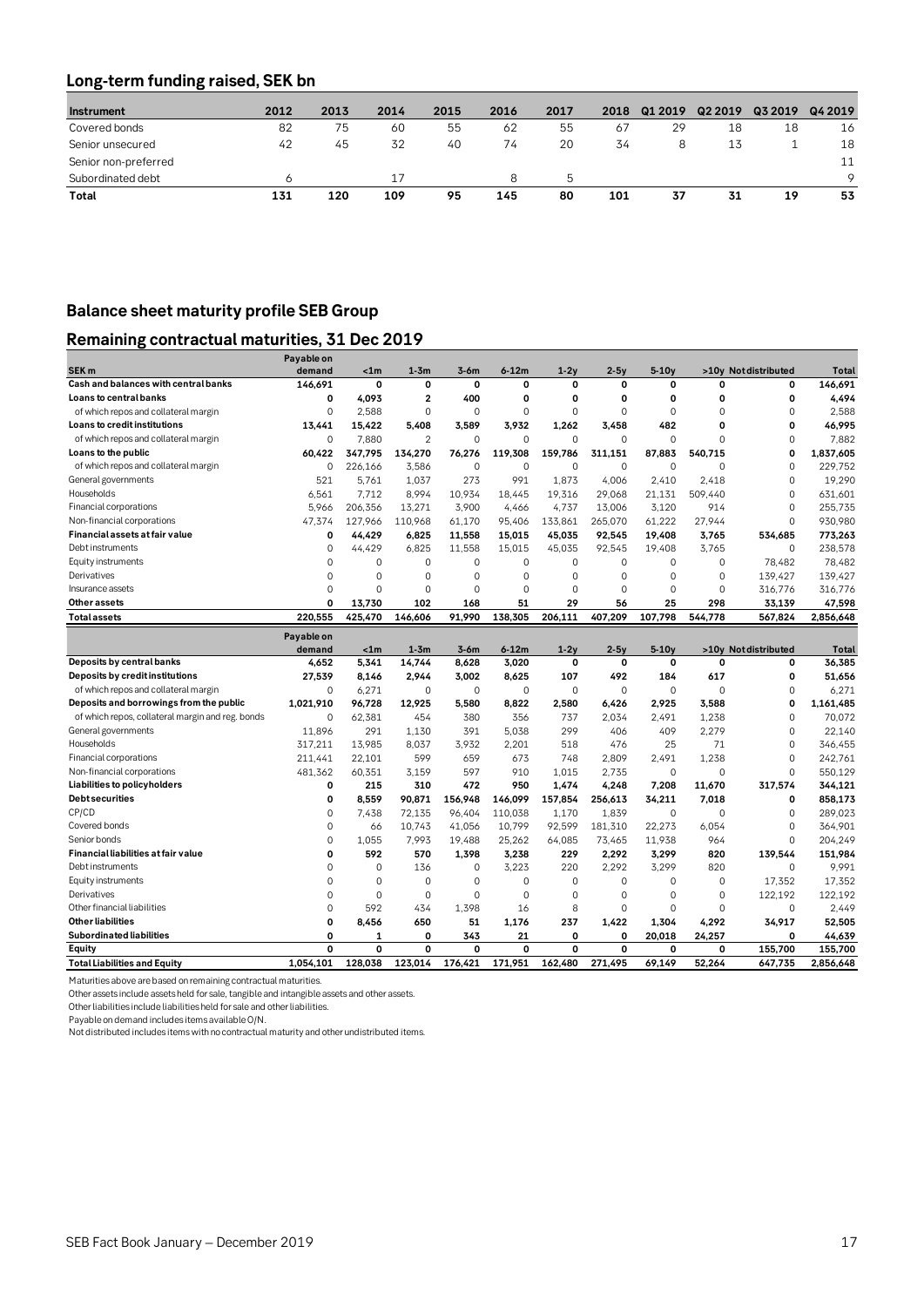## **Remaining contractual maturities, by currency**

**SEB Group 31 Dec 2019 EUR**

|                                         | Payable on demand | < 1m     | $1-3m$   | $3-6m$   | $6-12m$  | $1-2y$ | $2-5y$   | $5-10y$  | >10v     | Not distributed        | Total        |
|-----------------------------------------|-------------------|----------|----------|----------|----------|--------|----------|----------|----------|------------------------|--------------|
| Cash and balances with central banks    | 101.643           | $\Omega$ | $\Omega$ | $\Omega$ | $\Omega$ | O      | $\Omega$ | $\Omega$ |          | 0                      | 101,643      |
| Other Lending to Central Banks          | ი                 | 0        | $\Omega$ | 209      | 0        | O      | 0        | $\Omega$ |          | 0                      | 209          |
| Loans to credit institutions            | 1,286             | 2,402    | 1,413    | 220      | 916      | 452    | 1,966    | 193      |          | $\Omega$               | 8,847        |
| Loans to the public                     | 19,783            | 56,948   | 27,812   | 14,765   | 23,690   | 44,229 | 114.546  | 43,419   | 42,979   | 0                      | 388,169      |
| Financial assets at fair value          | O                 | 180      | 375      | 3,149    | 2,071    | 8,352  | 6,764    | 11,854   | 101      | 76,417                 | 109,263      |
| Other assets                            | 0                 | 2.867    | 79       | 135      | 29       | 20     | 33       | 11       | 180      | 24,496                 | 27,851       |
| <b>Total assets</b>                     | 122,712           | 62,397   | 29,679   | 18,479   | 26,707   | 53,052 | 123,308  | 55,476   | 43,260   | 100,913                | 635,982      |
|                                         |                   |          |          |          |          |        |          |          |          |                        |              |
|                                         | Payable on demand | < 1m     | $1-3m$   | $3-6m$   | $6-12m$  | $1-2y$ | $2-5y$   | $5-10v$  | >10v     | <b>Not distributed</b> | Total        |
| Deposits by credit institutions         | 8,132             | 775      | 1,603    | 6,619    | 10,384   | 107    | 466      | 184      |          | $\Omega$               | 28,270       |
| Deposits and borrowings from the public | 254,219           | 38,197   | 1.468    | 1.705    | 2.881    | 1,324  | 2.908    | 2.912    | 2,129    | 0                      | 307,743      |
| Debt securities                         | O                 | 574      | 17,132   | 26,618   | 29,218   | 51,516 | 65,121   | 32,507   | 400      | 0                      | 223,085      |
| Financial liabilities at fair value     | O                 | $\Omega$ | $\Omega$ | $\Omega$ | 0        | 0      | $\Omega$ | 6        | $\Omega$ | 23,033                 | 23,039       |
| Other liabilities                       | O                 | 818      | 64       | 196      | 175      | 155    | 770      | 20,076   | 1,284    | 66,109                 | 89,647       |
| <b>Total liabilities</b>                | 262,352           | 40.363   | 20,267   | 35,139   | 42,658   | 53,101 | 69,265   | 55.686   | 3.813    | 89,141                 | 671,784      |
| SEB Group 31 Dec 2019 USD               |                   |          |          |          |          |        |          |          |          |                        |              |
|                                         | Payable on demand | < 1m     | $1-3m$   | $3-6m$   | $6-12m$  | $1-2y$ | $2-5y$   | $5-10v$  |          | >10v Not distributed   | Total        |
| Coop and bolongoo with oontrol bonks    | 70110             | $\sim$   | $\sim$   | $\sim$   | $\sim$   | $\sim$ | $\sim$   | $\sim$   | $\sim$   | $\sim$                 | <b>704/0</b> |

| Cash and balances with central banks    | 32,162            | $\Omega$ | $\Omega$ |        | 0        |        | $\Omega$ | $\Omega$ |        | $\Omega$               | 32,162  |
|-----------------------------------------|-------------------|----------|----------|--------|----------|--------|----------|----------|--------|------------------------|---------|
| Other Lending to Central Banks          |                   | $\Omega$ | $\Omega$ |        | $\Omega$ |        | $\Omega$ | 0        |        | $\Omega$               | 0       |
| Loans to credit institutions            | 1.544             | 7.151    | 3,261    | 2.771  | 2.792    | 296    |          | 0        |        | $\Omega$               | 17,822  |
| Loans to the public                     | 6,778             | 54.239   | 35.807   | 6.850  | 4,817    | 12.607 | 44.996   | 11,815   | 2.765  | 0                      | 180,674 |
| Financial assets at fair value          |                   | 2.504    | 4,281    | 1,391  | 4,091    | 14,223 | 39,123   | $\Omega$ |        | 40.924                 | 106,538 |
| Other assets                            |                   | 1.262    | $\Omega$ |        |          |        | 3        | $\Omega$ | 27     | 1,164                  | 2,457   |
| <b>Total assets</b>                     | 40,484            | 65,156   | 43,349   | 11,012 | 11,701   | 27,126 | 84,129   | 11,816   | 2,792  | 42,089                 | 339,653 |
|                                         |                   |          |          |        |          |        |          |          |        |                        |         |
|                                         |                   |          |          |        |          |        |          |          |        |                        |         |
|                                         | Payable on demand | < 1m     | $1 - 3m$ | $3-6m$ | $6-12m$  | $1-2v$ | $2-5v$   | $5-10v$  | >10v   | <b>Not distributed</b> | Total   |
| Deposits by credit institutions         | 4.243             | 5.398    | 8.350    | 2.621  | 316      |        |          | $\Omega$ |        | $\Omega$               | 20,929  |
| Deposits and borrowings from the public | 106.013           | 17.070   | 1.733    | 785    | 4.854    | 28     | 251      |          |        | $\Omega$               | 130.735 |
| Debt securities                         |                   | 6.040    | 61.969   | 84.260 | 111.952  | 38.524 | 30.595   | 175      | 564    | $\Omega$               | 334.079 |
| Financial liabilities at fair value     |                   | 590      | $\Omega$ | 688    | $\Omega$ |        | $\Omega$ | $\Omega$ |        | 11,457                 | 12,735  |
| Other liabilities                       |                   | 667      |          | 189    |          | 26     | 115      | 15       | 24,461 | 3.413                  | 28.897  |

**SEB Group 31 Dec 2019 SEK**

|                                         | Payable on demand | < 1m     | $1 - 3m$ | $3-6m$   | $6 - 12m$      | $1-2y$   | $2-5v$   | $5-10v$  | >10v    | <b>Not distributed</b> | Total     |
|-----------------------------------------|-------------------|----------|----------|----------|----------------|----------|----------|----------|---------|------------------------|-----------|
| Cash and balances with central banks    | 7,251             | $\Omega$ | $\Omega$ | 0        | 0              | 0        | $\Omega$ | $\Omega$ |         | $\Omega$               | 7,251     |
| Other Lending to Central Banks          | $\mathbf 0$       | $\Omega$ | $\Omega$ |          | 0              | $\Omega$ | $\Omega$ | $\Omega$ | 0       | $\Omega$               | 0         |
| Loans to credit institutions            | 1.314             | 1.107    | 420      | 27       | 53             | 131      | 228      | $\Omega$ | 0       | $\Omega$               | 3,280     |
| Loans to the public                     | 21.129            | 139.577  | 38.601   | 42.934   | 81.886         | 88.644   | 122.183  | 26.542   | 490.075 | $\Omega$               | 1,051,572 |
| Financial assets at fair value          | 0                 | 34.481   | 1,325    | 4.207    | 3.907          | 13,868   | 37.042   | 3.982    | 746     | 387,265                | 486,822   |
| Other assets                            | $\Omega$          | 2,199    | 21       | 25       | $\mathfrak{p}$ | 0        | $\Omega$ | $\Omega$ | 16      | 5,206                  | 7,470     |
| <b>Total assets</b>                     | 29,695            | 177,364  | 40,367   | 47,193   | 85,848         | 102,644  | 159,453  | 30,524   | 490,837 | 392,471                | 1,556,396 |
|                                         |                   |          |          |          |                |          |          |          |         |                        |           |
|                                         | Payable on demand | < 1m     | $1 - 3m$ | $3-6m$   | $6 - 12m$      | $1-2y$   | $2-5v$   | $5-10v$  |         | >10y Not distributed   | Total     |
| Deposits by credit institutions         | 12,696            | 1.239    | 902      | $\Omega$ | $\Omega$       | $\Omega$ | $\Omega$ | $\Omega$ | 617     | $\Omega$               | 15,454    |
| Deposits and borrowings from the public | 545.619           | 14.654   | 7.831    | 2.557    | 1.035          | 1,209    | 3.181    | $\Omega$ | 1.401   | $\Omega$               | 577,486   |
| Debt securities                         | 0                 | 573      | 121      | 40.033   | 760            | 63.312   | 153.491  | 1,528    | 6,054   | $\Omega$               | 265,873   |
| Financial liabilities at fair value     | 0                 | 0        | 434      | 707      | 3,184          | 76       | 1,862    | 3,217    | 405     | 84,462                 | 94,349    |
| Other liabilities                       | 0                 | 2,558    | 888      | 470      | 1,893          | 1.510    | 4,683    | 7.907    | 14,147  | 426,000                | 460,056   |
| <b>Total liabilities</b>                | 558.316           | 19.024   | 10,176   | 43.767   | 6.873          | 66.107   | 163.217  | 12.652   | 22.624  | 510.462                | 1.413.219 |

Notes:

Other assets include assets held for sale, tangible and intangible assets and other assets.

Other liabilities include liabilities to policyholders, liabilities held for sale, subordinated debt, equity and other liabilities.

## **SEB's liquid assets, 31 Dec 2019, SEK m**

|                                                                                                    |              | 31 Dec 2018 31 Mar 2019 30 Jun 2019 30 Sep 2019 31 Dec 2019 |              |              |              |            |            |            |          |
|----------------------------------------------------------------------------------------------------|--------------|-------------------------------------------------------------|--------------|--------------|--------------|------------|------------|------------|----------|
| Liquid assets*, Group                                                                              | <b>TOTAL</b> | <b>TOTAL</b>                                                | <b>TOTAL</b> | <b>TOTAL</b> | <b>TOTAL</b> | <b>SEK</b> | <b>EUR</b> | <b>USD</b> | Other    |
| Cash and balances with central banks                                                               | 228,409      | 275,837                                                     | 154,397      | 251,432      | 140,063      | 7,251      | 97,437     | 31,182     | 4,193    |
| Securities issued or guaranteed by sovereigns, central banks, MDBs and international organisations | 79,368       | 135,962                                                     | 134,630      | 133,041      | 166,128      | 56,531     | 16,270     | 69,527     | 23,801   |
| Securities issued by municipalites and PSEs                                                        | 13,203       | 18,103                                                      | 23,044       | 22,499       | 17,074       | 3,522      | 5,720      | 3,404      | 4,429    |
| Extremely high quality covered bonds                                                               | 66,546       | 99,226                                                      | 127,689      | 133,372      | 119,244      | 73,879     | 954        | 507        | 43,906   |
| Other assets                                                                                       | <sup>n</sup> | $\Omega$                                                    | $\Omega$     | 0            | $\Omega$     | O          | $\Omega$   | 0          | $\Omega$ |
| Level 1 assets                                                                                     | 387,525      | 529,129                                                     | 439,760      | 540,344      | 442,510      | 141,182    | 120,380    | 104,620    | 76,329   |
| Securities issued or guaranteed by sovereigns, central banks, municipalities and PSEs              | 0            | $\Omega$                                                    | 185          | 197          | 187          | 0          | $^{\circ}$ | 187        | $\Omega$ |
| High quality covered bonds                                                                         | 14,193       | 16.444                                                      | 23,522       | 25,866       | 27,399       | 16.786     | 0          | 1.262      | 9,351    |
| Corporate debt securities (lowest rating AA-)                                                      | 118          | 15                                                          | 2            | 142          | 11           | O          | 11         | 0          | $\Omega$ |
| Other assets                                                                                       | 0            | 0                                                           | $\Omega$     | 0            | 0            | 0          | 0          | 0          | 0        |
| Level 2A assets                                                                                    | 14,311       | 16,459                                                      | 23.709       | 26,205       | 27.597       | 16,786     | 11         | 1,449      | 9,351    |
| Asset-backed securities                                                                            | 0            | $\Omega$                                                    | $\Omega$     | $\Omega$     | 0            | 0          | $\Omega$   | 0          | $\Omega$ |
| High quality covered bonds                                                                         | U            | $\Omega$                                                    | 415          | 27           | $\Omega$     | 0          | $\Omega$   | 0          | $\Omega$ |
| Corporate debt securities (rated A+ to BBB-)                                                       | 688          | 359                                                         | 481          | 381          | 299          | O          | 299        | 0          |          |
| Shares (major stock index)                                                                         | 0            | 0                                                           | $\Omega$     | 0            | $\Omega$     | O          | $\Omega$   | 0          | $\Omega$ |
| Other assets                                                                                       | 0            | $\Omega$                                                    | $\circ$      | $\Omega$     | 0            | 0          | $\circ$    | 0          | 0        |
| Level 2B assets                                                                                    | 688          | 359                                                         | 896          | 409          | 299          | 0          | 299        | $\Omega$   | $\Omega$ |
| Level 2 assets                                                                                     | 15,000       | 16,818                                                      | 24,605       | 26,614       | 27,896       | 16,786     | 310        | 1,449      | 9,351    |
| <b>TOTAL LIQUID ASSETS</b>                                                                         | 402,525      | 545,947                                                     | 464,366      | 566,958      | 470,406      | 157,968    | 120,690    | 106,069    | 85,680   |

\* The Liquid assets is presented in accordance with the template defined by the Swedish Bankers' Association. All definitions are in accordance with Liquidity Coverage Ratio in CRR.

SEB Fact Book January – December 2019 18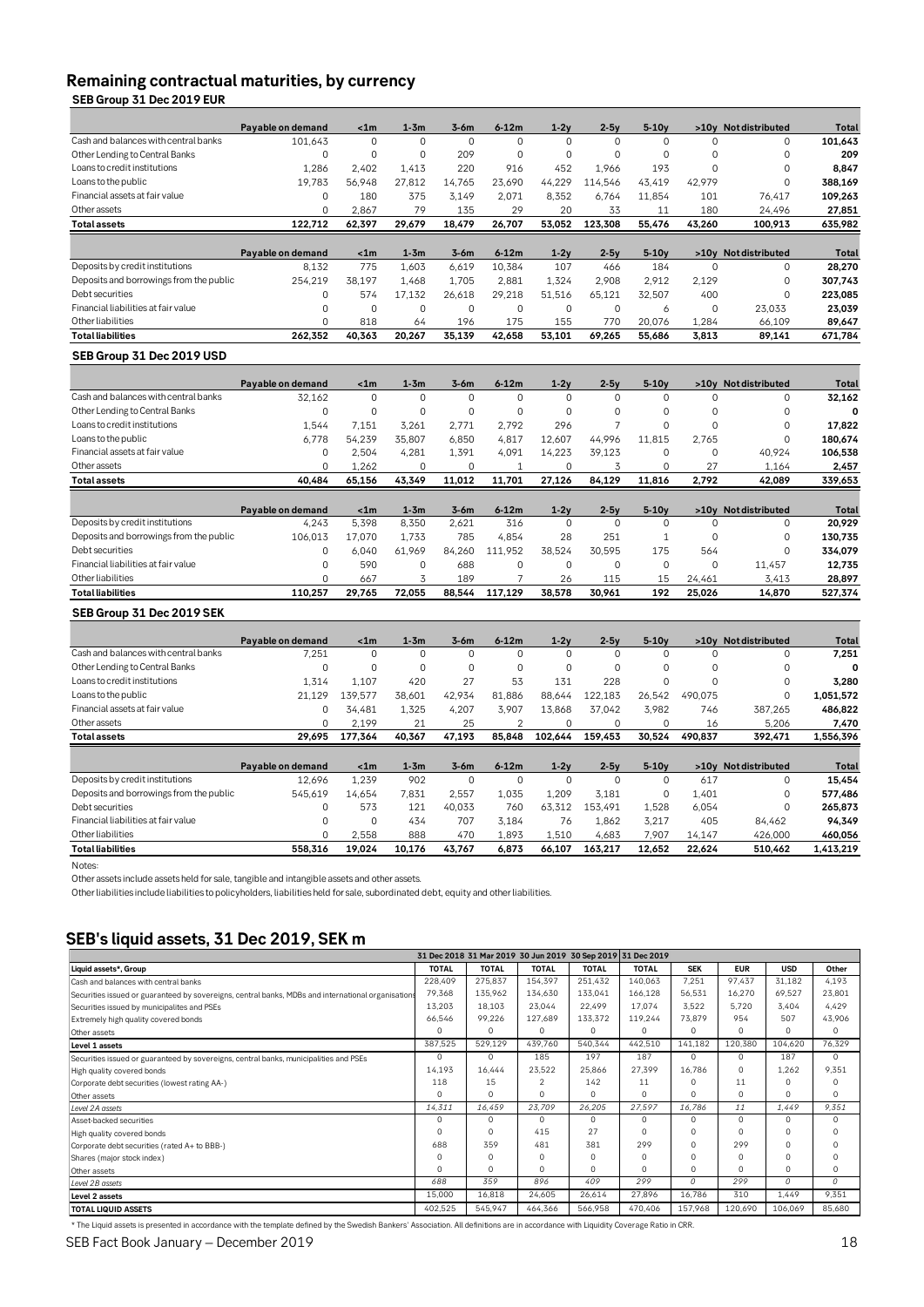## **Components Liquidity Coverage Ratio, 31 Dec 2019, SEK bn**

|                                         | <b>Total</b> |
|-----------------------------------------|--------------|
| Liquid assets level 1                   | 434          |
| Liquid assets level 2                   | 24           |
| <b>Liquid assets</b>                    | 458          |
| Retail deposits                         | 32           |
| Unsecured wholesale funding             | 255          |
| Secured wholesale funding               | 17           |
| Other outflows                          | 89           |
| <b>Total liquidity outflows</b>         | 394          |
| Secured lending                         | 53           |
| Inflows from fully performing exposures | 120          |
| Other inflows                           | 11           |
| <b>Total liquidity inflows</b>          | 184          |
| <b>Net liquidity outflow</b>            | 210          |
| <b>Liquidity Coverage Ratio</b>         | 218%         |

## **Asset encumbrance for the SEB consolidated situation, 31 Dec 2019, SEK m**

|                                       | <b>Total</b><br><b>Encumbrance</b> |                                            |                  | <b>Of which: Encumbered Assets</b> |          |                           |                               | Of which: Encumbered Collateral            |                  |                          |              |             |                                   |
|---------------------------------------|------------------------------------|--------------------------------------------|------------------|------------------------------------|----------|---------------------------|-------------------------------|--------------------------------------------|------------------|--------------------------|--------------|-------------|-----------------------------------|
| <b>Carrying amount of selected</b>    |                                    | <b>Bonds</b> issued<br>by General          |                  |                                    |          |                           |                               | Bonds issued<br>by General                 |                  |                          |              |             |                                   |
| financial liabilities                 |                                    | Governments<br>and Central<br><b>Banks</b> | Covered<br>bonds | Other debt<br>securities           | Equities | Loans and<br>other assets | Total<br>encumbered<br>assets | Governments<br>and Central<br><b>Banks</b> | Covered<br>bonds | Other debt<br>securities | Equities     | Other       | Total<br>encumbered<br>collateral |
| Derivatives                           | 67,020                             | 0                                          | 1,114            | 8                                  | 434      | 32,605                    | 34,162                        | 18,243                                     | 13,020           | 416                      | 1,180        | $\mathbf 0$ | 32,858                            |
| Repos                                 | 8,427                              | 452                                        | $\Omega$         | 0                                  | $\Omega$ | $\Omega$                  | 452                           | 4.706                                      | 3.207            | 63                       | 0            | 0           | 7,976                             |
| Collateralised deposits               | 17,870                             | 570                                        | 230              | 76                                 | 2.606    | 5,511                     | 8.993                         | 208                                        | 1,216            | 87                       | 7,366        | $\Omega$    | 8,877                             |
| Securities financing                  | 21,850                             | 204                                        | 5,203            | 1,722                              | 14,720   |                           | 21,850                        | 0                                          | $\Omega$         | $\mathbf 0$              | 0            |             |                                   |
| Covered bonds                         | 372,349                            | 0                                          | $\Omega$         | 0                                  | $\Omega$ | 372.349                   | 372,349                       | 0                                          | $\Omega$         | $\Omega$                 | $\Omega$     |             | 0                                 |
| Collateral management                 | 99,428                             | $\Omega$                                   | $\Omega$         | $\Omega$                           | $\Omega$ | $\Omega$                  | O                             | 9.997                                      | 28.310           | 2.014                    | 59.108       | $\Omega$    | 99,428                            |
| Other                                 | 1,462                              | 996                                        |                  | U                                  |          | 466                       | 1,462                         |                                            | 0                | $\Omega$                 | <sup>0</sup> |             | 0                                 |
| Total                                 | 588.408                            | 2,223                                      | 6,547            | 1,806                              | 17,760   | 410,932                   | 439,269                       | 33,154                                     | 45,752           | 2,579                    | 67,655       | 0           | 149,139                           |
| Non-encumbered assets and collateral  |                                    | 112.827                                    | 101.223          | 3.378                              | 44.439   | 1.814.884                 | 2,076,751                     | 63.333                                     | 91,144           | 7.385                    | 31.213       | 24          | 193,099                           |
| Total encumbrance and non-encumbrance |                                    | 115,049                                    | 107,770          | 5,184                              | 62,199   | 2,225,816                 | 2,516,019                     | 96,486                                     | 136,896          | 9,964                    | 98,867       | 24          | 342,238                           |

| Encumbered asset ratio      | 17.5% |
|-----------------------------|-------|
| Encumbered collateral ratio | 43.6% |
| Total encumbrance ratio     | 20.6% |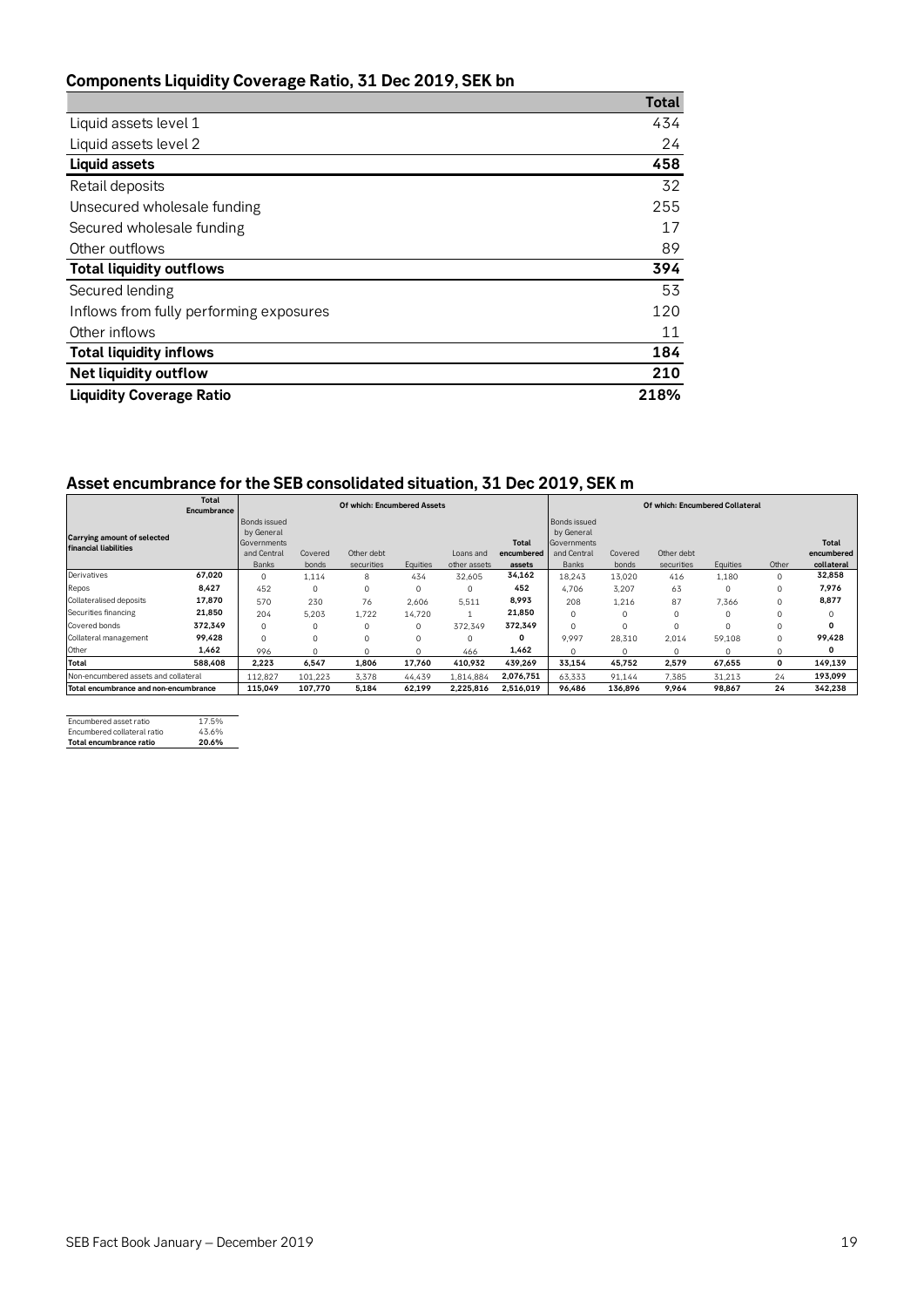## **SEB AB Mortgage cover pool and covered bonds characteristics**

31 Dec 2019

| <b>SEB AB Mortgage Covered Bonds</b>         |            |                                         |             |             |
|----------------------------------------------|------------|-----------------------------------------|-------------|-------------|
| Loans originated by                          |            | Skandinaviska Enskilda Banken AB (publ) |             |             |
| Pool type                                    | Dynamic    |                                         |             |             |
| <b>Cover pool</b>                            |            | 31 Dec 2019                             | 31 Dec 2018 | 31 Dec 2017 |
| Total residential mortgage assets (SEK m)    |            | 612,975                                 | 500,720     | 525,362     |
| Weighted average LTV (property level)        |            | 51%                                     | 53%         | 51%         |
| Number of loans (thousand)                   |            | 737                                     | 713         | 717         |
| Number of borrowers (thousand)               |            | 428                                     | 418         | 423         |
| Weighted average loan balance (SEK thousand) |            | 831                                     | 702         | 732         |
| Substitute assets (SEK thousand)             |            | $\Omega$                                | 0           | $\Omega$    |
| Loans past due 60 days (basis points)        |            | 5                                       | 1           | 5           |
| Net Expected Credit Losses (basis points)    |            | $\Omega$                                | $\Omega$    | $\Omega$    |
| <b>Covered bonds</b>                         |            | 31 Dec 2019                             | 31 Dec 2018 | 31 Dec 2017 |
| Total outstanding covered bonds (SEK m)      |            | 354,614                                 | 323,699     | 323,631     |
| Rating of the covered bond programme         |            | Aaa Moody's                             | Aaa Moody's | Aaa Moody's |
| <b>FX</b> distribution                       | <b>SEK</b> | 71%                                     | 73%         | 69%         |
|                                              | non-SEK    | 29%                                     | 27%         | 31%         |
| Over collateralisation                       |            | 31 Dec 2019                             | 31 Dec 2018 | 31 Dec 2017 |
| Over collateralisation level                 |            | 73%                                     | 55%         | 62%         |









\* Distribution in different LTV buckets based on exact order of priority for the individual mortgage deeds according to the Association of Swedish Covered Bond issuers.

**Gothenburg** region;<br>16%

Malmoe region; 8%

21%

**Quarterly**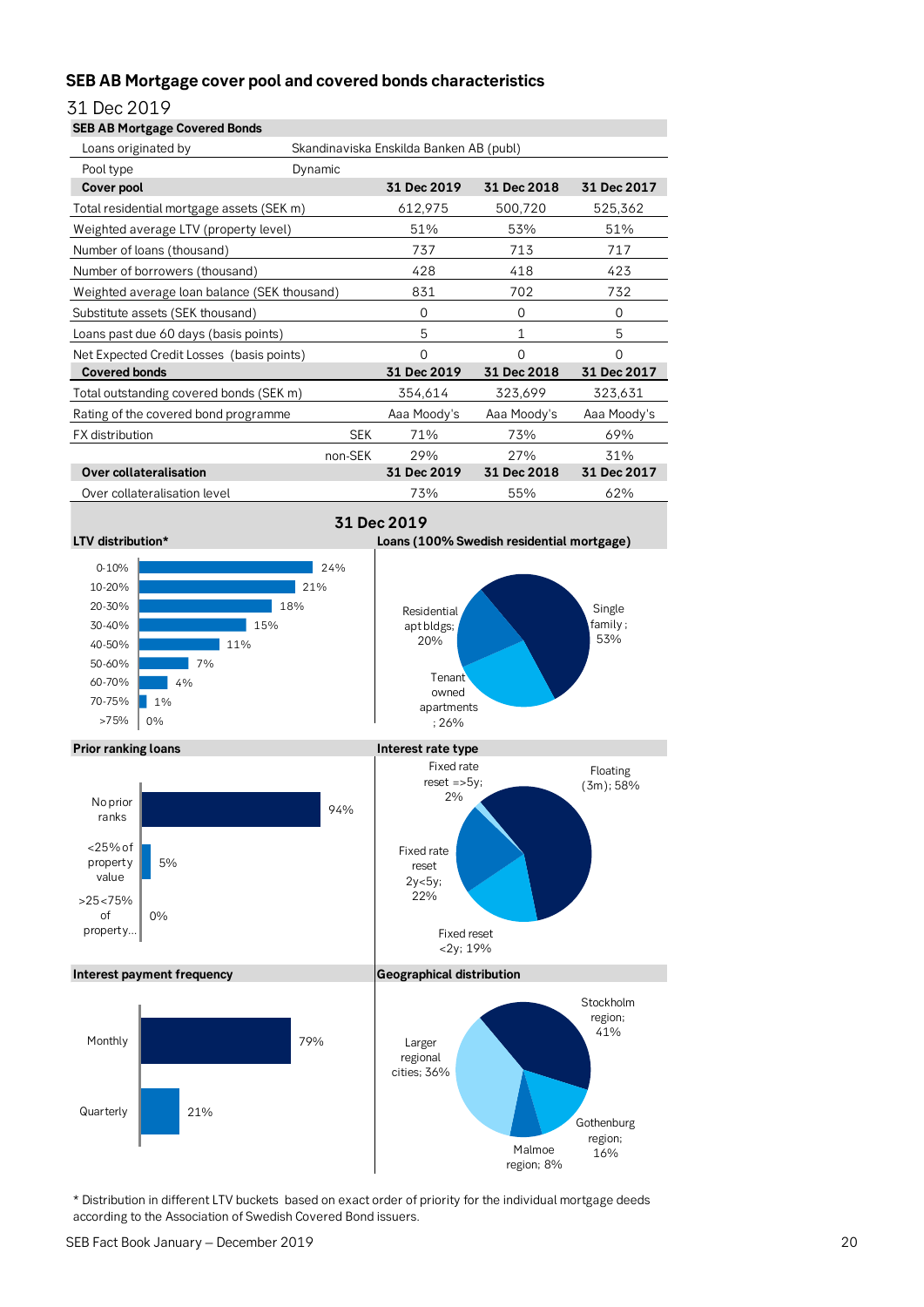## **Capital adequacy**

## **Capital adequacy**

|                                                                      | 31 Dec  | 31 Mar  | 30 Jun  | 30 Sep  | 31 Dec  | 31 Mar  | 30 Jun                                                                                    | 30 Sep  | 31 Dec  |
|----------------------------------------------------------------------|---------|---------|---------|---------|---------|---------|-------------------------------------------------------------------------------------------|---------|---------|
| SEK <sub>m</sub>                                                     | 2017    | 2018    | 2018    | 2018    | 2018    | 2019    | 2019                                                                                      | 2019    | 2019    |
| Own funds                                                            |         |         |         |         |         |         |                                                                                           |         |         |
| Common Equity Tier 1 capital                                         | 118.204 | 117,111 | 123,228 | 124,699 | 125,857 | 126,106 | 126,772                                                                                   | 127,090 | 131,155 |
| Tier 1 capital                                                       | 132,127 | 131,357 | 138.483 | 139,848 | 141,108 | 141.868 | 142,537                                                                                   | 143,773 | 155,398 |
| Total own funds                                                      | 147,849 | 148,384 | 157,126 | 158,282 | 159,331 | 160,431 | 160,924                                                                                   | 162,552 | 173,382 |
| Own funds requirement                                                |         |         |         |         |         |         |                                                                                           |         |         |
| Risk exposure amount                                                 | 610,819 | 615,308 | 637,037 | 631,958 | 716,498 | 739,047 | 763,519                                                                                   | 777,243 | 745,637 |
| Expressed as capital requirement                                     | 48.866  | 49,225  | 50.963  | 50,557  | 57,320  | 59,124  | 61,082                                                                                    | 62,179  | 59,651  |
| Common Equity Tier 1 capital ratio                                   | 19.4%   | 19.0%   | 19.3%   | 19.7%   | 17.6%   | 17.1%   | 16.6%                                                                                     | 16.4%   | 17.6%   |
| Tier 1 capital ratio                                                 | 21.6%   | 21.3%   | 21.7%   | 22.1%   | 19.7%   | 19.2%   | 18.7%                                                                                     | 18.5%   | 20.8%   |
| Total capital ratio                                                  | 24.2%   | 24.1%   | 24.7%   | 25.0%   | 22.2%   | 21.7%   | 21.1%                                                                                     | 20.9%   | 23.3%   |
| Own funds in relation to capital requirement                         | 3.03    | 3.01    | 3.08    | 3.13    | 2.78    | 2.71    | 2.63                                                                                      | 2.61    | 2.91    |
| Regulatory Common Equity Tier 1 capital requirement including buffer | 10.9%   | 11.0%   | 11.0%   | 11.0%   | 11.2%   | 11.2%   | 11.2%                                                                                     | 11.5%   | 11.5%   |
| of which capital conservation buffer requirement                     | 2.5%    | 2.5%    | 2.5%    | 2.5%    | 2.5%    | 2.5%    | 2.5%                                                                                      | 2.5%    | 2.5%    |
| of which systemic risk buffer requirement                            | 3.0%    | 3.0%    | 3.0%    | 3.0%    | 3.0%    | 3.0%    | 3.0%                                                                                      | 3.0%    | 3.0%    |
| of which countercyclical capital buffer requirement                  | 0.9%    | 1.0%    | 1.0%    | 1.0%    | 1.2%    | 1.2%    | 1.2%                                                                                      | 1.5%    | 1.5%    |
| Common Equity Tier 1 capital available to meet buffer <sup>1)</sup>  | 14.9%   | 14.5%   | 14.8%   | 15.2%   | 13.1%   | 12.6%   | 12.1%                                                                                     | 11.9%   | 13.1%   |
| Transitional floor 80% of capital requirement according to Basel I   |         |         |         |         |         |         |                                                                                           |         |         |
| Minimum floor capital requirement according to Basel I               | 89,774  |         |         |         |         |         |                                                                                           |         |         |
| Own funds according to Basel I                                       | 149.030 |         |         |         |         |         |                                                                                           |         |         |
| Own funds in relation to capital requirement Basel I                 | 1.66    |         |         |         |         |         |                                                                                           |         |         |
| Leverage ratio                                                       |         |         |         |         |         |         |                                                                                           |         |         |
| Exposure measure for leverage ratio calculation                      |         |         |         |         |         |         | 2,519,532 2,833,269 2,954,414 2,914,154 2,773,608 3,108,939 3,130,476 3,230,206 3,063,481 |         |         |
| of which on balance sheet items                                      |         |         |         |         |         |         | 2,140,093 2,406,997 2,506,532 2,475,559 2,311,250 2,584,801 2,607,350 2,691,091 2,554,625 |         |         |
| of which off balance sheet items                                     | 379.439 | 426.271 | 447,882 | 438,595 | 462,358 | 524,138 | 523.126                                                                                   | 539,115 | 508,856 |
| Leverage ratio                                                       | 5.2%    | 4.6%    | 4.7%    | 4.8%    | 5.1%    | 4.6%    | 4.6%                                                                                      | 4.5%    | 5.1%    |

 $1)$  CET1 ratio less minimum capital requirement of 4.5% excluding buffers. In addition to the CET1 requirements there is a total capital requirement of additional 3.5%.

## **Own funds for SEB consolidated situation**

|                                                                                   | 31 Dec    | 31 Mar    | 30 Jun   | 30Sep     | 31 Dec    | 31 Mar   | 30 Jun   | 30Sep     | 31 Dec    |
|-----------------------------------------------------------------------------------|-----------|-----------|----------|-----------|-----------|----------|----------|-----------|-----------|
| SEK <sub>m</sub>                                                                  | 2017      | 2018      | 2018     | 2018      | 2018      | 2019     | 2019     | 2019      | 2019      |
| Shareholder's equity according to balance sheet <sup>1)</sup>                     | 143,925   | 130,196   | 139,573  | 145,364   | 148.789   | 138,410  | 142,807  | 146,088   | 155,700   |
| Deductions related to the consolidated situation and other foreseeable charges    | $-14,357$ | $-2,201$  | $-6,651$ | $-9,845$  | $-14.227$ | $-3,508$ | $-7,145$ | $-10,307$ | $-14,075$ |
| Common Equity Tier 1 capital before regulatory adjustments <sup>2)</sup>          | 129,568   | 127,995   | 132,922  | 135,519   | 134,562   | 134,902  | 135,662  | 135,781   | 141,626   |
| Additional value adjustments                                                      | $-663$    | $-850$    | $-774$   | $-726$    | $-868$    | $-1.016$ | $-1,248$ | $-1,267$  | $-1,033$  |
| Intangible assets                                                                 | $-6,225$  | $-6,356$  | $-6.405$ | $-6.458$  | $-6,467$  | $-6,494$ | $-6,542$ | $-6,579$  | $-6,688$  |
| Deferred tax assets that rely on future profitability                             | $-75$     | $-53$     | $-18$    |           |           |          |          |           |           |
| Fair value reserves related to gains or losses on cash flow hedges                | $-1,192$  | $-933$    | $-633$   | $-519$    | $-313$    | $-140$   | 16       | 44        | $-15$     |
| Negative amounts resulting from the calculation of expected loss amounts          | $-1,307$  |           | $-141$   |           | $-78$     | $-82$    | $-642$   | $-733$    | $-816$    |
| Gains or losses on liabilities valued at fair value resulting from changes in own |           |           |          |           |           |          |          |           |           |
| credit standing                                                                   | 99        | 307       | 210      | 196       | 8         | 62       | 97       | 26        | 19        |
| Defined-benefit pension fund assets                                               | $-1.807$  | $-2,825$  | $-1.764$ | $-3,114$  | $-816$    | $-966$   | $-398$   |           | $-1,761$  |
| Direct and indirect holdings of own CET1 instruments                              | $-193$    | $-175$    | $-170$   | $-198$    | $-172$    | $-161$   | $-172$   | $-181$    | $-176$    |
| Securitisation positions with 1.250% risk weight                                  |           |           |          |           |           |          |          |           |           |
| Total regulatory adjustments to Common Equity Tier 1                              | $-11.364$ | $-10.884$ | $-9.694$ | $-10.820$ | $-8.705$  | $-8.796$ | $-8,889$ | $-8,690$  | $-10,471$ |
| <b>Common Equity Tier 1 capital</b>                                               | 118.204   | 117,111   | 123.228  | 124,699   | 125,857   | 126,106  | 126.772  | 127,090   | 131,155   |
| Additional Tier 1 instruments                                                     | 13,922    | 14,246    | 15,255   | 15,149    | 15,251    | 15,762   | 15,765   | 16,682    | 24,243    |
| Grandfathered additional Tier 1 instruments                                       |           |           |          |           |           |          |          |           |           |
| Tier 1 capital                                                                    | 132,127   | 131,357   | 138,483  | 139,848   | 141,108   | 141,868  | 142,537  | 143,773   | 155,398   |
| Tier 2 instruments                                                                | 18.171    | 19.089    | 19.332   | 19.095    | 18.987    | 19.260   | 19.534   | 19.802    | 19.326    |
| Net provisioning amount for IRB-reported exposures                                | 126       | 513       | 510      | 539       | 436       | 502      | 54       | 177       | 309       |
| Holdings of Tier 2 instruments in financial sector entities                       | $-2,575$  | $-2,575$  | $-1,200$ | $-1,200$  | $-1,200$  | $-1,200$ | $-1,200$ | $-1,200$  | $-1,650$  |
| Tier 2 capital                                                                    | 15,722    | 17,026    | 18.642   | 18,434    | 18,222    | 18,562   | 18,387   | 18,779    | 17,985    |
| <b>Total own funds</b>                                                            | 147,849   | 148,384   | 157,126  | 158,282   | 159,331   | 160,431  | 160,924  | 162,552   | 173,382   |

 $1)$  The Swedish Financial Supervisory Authority has approved SEB's application to use the net profit in measuring own funds on condition that the

responsible auditors have reviewed the surplus, that the surplus is calculated in accordance with applicable accounting frameworks, that predictable costs

and dividends have been deducted in accordance with EU regulation No 575/2013 and that the calculation was made in accordance with EU regulation No

2) The Common Equity Tier 1 capital is presented on a consolidated basis, and differs from total equity according to IFRS. The insurance business

contribution to equity is excluded and there is a dividend deduction calculated according to Regulation (EU) No 575/2013 (CRR).

| . .<br>-- |      |        |                  |        |
|-----------|------|--------|------------------|--------|
|           |      | 30 Jun | 30 Sep           | 31 Dec |
|           | 2018 | 2019   | 2019             | 2019   |
|           |      | 73.189 | 77.142           | 82,942 |
|           |      | 31 Dec | ______<br>77.449 |        |

<sup>1)</sup>According to Regulation (EU) No 575/2013 (CRR). The numbers are calculated both for the consolidated situation and the parent company. The ADI equals the lower of the two numbers.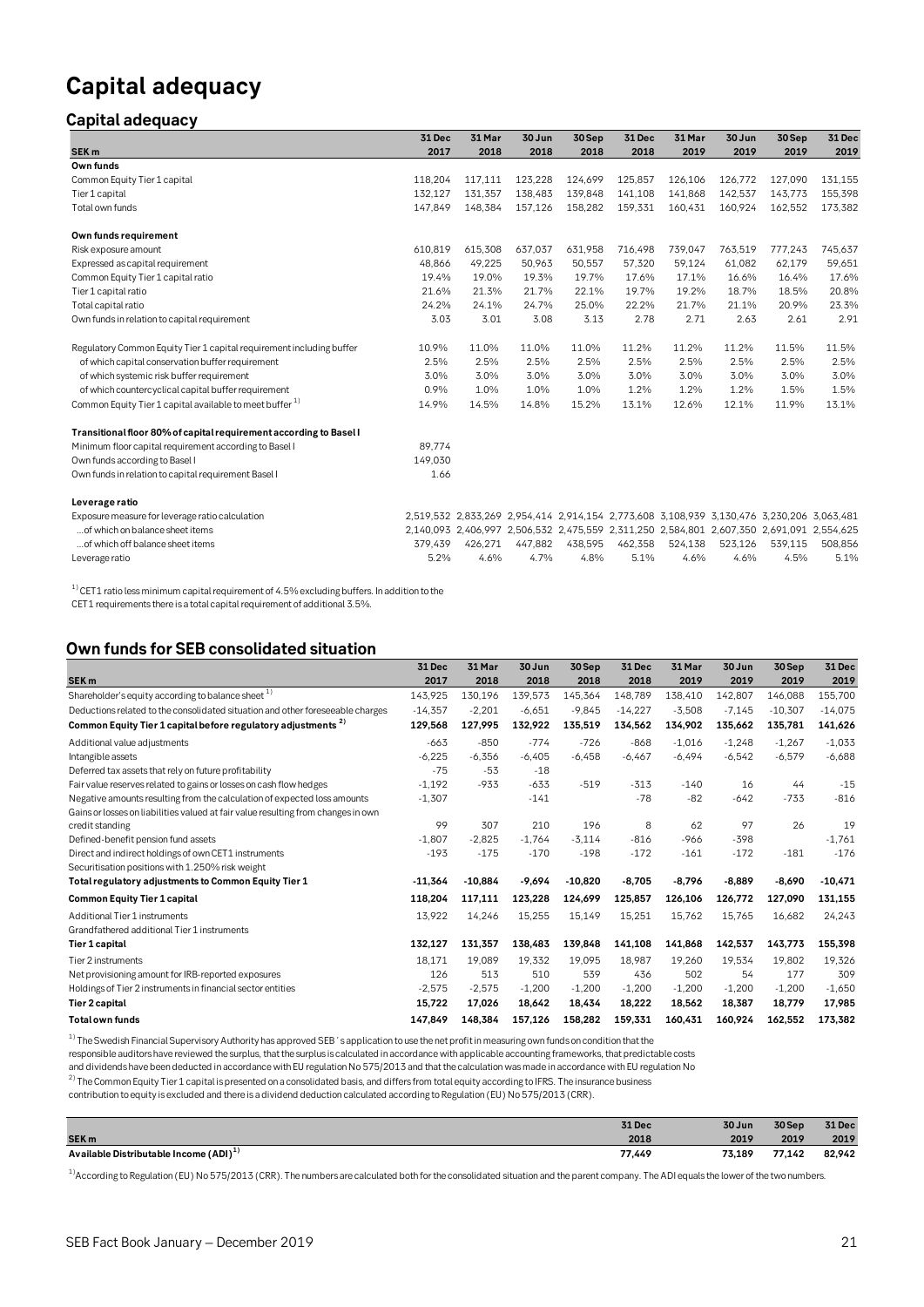## **Risk exposure amounts for SEB consolidated situation**

|                                                                   | 31 Dec  | 31 Mar  | 30 Jun       | 30Sep   | 31 Dec  | 31 Mar      | 30 Jun      | 30 Sep  | 31 Dec  |
|-------------------------------------------------------------------|---------|---------|--------------|---------|---------|-------------|-------------|---------|---------|
| SEK <sub>m</sub>                                                  | 2017    | 2018    | 2018         | 2018    | 2018    | 2019        | 2019        | 2019    | 2019    |
| Credit risk IRB approach                                          |         |         |              |         |         |             |             |         |         |
| Exposures to central governments or central banks                 | 9,319   | 11,077  | 11,389       | 11,129  | 11,602  | 11,200      | 11,044      | 12,780  | 12,283  |
| Exposures to institutions                                         | 32,838  | 54,970  | 53,762       | 53,495  | 51,033  | 53,318      | 54,410      | 55,080  | 54,421  |
| Exposures to corporates                                           | 326,317 | 331,141 | 341,258      | 337,835 | 342,713 | 351,423     | 361,063     | 376,507 | 369,055 |
| Retail exposures                                                  | 62,296  | 62,119  | 62,979       | 63,276  | 63,171  | 64,475      | 66,515      | 68,029  | 67,255  |
| of which secured by immovable property                            | 36,558  | 36,429  | 36,916       | 36,701  | 36,720  | 37,398      | 38,496      | 39,489  | 39,616  |
| of which retail SME                                               | 7,033   | 7,098   | 7,103        | 7,422   | 7,027   | 7,454       | 7,333       | 7,716   | 7,094   |
| of which other retail exposures                                   | 18.704  | 18.592  | 18,961       | 19,153  | 19,424  | 19,623      | 20,686      | 20,824  | 20,546  |
| Securitisation positions                                          | 838     | 948     | 977          | 1,012   | 987     | 1,079       | 1,062       | 1,189   | 1,195   |
| <b>Total IRB</b> approach                                         | 431,607 | 460,255 | 470,366      | 466,748 | 469,506 | 481,495     | 494,094     | 513,585 | 504,210 |
| Credit risk standardised approach                                 |         |         |              |         |         |             |             |         |         |
| Exposures to central governments or central banks                 | 4,060   | 1,272   | 1,924        | 2,018   | 2,241   | 2,132       | 208         | 264     | 1,361   |
| Exposures to regional governments or local authorities            |         |         |              |         |         |             |             |         |         |
| Exposures to public sector entities                               |         |         |              |         |         |             |             |         |         |
| Exposures to institutions                                         | 844     | 1,241   | 1,589        | 649     | 649     | 695         | 780         | 873     | 1,057   |
| Exposures to corporates                                           | 18,197  | 20,400  | 14,694       | 15,482  | 14,539  | 15,712      | 15,324      | 14,395  | 6,505   |
| Retail exposures                                                  | 12,084  | 13,052  | 13,610       | 13,079  | 13,310  | 13,538      | 13,721      | 13,522  | 13,691  |
| Exposures secured by mortgages on immovable property              | 2,539   | 2.698   | 2.732        | 2,573   | 2,184   | 2.379       | 2,280       | 2.422   | 2,278   |
| Exposures in default                                              | 112     | 56      | 42           | 165     | 168     | 84          | 100         | 93      | 82      |
| Exposures associated with particularly high risk                  | 866     | 779     | 731          | 694     | 761     | 692         | 733         | 869     | 933     |
| Securitisation positions                                          | 222     |         |              |         |         |             |             |         |         |
| Exposures in the form of collective investment undertakings (CIU) | 41      | 43      | 47           | 47      | 45      | 49          | 48          | 55      | 58      |
| Equity exposures                                                  | 1,972   | 2,192   | 3,031        | 2,945   | 4,045   | 3,255       | 3,460       | 3,592   | 3,589   |
| Other items                                                       | 7,801   | 6,669   | 8,508        | 8,473   | 5,885   | 12,914      | 12,002      | 12,173  | 10,735  |
| Total standardised approach                                       | 48,739  | 48,401  | 46,909       | 46,126  | 43,827  | 51,451      | 48,655      | 48,257  | 40,290  |
| Marketrisk                                                        |         |         |              |         |         |             |             |         |         |
| Trading book exposures where internal models are applied          | 24,892  | 17,635  | 28,939       | 27,550  | 25,020  | 23,251      | 32,137      | 27,715  | 21,195  |
| Trading book exposures applying standardised approaches           | 9,881   | 11,332  | 12,317       | 12,595  | 7,711   | 11,487      | 14,214      | 13,013  | 6,913   |
| Foreign exchange rate risk                                        | 4,022   | 2,362   | 2,867        | 3,079   | 2,889   | 2,922       | 3,185       | 3,111   |         |
| <b>Total market risk</b>                                          | 38,794  | 31,329  | 44,123       | 43,223  | 35,620  | 37,660      | 49,536      | 43,839  | 28,107  |
| Other own funds requirements                                      |         |         |              |         |         |             |             |         |         |
| Operational risk advanced measurement approach                    | 48,219  | 47.402  | 47.465       | 47,205  | 47.151  | 47,707      | 47,813      | 47,540  | 47,444  |
| Settlement risk                                                   | 38      | 3       | $\mathbf{1}$ |         | 9       | $\mathbf 0$ | $\mathbf 0$ |         |         |
| Credit value adjustment                                           | 6,767   | 7,523   | 7,485        | 7,670   | 7,605   | 7,289       | 7,087       | 8,212   | 7,932   |
| Investment in insurance business                                  | 16,633  | 16,633  | 16,633       | 16,633  | 16,633  | 16,633      | 16,633      | 16,633  | 16,633  |
| Other exposures                                                   | 4,219   | 3,763   | 4,056        | 4,353   | 4,556   | 3,985       | 4,884       | 3,769   | 4,870   |
| Additional risk exposure amount <sup>1)</sup>                     | 15,802  |         |              |         | 91,591  | 92,828      | 94,816      | 95,408  | 96,151  |
| Total other own funds requirements                                | 91,678  | 75,323  | 75,640       | 75,861  | 167,545 | 168,442     | 171,234     | 171,562 | 173,030 |
| Total                                                             | 610,819 | 615.308 | 637,037      | 631.958 | 716,498 | 739.047     | 763,519     | 777,243 | 745,637 |

<sup>1)</sup>At 31 December 2018 an amount of SEK 91,591m was established in Additional REA in compliance with the change in SFSA's regulatory requirements, according to Article 458, for risk-weight floors in the Swedish mortgage portfolio. At 31 December 2017 an amount of SEK 15,802m was established in additional REA in 2015 in agreement with the SFSA as a measure of prudence under Capital Requirements Regulation (EU) No 575/2013 (CRR) Article 3. This amount was removed in Q1 2018 following the approval of SEB's recalibrated corporate PD model.

## **IRB reported credit exposures (less repos and securities lending)**

|                                                   |        |        | ້      |        |        |        |        |        |        |
|---------------------------------------------------|--------|--------|--------|--------|--------|--------|--------|--------|--------|
|                                                   | 31 Dec | 31 Mar | 30 Jun | 30 Sep | 31 Dec | 31 Mar | 30 Jun | 30 Sep | 31 Dec |
| Average risk-weight                               | 2017   | 2018   | 2018   | 2018   | 2018   | 2019   | 2019   | 2019   | 2019   |
| Exposures to central governments or central banks | 3.3%   | 2.7%   | 2.4%   | 2.6%   | 3.0%   | 2.4%   | 3.5%   | 3.0%   | 3.7%   |
| Institutions                                      | 24.0%  | 25.4%  | 25.9%  | 25.7%  | 25.4%  | 25.9%  | 23.3%  | 24.3%  | 24.9%  |
| Corporates                                        | 31.6%  | 31.1%  | 31.1%  | 31.1%  | 31.0%  | 31.0%  | 30.8%  | 30.8%  | 30.2%  |
| Retail exposures                                  | 10.4%  | 10.3%  | 10.3%  | 10.3%  | 10.2%  | 10.3%  | 10.4%  | 10.5%  | 10.3%  |
| of which secured by immovable property            | 7.0%   | 6.9%   | 6.9%   | 6.8%   | 6.8%   | 6.8%   | 6.8%   | 6.9%   | 6.9%   |
| of which retail SME                               | 59.6%  | 57.2%  | 57.4%  | 58.5%  | 57.7%  | 59.1%  | 58.2%  | 59.2%  | 57.3%  |
| of which other retail exposures                   | 30.7%  | 30.2%  | 30.1%  | 30.3%  | 30.8%  | 30.8%  | 31.6%  | 32.0%  | 31.8%  |
| Securitisation positions                          | 10.6%  | 10.3%  | 10.5%  | 10.3%  | 9.3%   | 9.3%   | 9.3%   | 9.5%   | 9.6%   |
|                                                   |        |        |        |        |        |        |        |        |        |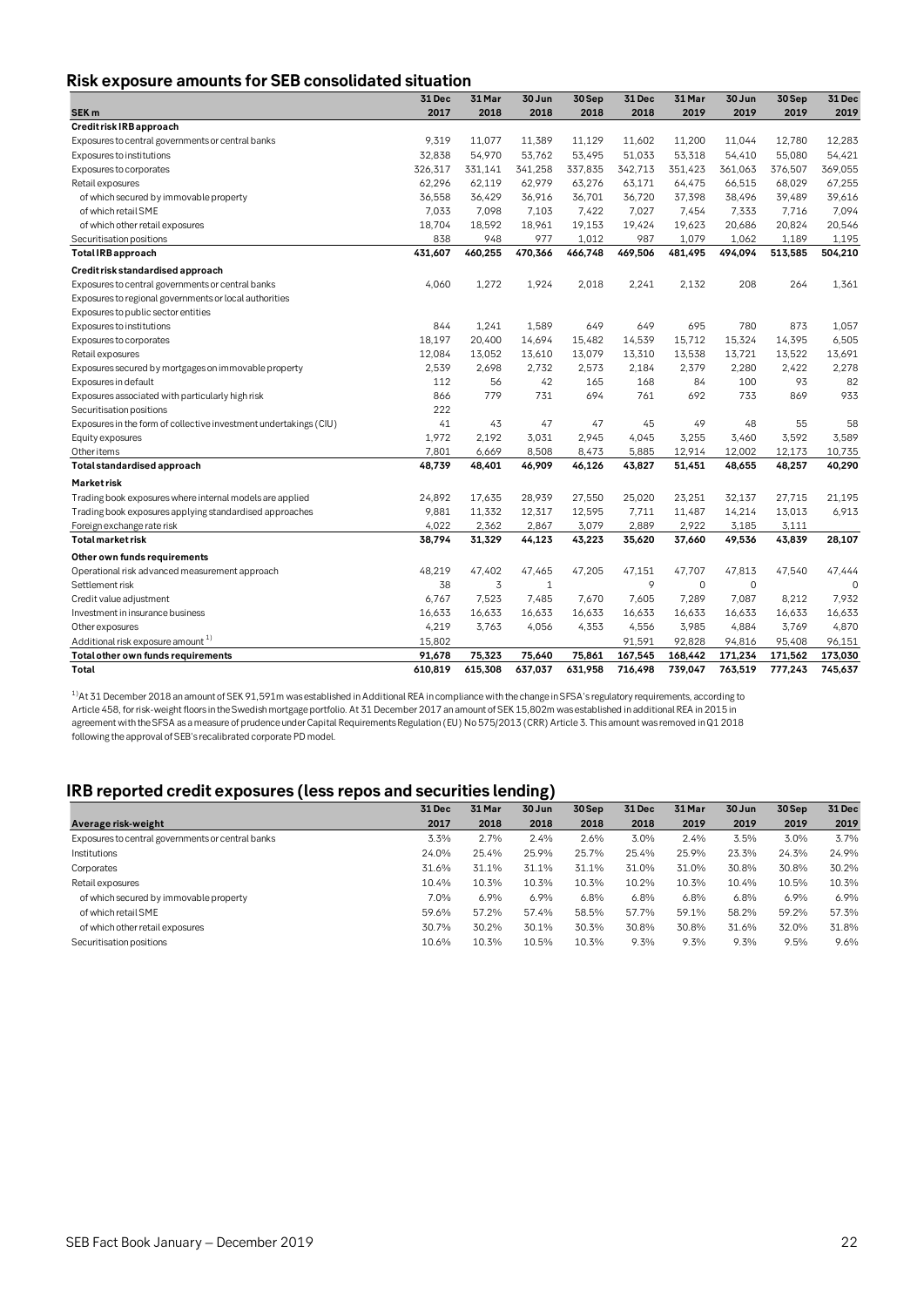## **Capital adequacy and Risk exposure amount, SEB Group**

SEK bn



### **Risk exposure amount development**

| Risk exposure amount development               |                |       |                |                |                |                |                |                |                |
|------------------------------------------------|----------------|-------|----------------|----------------|----------------|----------------|----------------|----------------|----------------|
|                                                | Q <sub>4</sub> | Q1    | Q <sub>2</sub> | Q <sub>3</sub> | Q <sub>4</sub> | Q <sub>1</sub> | Q <sub>2</sub> | Q <sub>3</sub> | Q <sub>4</sub> |
|                                                | 2017           | 2018  | 2018           | 2018           | 2018           | 2019           | 2019           | 2019           | 2019           |
| <b>Start of year</b>                           | 610            | 611   | 611            | 611            | 611            | 716            | 716            | 716            | 716            |
| Asset size                                     | 10             | 6     | 12             | 19             | 29             | ℸ              | 15             | 22             | 26             |
| Asset quality                                  | -6             | $-7$  | $-10$          | $-16$          | $-22$          | -1             |                |                | -1             |
| Foreign exchange movements                     | -3             | 16    | 25             | 21             | 18             | 9              | 12             | 20             | 10             |
| Model updates, methodology & policy, other     | 6              | $-12$ | $-15$          | $-17$          | 68             | 6              | 5              | 8              | 0              |
| Underlying market and operational risk changes | $-5$           | 2     | 15             | 14             | 12             | $\mathcal{P}$  | 14             | 9              | -5             |
| End of period                                  | 611            | 615   | 637            | 632            | 716            | 739            | 764            | 777            | 746            |

## **All outstanding Subordinated Debt**

## **31 Dec 2019**

| <b>Issuer: SEB</b>              |                |               |                 |                  |                                   |                 |         |
|---------------------------------|----------------|---------------|-----------------|------------------|-----------------------------------|-----------------|---------|
|                                 |                |               | <b>Maturity</b> | <b>Firstcall</b> | New Coupon if not called at       |                 |         |
| <b>Issue date</b>               | <b>Ratings</b> | <b>Coupon</b> | date            | date             | first call date                   | <b>Currency</b> | Size(m) |
| <b>Tier II Issues</b>           |                |               |                 |                  |                                   |                 |         |
| 28-May-14                       | Baa1/BBB+/A+   | 2.500%        | 28-May-26       | 28-May-21        | 5-yr EUR swap rate $+145$ bps     | <b>EUR</b>      | 1,000   |
| 31-Oct-16                       | Baa1/BBB+/A+   | 1.375%        | 31-Oct-28       | 31-Oct-23        | 5-yr EUR swap rate +135 bps       | <b>EUR</b>      | 850     |
| <b>Additional Tier I Issues</b> |                |               |                 |                  |                                   |                 |         |
| 13-Nov-14                       | Ba1/-/BBB      | 5.750%        | Perpetual       | 13-May-20        | $5$ -yr USD swap rate $+$ 385 bps | <b>USD</b>      | 1,100   |
| 23-Mar-17                       | Ba1/-/BBB      | 5.625%        | Perpetual       | 13-May-22        | $5$ -yr USD swap rate $+$ 349 bps | <b>USD</b>      | 600     |
| 29-0ct-19                       | Ba1/-/BBB      | 5.125%        | Perpetual       | 13-May-25        | $5$ -yr USD swap rate $+345$ bps  | USD             | 900     |
|                                 |                |               |                 |                  |                                   |                 |         |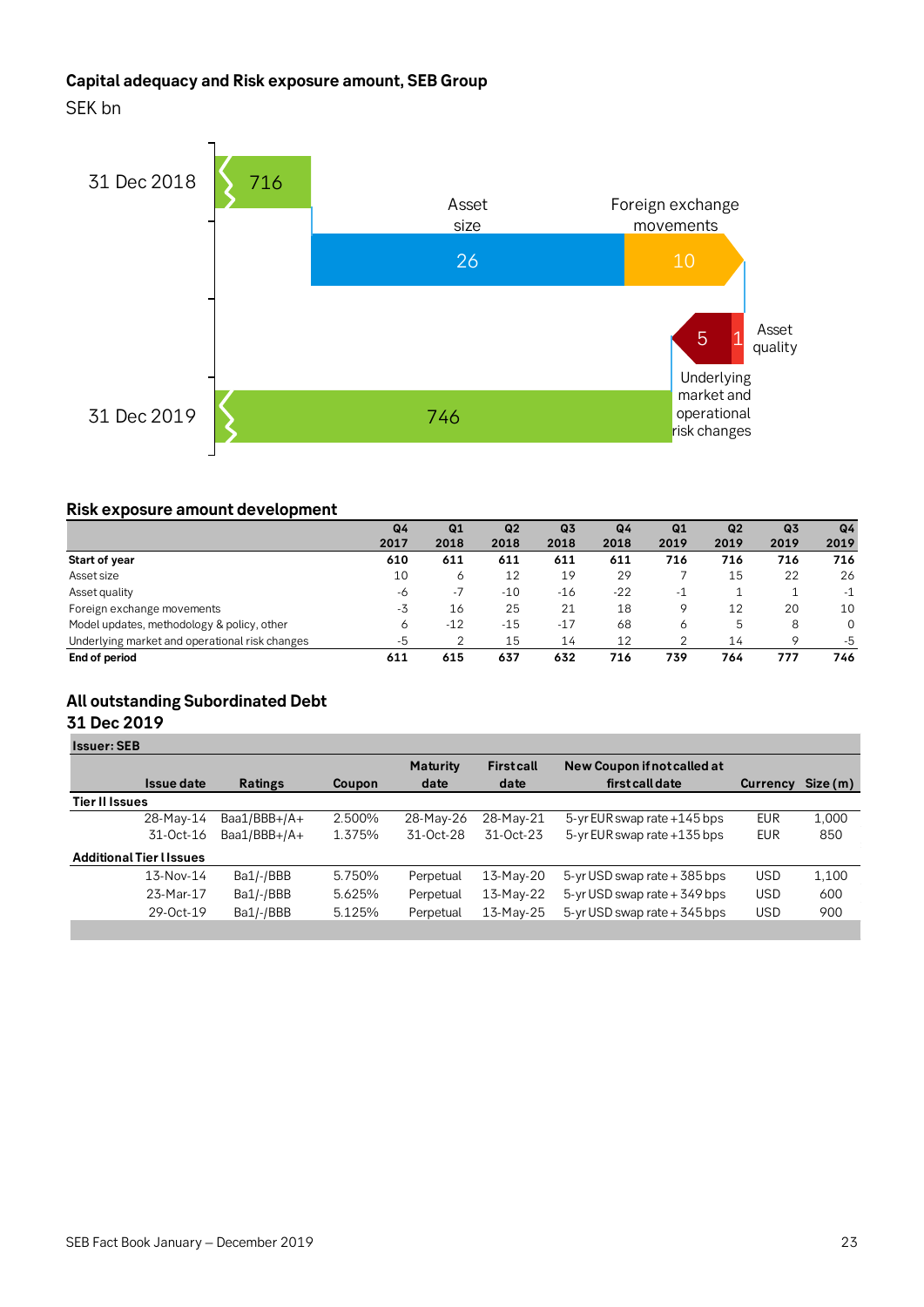## **Assets under management**

| Assets under management, SEK bn        | Q4     | Q1     | Q <sub>2</sub> | Q <sub>3</sub> | Q <sub>4</sub> | Q1     | Q <sub>2</sub> | Q <sub>3</sub> | Q <sub>4</sub> |
|----------------------------------------|--------|--------|----------------|----------------|----------------|--------|----------------|----------------|----------------|
|                                        | 2017   | 2018   | 2018           | 2018           | 2018           | 2019   | 2019           | 2019           | 2019           |
| Assets under management, start of year | 1,749  | 1,830  | 1,830          | 1,830          | 1,830          | 1.699  | 1,699          | 1,699          | 1,699          |
| Inflow                                 | 491    | 125    | 274            | 388            | 536            | 126    | 294            | 412            | 585            |
| Outflow                                | $-477$ | $-117$ | $-241$         | $-341$         | $-491$         | $-117$ | $-221$         | $-368$         | $-512$         |
| Net flow of which:                     | 14     | 8      | 33             | 47             | 45             | 9      | 73             | 44             | 73             |
| Equities                               | $-38$  | $-1$   | 8              | 12             | 7              | 12     | 67             | 23             | 37             |
| Fixed Income                           | 43     | 2      | 2              | 15             | 18             | 4      | 12             | 23             | 31             |
| Mixed                                  | 16     | 8      | 25             | 20             | 20             | $-3$   | $\Omega$       | 4              | 13             |
| Alternatives                           | $-2$   | $-1$   | $\Omega$       | $-1$           | $\Omega$       | -4     | -6             | -5             | $-7$           |
| Life external $1$                      | $-4$   | $-1$   | $-1$           | $\Omega$       | $\Omega$       |        |                |                |                |
| Acquisition/disposalnet                |        |        | -54            | -54            | $-116$         |        |                |                |                |
| Change in value                        | 66     | 16     | 29             | 48             | -60            | 82     | 161            | 200            | 269            |
| Assets under management, end of period | 1,830  | 1,854  | 1,838          | 1,871          | 1,699          | 1,790  | 1,932          | 1,943          | 2,041          |

 $^{\rm 1}$ Life external is split inte asset class from Q1 2019

## **Net inflow per asset class, SEK bn, Jan-Dec 2019**



### **AuM per asset class**

|                              | Q4    | Q1    | Q <sub>2</sub> | Q <sub>3</sub> | Q4    | Q1    | Q <sub>2</sub> | Q <sub>3</sub> | Q4    |
|------------------------------|-------|-------|----------------|----------------|-------|-------|----------------|----------------|-------|
|                              | 2017  | 2018  | 2018           | 2018           | 2018  | 2019  | 2019           | 2019           | 2019  |
| Equities                     | 46%   | 46%   | 48%            | 49%            | 48%   | 51%   | 53%            | 51%            | 53%   |
| Fixed Income                 | 25%   | 26%   | 25%            | 25%            | 25%   | 25%   | 24%            | 26%            | 24%   |
| Mixed                        | 14%   | 17%   | 18%            | 16%            | 16%   | 16%   | 15%            | 16%            | 16%   |
| Alternatives                 | 9%    | 6%    | 6%             | 6%             | 7%    | 8%    | 7%             | 8%             | 7%    |
| Life external $^{\perp}$     | 6%    | 6%    | 3%             | 3%             | 3%    |       |                |                |       |
| <b>SEB Group AuM, SEK bn</b> | 1,830 | 1.854 | 1,838          | 1.871          | 1.699 | 1,790 | 1,932          | 1.943          | 2,041 |

 $^{\rm 1}$ Life external is split inte asset class from Q1 2019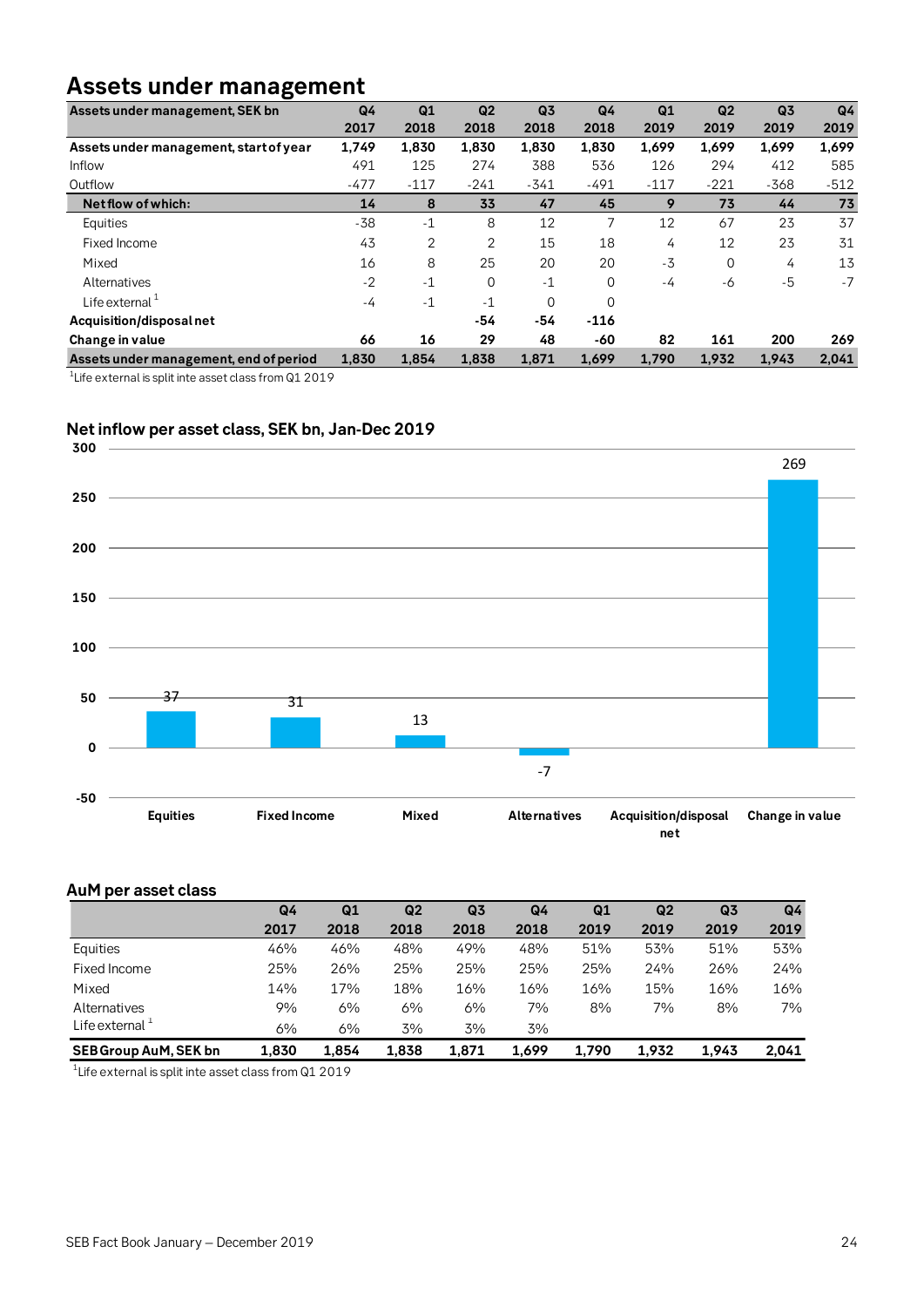## **Credit portfolio**

## **Credit portfolio\***

On & off balance, SEK bn

|                               | <b>31 Dec</b> | 31 Mar | 30 Jun | 30 Sep | 31 Dec  | 31 Mar | 30 Jun | 30 Sep | <b>31 Dec</b> |
|-------------------------------|---------------|--------|--------|--------|---------|--------|--------|--------|---------------|
| <b>SEB Group</b>              | 2017          | 2018   | 2018   | 2018   | 2018    | 2019   | 2019   | 2019   | 2019          |
| Lending                       | 1.454         | 1.507  | 1.547  | 1.539  | 1.534   | 1,569  | 1,633  | 1,644  | 1,654         |
| <b>Contingent Liabilities</b> | 586           | 600    | 601    | 598    | 618     | 651    | 662    | 690    | 680           |
| Derivative Instruments        | 97            | 109    | 111    | 104    | 103     | 98     | 102    | 129    | 107           |
| Collateral Margin             | 26            | 24     | 36     | 37     | 29      | 34     | 31     | 39     | 34            |
| Repos                         |               | 20     | 14     | 16     | $\circ$ | 15     | 15     | 8      | 23            |
| <b>Total Credit Portfolio</b> | 2.163         | 2.260  | 2.309  | 2.294  | 2.292   | 2.367  | 2.443  | 2.510  | 2.498         |

# **Credit portfolio by industry and geography\***<br>SEBGroup 31 December 2018

|                                    |           | <b>Other Nordic</b> | <b>Baltic</b> |                       |        |           |
|------------------------------------|-----------|---------------------|---------------|-----------------------|--------|-----------|
| <b>SEK m</b>                       | Sweden    | countries           |               | countries Germany, UK | Other  | Total     |
| <b>Banks</b>                       | 60,416    | 16,112              | 1,282         | 5,203                 | 16,040 | 99,053    |
| Finance and insurance              | 127,389   | 13,819              | 456           | 39,646                | 7,286  | 188,597   |
| Wholesale and retail               | 50,599    | 30,795              | 25,699        | 11,237                | 9,856  | 128,185   |
| Transportation                     | 18.699    | 20.600              | 11,128        | 12,202                | 212    | 62.841    |
| Shipping                           | 17,704    | 26,020              | 867           | 22,445                | 7,319  | 74,355    |
| Business and household services    | 124,987   | 52,156              | 7,890         | 77,770                | 4,331  | 267,134   |
| Construction                       | 19,129    | 7,331               | 3,638         | 5,668                 | 2,881  | 38,647    |
| Manufacturing                      | 107.737   | 82,265              | 15,133        | 42,857                | 19,545 | 267,537   |
| Agriculture, forestry and fishing  | 15,685    | 2,110               | 8,012         | 84                    | 103    | 25,992    |
| Mining, oil and gas extraction     | 6,268     | 51,707              | 755           | 3,139                 | 1,155  | 63,023    |
| Electricity, gas and water supply  | 26,665    | 50,474              | 12,924        | 23,719                | 144    | 113,926   |
| Other                              | 28,496    | 2,123               | 819           | 5,694                 | 510    | 37,642    |
| Corporates                         | 543,358   | 339,399             | 87,321        | 244,462               | 53,340 | 1,267,879 |
| Commercial real estate management  | 107,188   | 42,398              | 23,902        | 12,941                | 1,472  | 187,900   |
| Residential real estate management | 125,488   | 2,609               |               | 3,031                 | 4      | 131,132   |
| <b>Real Estate Management</b>      | 232,676   | 45,007              | 23,902        | 15,972                | 1,475  | 319,031   |
| Housing co-operative associations  | 62,618    | $\overline{2}$      |               |                       |        | 62,619    |
| <b>Public Administration</b>       | 55,178    | 3,859               | 4,001         | 4,742                 | 4,116  | 71,896    |
| Household mortgage                 | 519,647   | 1,198               | 62,238        |                       | 5.984  | 589,067   |
| Other                              | 46,691    | 29,386              | 9,450         |                       | 2,954  | 88,482    |
| Households                         | 566,338   | 30,585              | 71,688        |                       | 8,938  | 677,549   |
| Credit portfolio                   | 1,520,584 | 434,963             | 188,194       | 270,379               | 83,909 | 2,498,028 |

### **SEB Group, 31 December 2018**

| Credit portfolio                   | 1,403,184 | 373,501             | 182,348       | 257,619               | 75,172 | 2,291,823 |
|------------------------------------|-----------|---------------------|---------------|-----------------------|--------|-----------|
| Households                         | 532,537   | 30,911              | 65,901        | 6                     | 9,034  | 638,389   |
| Other                              | 45,284    | 29,609              | 8.857         | 6                     | 2,913  | 86,669    |
| Household mortgage                 | 487,253   | 1,302               | 57,044        |                       | 6,121  | 551,720   |
| <b>Public Administration</b>       | 36,820    | 4,411               | 3,666         | 8,656                 | 1,389  | 54,942    |
| Housing co-operative associations  | 63,278    |                     |               |                       |        | 63,278    |
| <b>Real Estate Management</b>      | 207,115   | 44,353              | 23,718        | 19,061                | 1,554  | 295,801   |
| Residential real estate management | 106,280   | 217                 |               | 3,787                 | 2      | 110,286   |
| Commercial real estate management  | 100,835   | 44,136              | 23,718        | 15,274                | 1,552  | 185,515   |
| <b>Corporates</b>                  | 503,942   | 283,120             | 86,864        | 224,334               | 47,822 | 1,146,082 |
| Other                              | 25,894    | 4,865               | 777           | 4,117                 | 583    | 36,235    |
| Electricity, gas and water supply  | 24,730    | 36,345              | 11,777        | 26,457                | 129    | 99,437    |
| Mining, oil and gas extraction     | 6,518     | 39,984              | 815           | 2,167                 | 318    | 49,802    |
| Agriculture, forestry and fishing  | 14,246    | 1,852               | 8,283         | 97                    | 8      | 24,487    |
| Manufacturing                      | 105,603   | 68,648              | 13,722        | 42,059                | 18,717 | 248,748   |
| Construction                       | 15.631    | 6,516               | 4,197         | 4,264                 | 2.680  | 33,287    |
| Business and household services    | 116,204   | 41,465              | 9,281         | 67,993                | 3,827  | 238,770   |
| Shipping                           | 14,386    | 23,074              | 991           | 23,044                | 5,997  | 67,492    |
| Transportation                     | 17,589    | 24,217              | 11,162        | 11,638                | 46     | 64,652    |
| Wholesale and retail               | 50.521    | 25,211              | 25,087        | 12,221                | 8,912  | 121,952   |
| Finance and insurance              | 112,623   | 10,943              | 772           | 30,276                | 6,606  | 161,219   |
| <b>Banks</b>                       | 59,493    | 10,705              | 2,198         | 5,562                 | 15,373 | 93,331    |
| <b>SEK m</b>                       | Sweden    | countries           |               | countries Germany, UK | Other  | Total     |
|                                    |           | <b>Other Nordic</b> | <b>Baltic</b> |                       |        |           |

\* As of 2019, the geographic split of the credit portfolio is now based on SEB's operations, in order to more accurately match where profit is reported. Collateral margin is reflected based on an exposure-at-default rather than a nominal amount. Repos are also included based on a exposure-at-default amount. The credit portfolio in previous periods have been restated to reflect these changes.

SEB Fact Book January – December 2019 25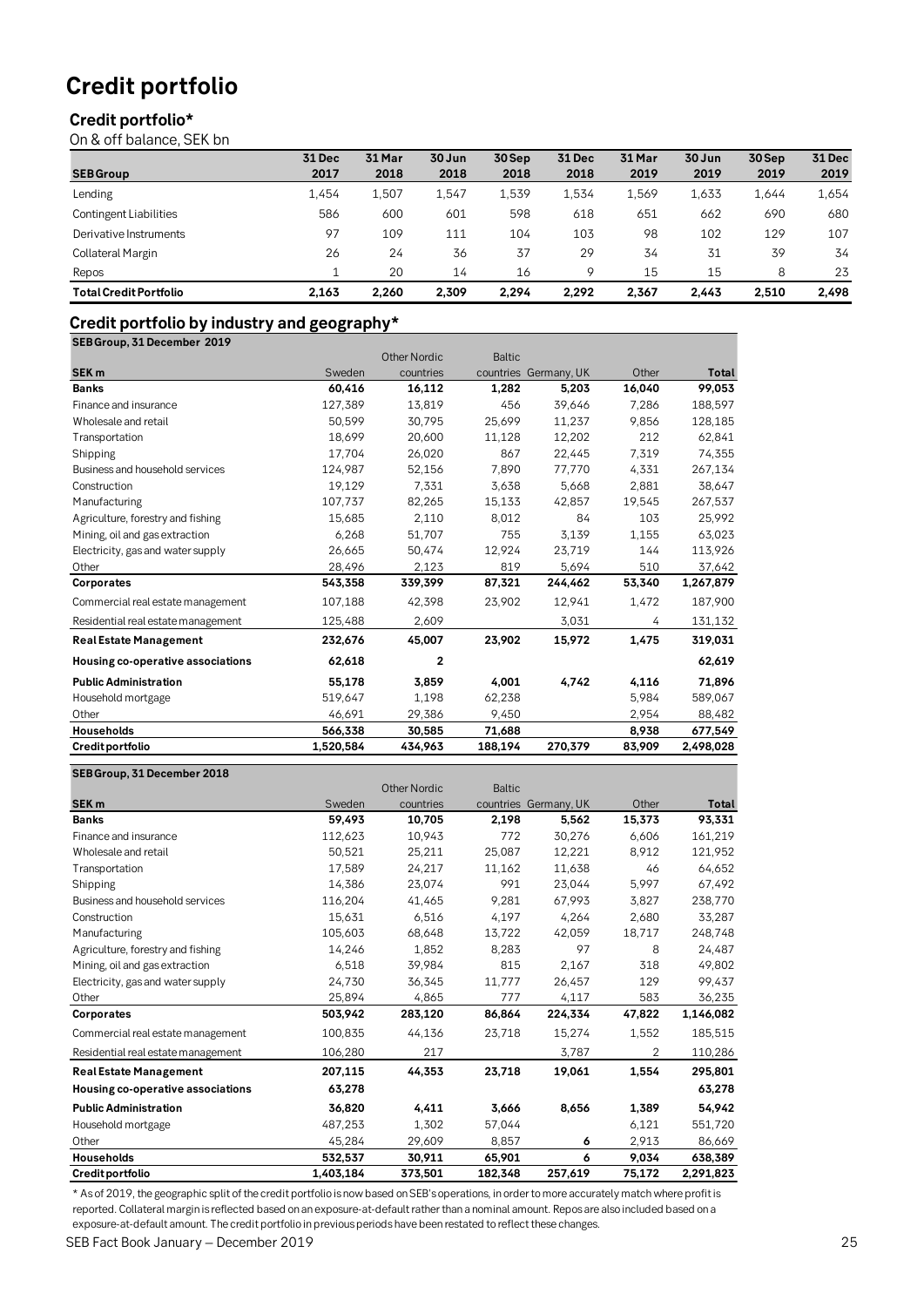## **Lending portfolio by industry and geography\***

| --                          |  |  |
|-----------------------------|--|--|
| SEB Group, 31 December 2019 |  |  |

|                                             |           | <b>Other Nordic</b> | <b>Baltic</b> |                       |        |           |
|---------------------------------------------|-----------|---------------------|---------------|-----------------------|--------|-----------|
| <b>SEK m</b>                                | Sweden    | countries           |               | countries Germany, UK | Other  | Total     |
| <b>Banks</b>                                | 15,844    | 6,143               | 403           | 3,397                 | 12,420 | 38,207    |
| Finance and insurance                       | 58,474    | 5,948               | 392           | 21,841                | 6,373  | 93,029    |
| Wholesale and retail                        | 34,713    | 22,016              | 17,744        | 2,822                 | 6,342  | 83,637    |
| Transportation                              | 12,549    | 8,406               | 9,113         | 6,207                 | 30     | 36,305    |
| Shipping                                    | 14,140    | 20,934              | 454           | 17,152                | 6,102  | 58,781    |
| Business and household services             | 77,265    | 28,576              | 6,147         | 37,043                | 3,455  | 152,487   |
| Construction                                | 9,107     | 2,053               | 1,238         | 28                    | 137    | 12,564    |
| Manufacturing                               | 44,955    | 28,819              | 10,683        | 12,823                | 10,860 | 108,139   |
| Agriculture, forestry and fishing           | 14,254    | 1,743               | 7,313         |                       | 62     | 23,371    |
| Mining, oil and gas extraction              | 2,088     | 29,195              | 641           | 2,075                 |        | 33,998    |
| Electricity, gas and water supply           | 9,571     | 23,159              | 9,656         | 10,461                | 67     | 52,913    |
| Other                                       | 9,710     | 1,781               | 711           | 1,394                 | 476    | 14,073    |
| Corporates                                  | 286,825   | 172,630             | 64,091        | 111,846               | 33,904 | 669,297   |
| Commercial real estate management           | 84,770    | 35,875              | 22,286        | 12,181                | 1,447  | 156,559   |
| Residential real estate management          | 111,588   | 2,252               |               | 3,016                 | 2      | 116,858   |
| <b>Real Estate Management</b>               | 196,358   | 38,127              | 22,286        | 15,197                | 1,449  | 273,417   |
| Housing co-operative associations           | 60,000    | 2                   |               |                       |        | 60,002    |
| <b>Public Administration</b>                | 5,888     | 1,982               | 3,057         | 2,522                 | 2,822  | 16,271    |
| Household mortgage                          | 483,093   | 1,198               | 60,893        |                       | 5,817  | 551,001   |
| Other                                       | 26,034    | 10,096              | 7,522         |                       | 2,031  | 45,683    |
| Households                                  | 509,127   | 11,295              | 68,414        |                       | 7,848  | 596,684   |
| Lending portfolio                           | 1,074,042 | 230,179             | 158,251       | 132,962               | 58,444 | 1,653,878 |
| Collateral margin, to the public and credit |           |                     |               |                       |        |           |
| institutions                                |           |                     |               |                       |        | 52,134    |
| Reverse repos, to the public and credit     |           |                     |               |                       |        |           |
| institutions                                |           |                     |               |                       |        | 184,202   |
| <b>ECL</b> allowances                       |           |                     |               |                       |        | $-6,912$  |
| Loans, credit institutions & to the public  |           |                     |               |                       |        | 1,883,302 |

\* The geographic split is based on SEB's operations.

## **SEB Group, 31 December 2018**

|                                                             |           | <b>Other Nordic</b> | <b>Baltic</b> |                       |        |           |
|-------------------------------------------------------------|-----------|---------------------|---------------|-----------------------|--------|-----------|
| <b>SEK m</b>                                                | Sweden    | countries           |               | countries Germany, UK | Other  | Total     |
| <b>Banks</b>                                                | 9,998     | 4,541               | 764           | 2,814                 | 13,419 | 31,536    |
| Finance and insurance                                       | 48,604    | 3,463               | 679           | 14,942                | 5,750  | 73,437    |
| Wholesale and retail                                        | 34,738    | 19,198              | 18,198        | 3,473                 | 6,184  | 81,793    |
| Transportation                                              | 11,144    | 10,544              | 8,530         | 6,570                 | 0      | 36,788    |
| Shipping                                                    | 12,268    | 17,682              | 428           | 16,749                | 5,800  | 52,927    |
| Business and household services                             | 78,800    | 18,469              | 7,396         | 29,835                | 2,813  | 137,313   |
| Construction                                                | 8,115     | 1,682               | 1,463         | 54                    | 131    | 11,446    |
| Manufacturing                                               | 38,938    | 22,566              | 10,010        | 12,566                | 12,079 | 96,158    |
| Agriculture, forestry and fishing                           | 12,716    | 1,233               | 7,325         |                       |        | 21,275    |
| Mining, oil and gas extraction                              | 1,898     | 18,017              | 677           | 874                   | 69     | 21,535    |
| Electricity, gas and water supply                           | 10,900    | 21,854              | 6,470         | 10,785                | 72     | 50,080    |
| Other                                                       | 12,418    | 3,770               | 713           | 3,453                 | 487    | 20,841    |
| Corporates                                                  | 270,538   | 138,479             | 61,890        | 99,301                | 33,385 | 603,593   |
| Commercial real estate management                           | 83,117    | 37,256              | 21,575        | 14,596                | 1,533  | 158,077   |
| Residential real estate management                          | 94,643    | 212                 |               | 3,772                 | 2      | 98,629    |
| <b>Real Estate Management</b>                               | 177,760   | 37,468              | 21,575        | 18,368                | 1,535  | 256,706   |
| Housing co-operative associations                           | 59,195    |                     |               |                       |        | 59,195    |
| <b>Public Administration</b>                                | 5.858     | 2,053               | 2,714         | 5,200                 | 686    | 16,512    |
| Household mortgage                                          | 458,862   | 1,302               | 55,835        |                       | 5,913  | 521,912   |
| Other                                                       | 24,973    | 9,802               | 6,940         |                       | 2,572  | 44,287    |
| Households                                                  | 483,834   | 11,104              | 62,775        |                       | 8,485  | 566,199   |
| Lending portfolio                                           | 1,007,183 | 193,645             | 149,718       | 125,682               | 57,511 | 1,533,740 |
| Collateral margin, to the public and credit<br>institutions |           |                     |               |                       |        | 61,315    |
| Reverse repos, to the public and credit                     |           |                     |               |                       |        |           |
| institutions                                                |           |                     |               |                       |        | 99,394    |
| <b>ECL</b> allowances                                       |           |                     |               |                       |        | $-5,338$  |
| Loans, credit institutions & to the public                  |           |                     |               |                       |        | 1,689,111 |

\* The geographic split is based on SEB's operations.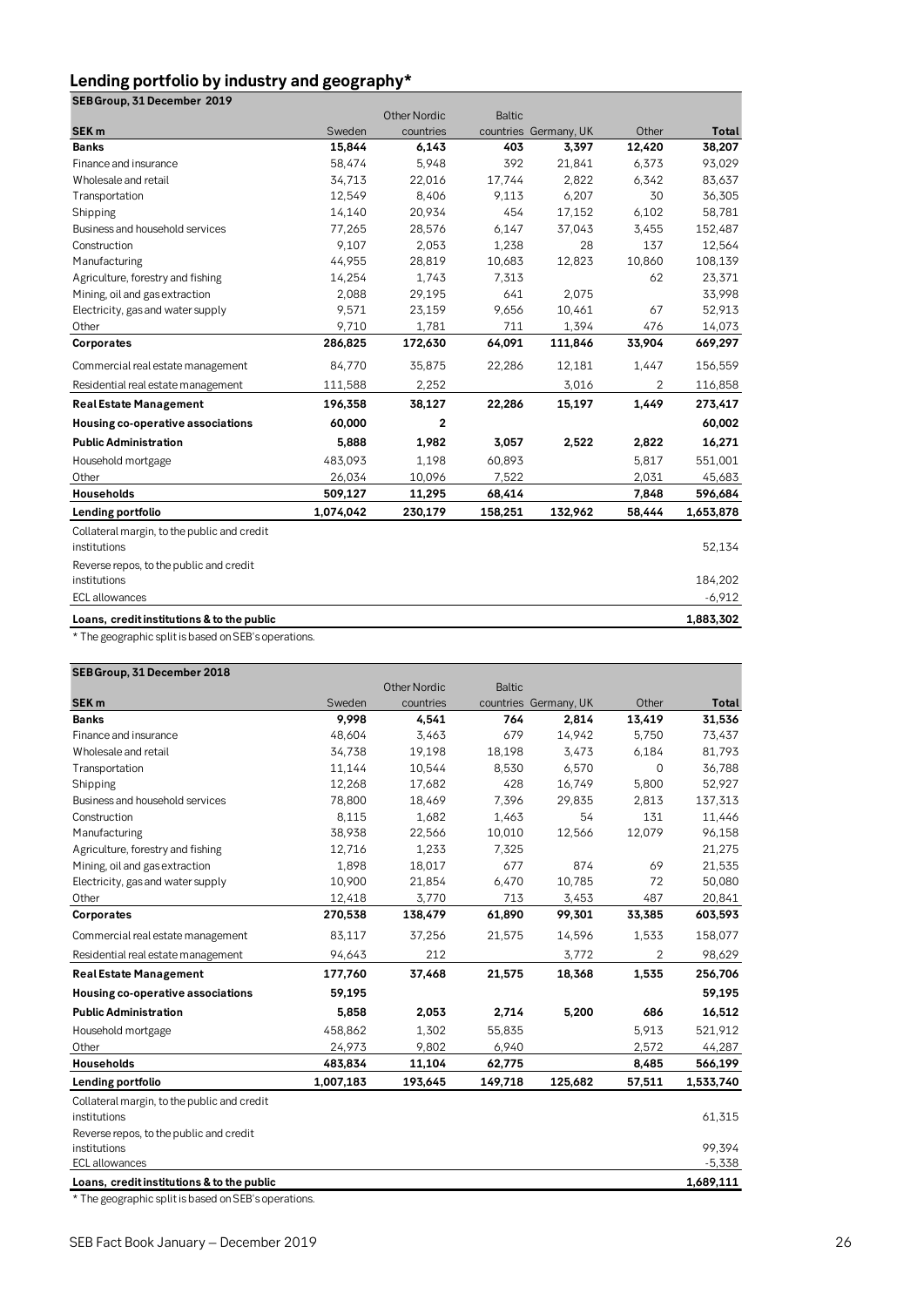### **Credit portfolio – Corporates**<br>SEK bn<br>SEK bn SEK bn SEK bn SEK bn SEK bn SEK bn SEK bn SEK bn SEK bn SEK bn SEK bn SEK bn SEK bn SEK bn SEK bn SEK bn SEK bn



## **Credit portfolio by industry and geography\***

|                                             | 31 Dec         | 31 Mar         | 30 Jun         | 30Sep       | <b>31 Dec</b> | 31 Mar         | 30 Jun         | 30Sep          | 31 Dec       |
|---------------------------------------------|----------------|----------------|----------------|-------------|---------------|----------------|----------------|----------------|--------------|
| <b>SEK bn</b>                               | 2017           | 2018           | 2018           | 2018        | 2018          | 2019           | 2019           | 2019           | 2019         |
| <b>Banks</b>                                | 95             | 119            | 109            | 100         | 93            | 109            | 114            | 98             | 99           |
| Corporates                                  | 1,039          | 1,088          | 1,135          | 1,133       | 1,146         | 1,178          | 1,223          | 1,293          | 1,268        |
| Nordic countries                            | 707            | 738            | 786            | 789         | 787           | 804            | 851            | 897            | 883          |
| Germany, UK                                 | 206            | 215            | 202            | 209         | 224           | 236            | 233            | 253            | 244          |
| <b>Baltic countries</b>                     | 79             | 84             | 86             | 83          | 87            | 88             | 89             | 92             | 87           |
| Other                                       | 47             | 52             | 61             | 52          | 48            | 50             | 49             | 51             | 53           |
| Commercial real estate management           | 179            | 186            | 190            | 186         | 186           | 190            | 190            | 191            | 188          |
| Nordic countries                            | 133            | 139            | 146            | 143         | 145           | 150            | 150            | 151            | 150          |
| Germany, UK                                 | 22             | 21             | 19             | 17          | 15            | 14             | 14             | 14             | 13           |
| <b>Baltic countries</b>                     | 22             | 24             | 24             | 24          | 24            | 24             | 24             | 25             | 24           |
| Other                                       | $\overline{2}$ | $\overline{2}$ | $\overline{2}$ | 2           | $\mathbf{2}$  | $\overline{2}$ | $\overline{2}$ | $\overline{2}$ | 1            |
| Residental real estate management           | 108            | 107            | 109            | 108         | 110           | 114            | 121            | 126            | 131          |
| Nordic countries                            | 104            | 102            | 104            | 104         | 106           | 110            | 117            | 122            | 128          |
| Germany, UK                                 | 4              | 4              | 5              | 4           | 4             | 4              | 4              | 4              | 3            |
| <b>Baltic countries</b>                     |                |                |                |             |               |                |                | 0              | $\mathbf 0$  |
| Other                                       |                | $\mathbf 0$    | $\mathbf 0$    | $\mathbf 0$ | $\mathbf{O}$  |                |                | $\mathbf 0$    | $\mathbf{0}$ |
| Housing co-operative associations<br>Sweden | 61             | 61             | 62             | 63          | 63            | 62             | 63             | 63             | 63           |
| <b>Public administration</b>                | 63             | 73             | 63             | 65          | 55            | 63             | 63             | 61             | 72           |
| <b>Households</b>                           | 619            | 627            | 641            | 639         | 638           | 651            | 669            | 677            | 678          |
| Nordic countries                            | 552            | 556            | 563            | 565         | 563           | 575            | 590            | 596            | 597          |
| Germany, UK                                 | $\Omega$       | $\Omega$       | $\mathbf 0$    | $\mathbf 0$ | $\Omega$      |                |                | $\mathbf 0$    | $\mathbf{0}$ |
| <b>Baltic countries</b>                     | 59             | 62             | 65             | 65          | 66            | 67             | 70             | 72             | 72           |
| Other                                       | 8              | 9              | 13             | 9           | 9             | 9              | 9              | 8              | 9            |
| Total credit portfolio                      | 2,163          | 2,260          | 2,309          | 2,294       | 2,292         | 2,367          | 2,443          | 2,510          | 2,498        |

\* As of 2019, the geographic split of the credit portfolio is now based on SEB's operations, in order to more accurately match where profit is reported. Collateral margin is reflected based on an exposure-at-default rather than a nominal amount. Repos are also included based on a exposure-at-default amount. The credit portfolio in previous periods have been restated to reflect these changes.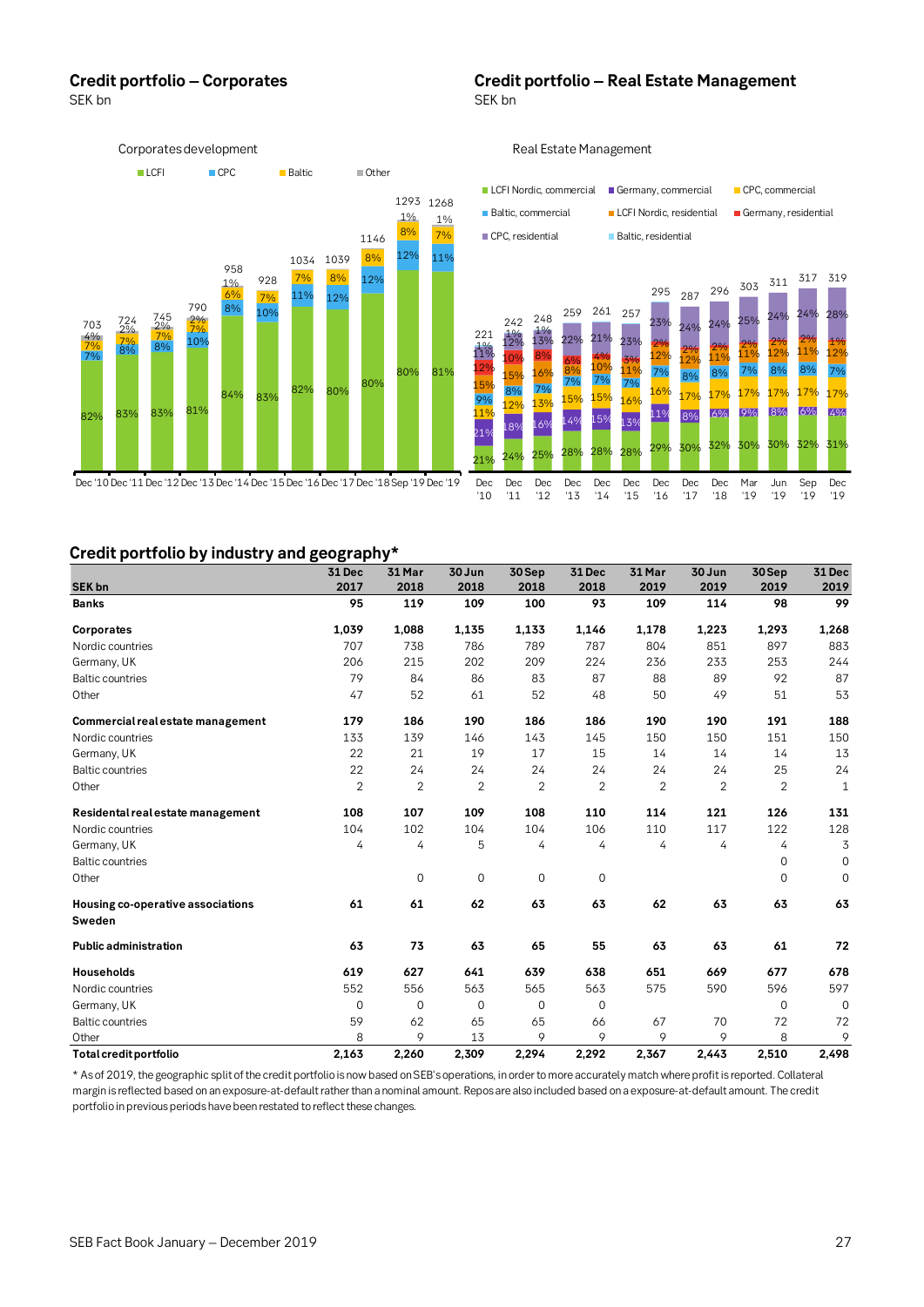# **Asset quality**

## **Credit loss level**

2013 - 2017

**Nordic countries, net credit losses in % Baltic countries, net credit losses in %**

| 0.06 | 0.11 | 0.06 | 0.08 | 0.07 |
|------|------|------|------|------|
| 2013 | 2014 | 2015 | 2016 | 2017 |

|      | $-0.07$ |      |      | $-0.07$ |
|------|---------|------|------|---------|
| 0.05 |         | 0.01 | 0.01 |         |
| 2013 | 2014    | 2015 | 2016 | 2017    |

|              | 0.21 | 0.12 | 0.05 | 0.01 |
|--------------|------|------|------|------|
| 0.40<br>2013 | 2014 | 2015 | 2016 | 2017 |

## **Germany, net credit losses in % SEB Group, net credit losses in %**

| 0.09 | 0.09 | 0.06 | 0.07 | 0.05 |
|------|------|------|------|------|
| 2013 | 2014 | 2015 | 2016 | 2017 |

# **Net expected credit loss (ECL) level per division, %**

2018 – 2019

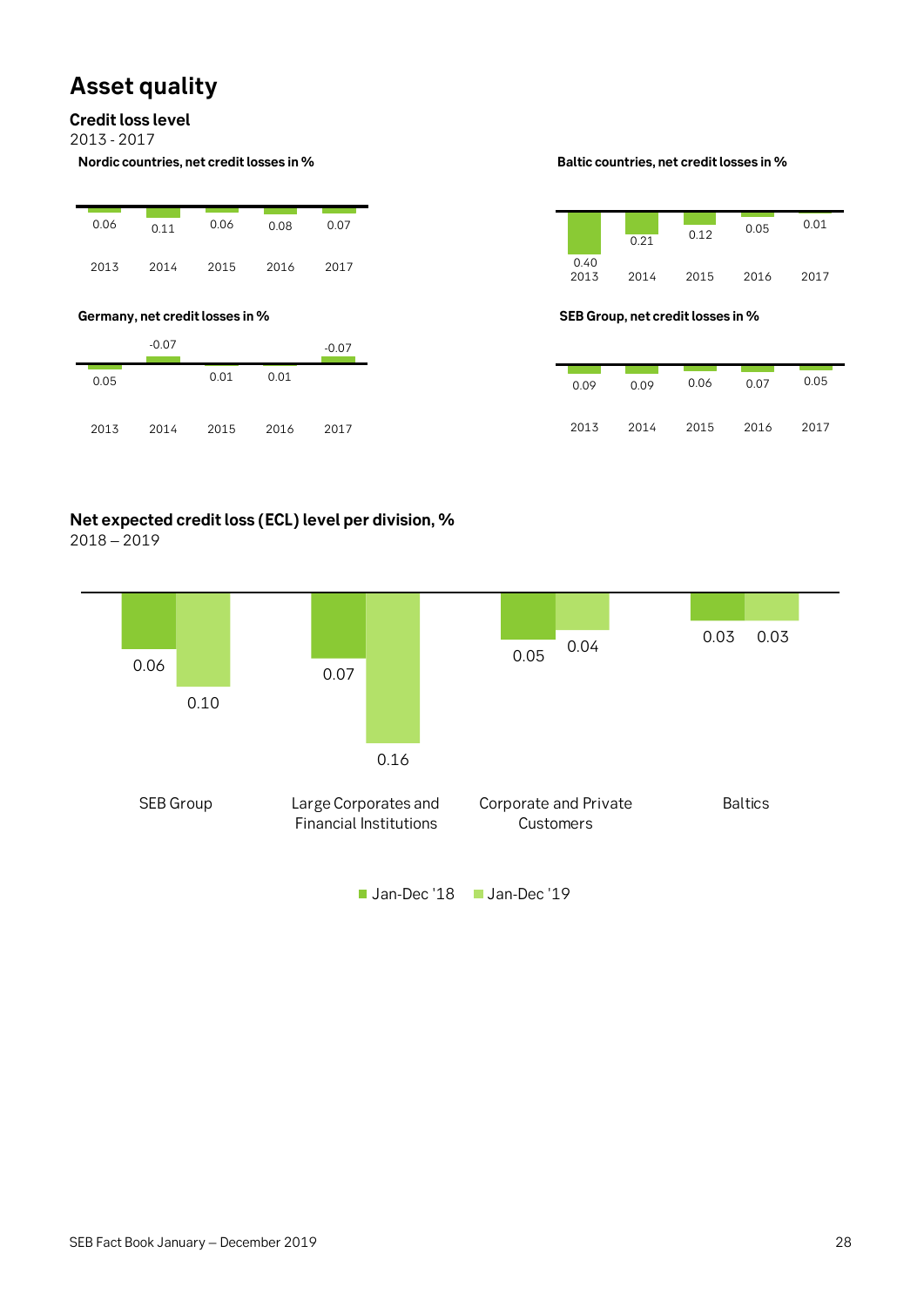## **Market risk**

SEB's business model is driven by customer demand. Value-at-Risk (VaR) in the trading operations has averaged SEK 98m in 2019 compared to SEK 90m in

2018. On average, the Group does not expect to lose more than this amount during a period of ten trading days, with 99 per cent probability.

| Value at Risk (99 per cent, ten days) |                 |                 |             |              |              |  |  |  |  |  |
|---------------------------------------|-----------------|-----------------|-------------|--------------|--------------|--|--|--|--|--|
| <b>SEKm</b>                           | <b>Min 2019</b> | <b>Max 2019</b> | 31 Dec 2019 | Average 2019 | Average 2018 |  |  |  |  |  |
| Commodities                           |                 | 70              | 27          | 21           | 19           |  |  |  |  |  |
| Credit spread                         | 19              | 53              | 23          | 29           | 23           |  |  |  |  |  |
| Equity                                | 21              | 90              | 21          | 48           | 35           |  |  |  |  |  |
| <b>IFX</b>                            | 11              | 99              | 29          | 42           | 41           |  |  |  |  |  |
| Interest rate                         | 38              | 103             | 40          | 65           | 51           |  |  |  |  |  |
| Volatilities                          | 20              | 44              | 27          | 33           | 27           |  |  |  |  |  |
| Diversification                       |                 |                 | $-108$      | $-140$       | $-106$       |  |  |  |  |  |
| Total                                 | 59              | 159             | 59          | 98           | 90           |  |  |  |  |  |

## **Debt instruments**

31 Dec 2019

Credit Risk Exposure SEK 208bn

| <b>By</b>     | <b>Central &amp; local</b> |                   |       | Covered Asset-backed |                   |         |
|---------------|----------------------------|-------------------|-------|----------------------|-------------------|---------|
| <b>Rating</b> | governments                | <b>Corporates</b> | bonds | securities           | <b>Financials</b> | Total   |
| AAA           | 52.7%                      | 0.1%              | 25.3% | 3.6%                 | 0.3%              | 82.0%   |
| AA            | 7.7%                       | $0.0\%$           |       |                      | $1.0\%$           | 8.7%    |
| A             | 0.7%                       | 0.1%              |       | 0.9%                 | $0.1\%$           | 1.8%    |
| <b>BBB</b>    |                            | $0.4\%$           |       |                      | $0.0\%$           | 0.4%    |
| BB/B          |                            | $0.0\%$           |       |                      |                   | $0.0\%$ |
| CCC/CC        |                            |                   |       |                      |                   | 0.0%    |
| Not rated     | 4.8%                       | 0.5%              | 0.3%  |                      | $1.4\%$           | 7.0%    |
| Total         | 65.8%                      | 1.2%              | 25.6% | 4.4%                 | 2.9%              | 100.0%  |

| <b>By</b>            | <b>Central &amp; local</b> |                   |         | Covered Asset-backed |                   |         |
|----------------------|----------------------------|-------------------|---------|----------------------|-------------------|---------|
| Geography            | governments                | <b>Corporates</b> | bonds   | securities           | <b>Financials</b> | Total   |
| Sweden               | 26.3%                      | $0.7\%$           | 10.5%   |                      | 0.1%              | 37.5%   |
| Germany              | 12.9%                      | 0.2%              | 0.2%    |                      | $0.0\%$           | 13.4%   |
| Denmark              | 2.4%                       | $0.0\%$           | $6.2\%$ |                      | $0.0\%$           | 8.7%    |
| Norway               | 3.0%                       | 0.2%              | 5.6%    |                      | 1.8%              | 10.7%   |
| Finland              | 1.5%                       | $0.0\%$           | 3.0%    |                      | 0.9%              | 5.5%    |
| <b>Baltics</b>       | $0.7\%$                    |                   |         |                      |                   | 0.7%    |
| <b>US</b>            | 12.4%                      |                   |         |                      | $0.0\%$           | 12.4%   |
| Luxembourg           | 2.4%                       |                   |         | 4.4%                 |                   | 6.8%    |
| <b>Netherlands</b>   | 0.3%                       |                   | 0.0%    |                      | 0.1%              | 0.4%    |
| Spain                |                            |                   |         |                      | $0.0\%$           | $0.0\%$ |
| Ireland              |                            |                   |         |                      | $0.0\%$           | $0.0\%$ |
| Europe, other        | 1.7%                       | $0.0\%$           |         |                      | $0.0\%$           | 1.7%    |
| <b>Rest of World</b> | 2.2%                       | $0.0\%$           |         |                      |                   | 2.2%    |
| Total                | 65.8%                      | 1.2%              | 25.6%   | 4.4%                 | 2.9%              | 100.0%  |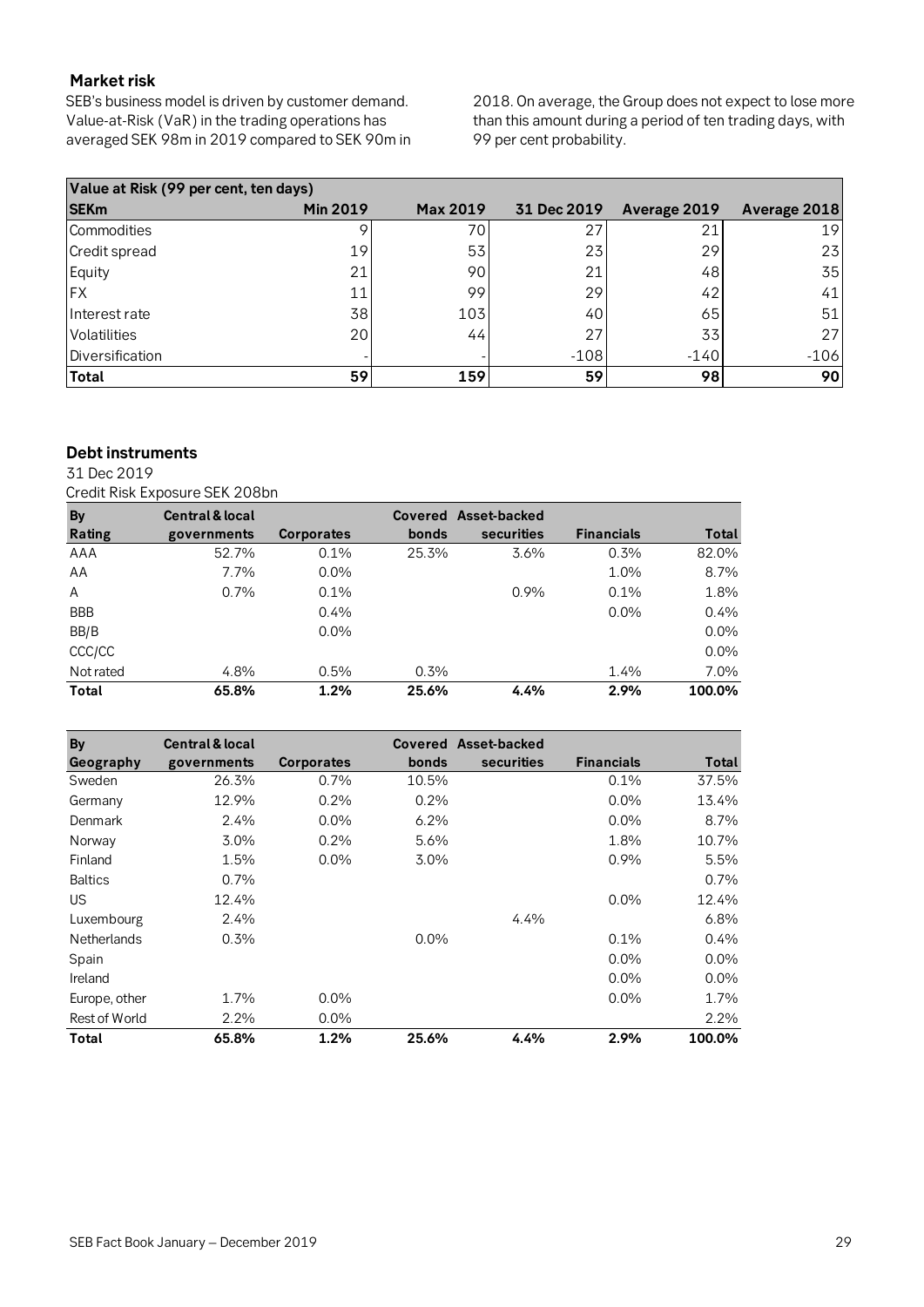## **Macro**

|            |      |       | GDP(%) |       |      |       | Inflation (%) |       |
|------------|------|-------|--------|-------|------|-------|---------------|-------|
|            | 2018 | 2019F | 2020F  | 2021F | 2018 | 2019F | 2020F         | 2021F |
| Sweden     | 2.2  | 1.1   | 1.1    | 1.7   | 2.1  | 1.7   | 1.4           | 1.6   |
| Norway     | 1.3  | 1.5   | 3.6    | 2.1   | 2.8  | 2.2   | 1.8           | 2.1   |
| Finland*   | 1.7  | 1.6   | 1.5    | 1.5   | 1.2  | 1.1   | 1.3           | 1.4   |
| Denmark*   | 2.4  | 2.1   | 1.8    | 1.5   | 0.8  | 0.8   | 1.1           | 1.4   |
| Germany*   | 1.5  | 0.6   | 0.7    | 1.0   | 1.7  | 1.4   | 1.6           | 1.6   |
| Estonia*   | 4.8  | 3.8   | 2.0    | 2.6   | 3.4  | 2.3   | 2.0           | 2.2   |
| Latvia*    | 4.6  | 2.4   | 2.0    | 2.5   | 2.5  | 2.8   | 2.1           | 2.5   |
| Lithuania* | 3.6  | 3.6   | 2.5    | 2.4   | 2.5  | 2.2   | 2.4           | 2.3   |
| Euro zone* | 1.9  | 1.2   | 1.1    | 1.2   | 1.8  | 1.2   | 1.5           | 1.5   |

*Sources: SEB Economic Research, Nordic Outlook January 2020*

*\*Harmonised consumer index*

# **SEB Group by business segment**

## **Profit before credit losses by segment**

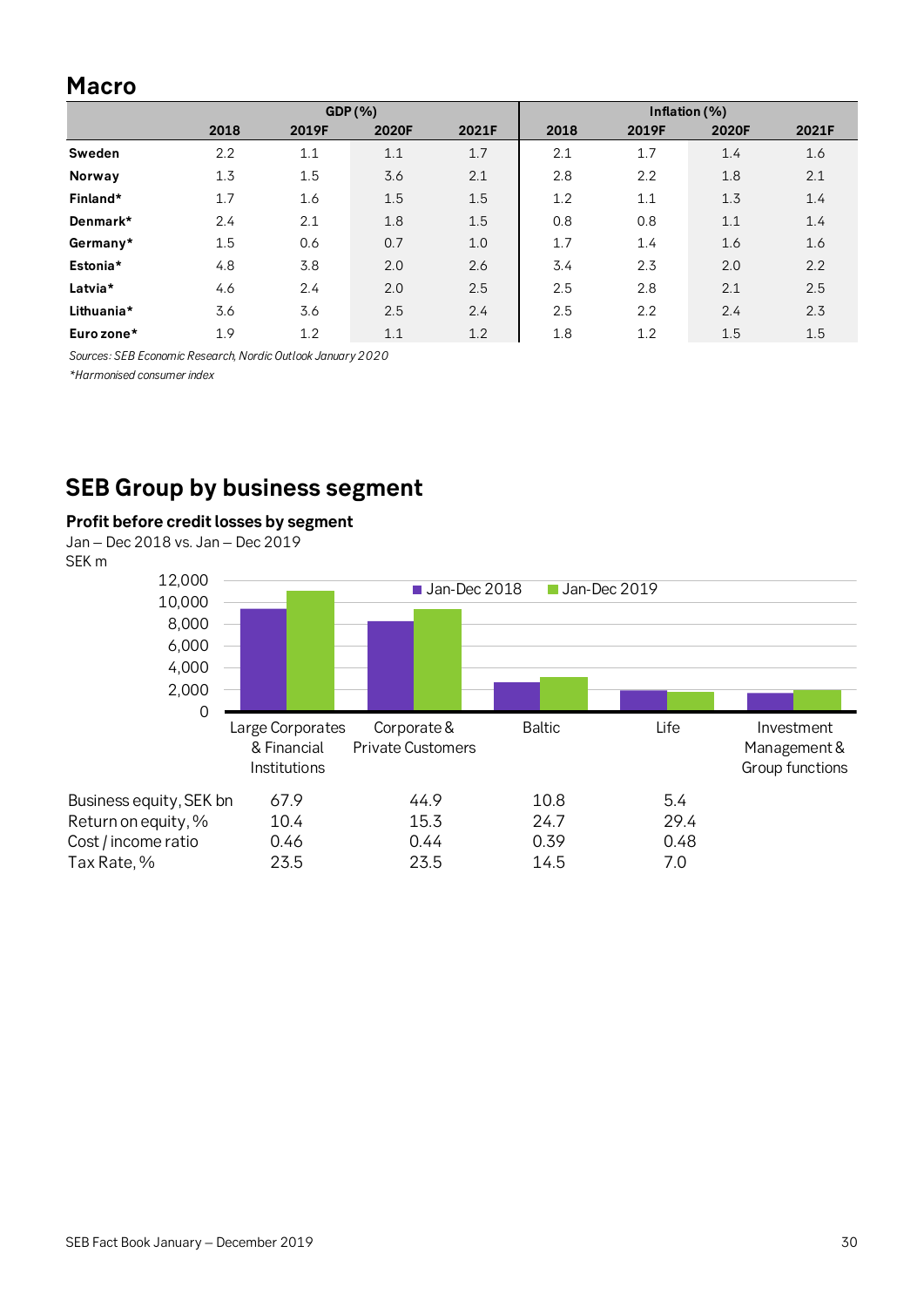# **Large Corporates & Financial Institutions**

|                                                       | Q <sub>4</sub> | Q1       | Q2       | Q <sub>3</sub> | Q <sub>4</sub> | Q1       | Q <sub>2</sub> | Q <sub>3</sub> | Q <sub>4</sub> |
|-------------------------------------------------------|----------------|----------|----------|----------------|----------------|----------|----------------|----------------|----------------|
| <b>SEK m</b>                                          | 2017           | 2018     | 2018     | 2018           | 2018           | 2019     | 2019           | 2019           | 2019           |
| Net interest income                                   | 1,972          | 1,738    | 2,283    | 2,181          | 2,010          | 2,278    | 2,201          | 2,443          | 2,450          |
| Net fee and commission income                         | 1,619          | 1,373    | 1,814    | 1,445          | 1,802          | 1,478    | 1,644          | 1,613          | 1,824          |
| Net financial income                                  | 866            | 944      | 766      | 772            | 902            | 1,355    | 921            | 753            | 1,434          |
| Net other income                                      | 205            | 46       | 34       | 30             | 200            | 11       | 237            | $-50$          | 22             |
| <b>Total operating income</b>                         | 4,662          | 4,101    | 4,897    | 4,427          | 4.913          | 5,121    | 5.003          | 4.759          | 5,730          |
| Staff costs                                           | $-959$         | $-914$   | $-898$   | $-1,016$       | $-1,030$       | $-1,033$ | $-1,056$       | $-1,034$       | $-1,170$       |
| Other expenses                                        | $-1,265$       | $-1,272$ | $-1,282$ | $-1,205$       | $-1,230$       | $-1,284$ | $-1,304$       | $-1,235$       | $-1,363$       |
| Depreciation, amortisation and impairment of tangible |                |          |          |                |                |          |                |                |                |
| and intangible assets                                 | $-16$          | $-13$    | $-13$    | $-14$          | $-15$          | $-17$    | $-17$          | $-17$          | $-17$          |
| <b>Total operating expenses</b>                       | $-2,240$       | $-2,199$ | $-2,193$ | $-2,235$       | $-2,275$       | $-2,334$ | $-2,377$       | $-2,286$       | $-2,550$       |
| <b>Profit before credit losses</b>                    | 2,422          | 1,902    | 2,703    | 2,192          | 2,637          | 2,787    | 2,626          | 2,473          | 3,180          |
| Gains less losses from tangible and intangible assets |                |          |          |                |                |          |                |                |                |
| Net expected credit losses                            |                | -46      | $-110$   | $-287$         | $-259$         | $-322$   | $-261$         | $-349$         | $-879$         |
| Net credit losses                                     | $-20$          |          |          |                |                |          |                |                |                |
| Operating profit before                               |                |          |          |                |                |          |                |                |                |
| items affecting comparability                         | 2,402          | 1,856    | 2,594    | 1,905          | 2,378          | 2,465    | 2,365          | 2,124          | 2,301          |
| Items affecting comparability                         |                |          |          |                |                |          |                |                |                |
| <b>Operating profit</b>                               | 2,402          | 1,856    | 2,594    | 1,905          | 2,378          | 2,465    | 2,365          | 2,124          | 2,301          |
|                                                       |                |          |          |                |                |          |                |                |                |
| Cost/Income                                           | 0.48           | 0.54     | 0.45     | 0.50           | 0.46           | 0.46     | 0.48           | 0.48           | 0.45           |
| Business equity, SEK bn                               | 64.9           | 63.0     | 63.8     | 64.4           | 63.8           | 63.8     | 67.6           | 70.8           | 69.3           |
| Return on business equity, per cent                   |                |          |          |                |                |          |                |                |                |
| -isolated in the quarter                              | 11.1           | 8.8      | 12.2     | 8.9            | 11.2           | 11.8     | 10.7           | 9.2            | 10.2           |
| -accumulated in the period                            | 10.1           | 8.8      | 10.5     | 10.0           | 10.3           | 11.8     | 11.2           | 10.5           | 10.4           |
| Risk exposure amount, SEK bn                          | 376            | 356      | 371      | 369            | 360            | 373      | 393            | 401            | 380            |
| Lending to the public*, SEK bn                        | 567            | 561      | 618      | 605            | 600            | 618      | 661            | 666            | 661            |
| Deposits from the public*, SEK bn                     | 443            | 469      | 485      | 497            | 473            | 496      | 508            | 519            | 531            |
| FTEs, present                                         | 2,028          | 1,971    | 1,993    | 1,990          | 1,997          | 2,045    | 2,056          | 2,058          | 2,085          |

\*excluding repos

## **Income, expenses and operating profit**

SEK m



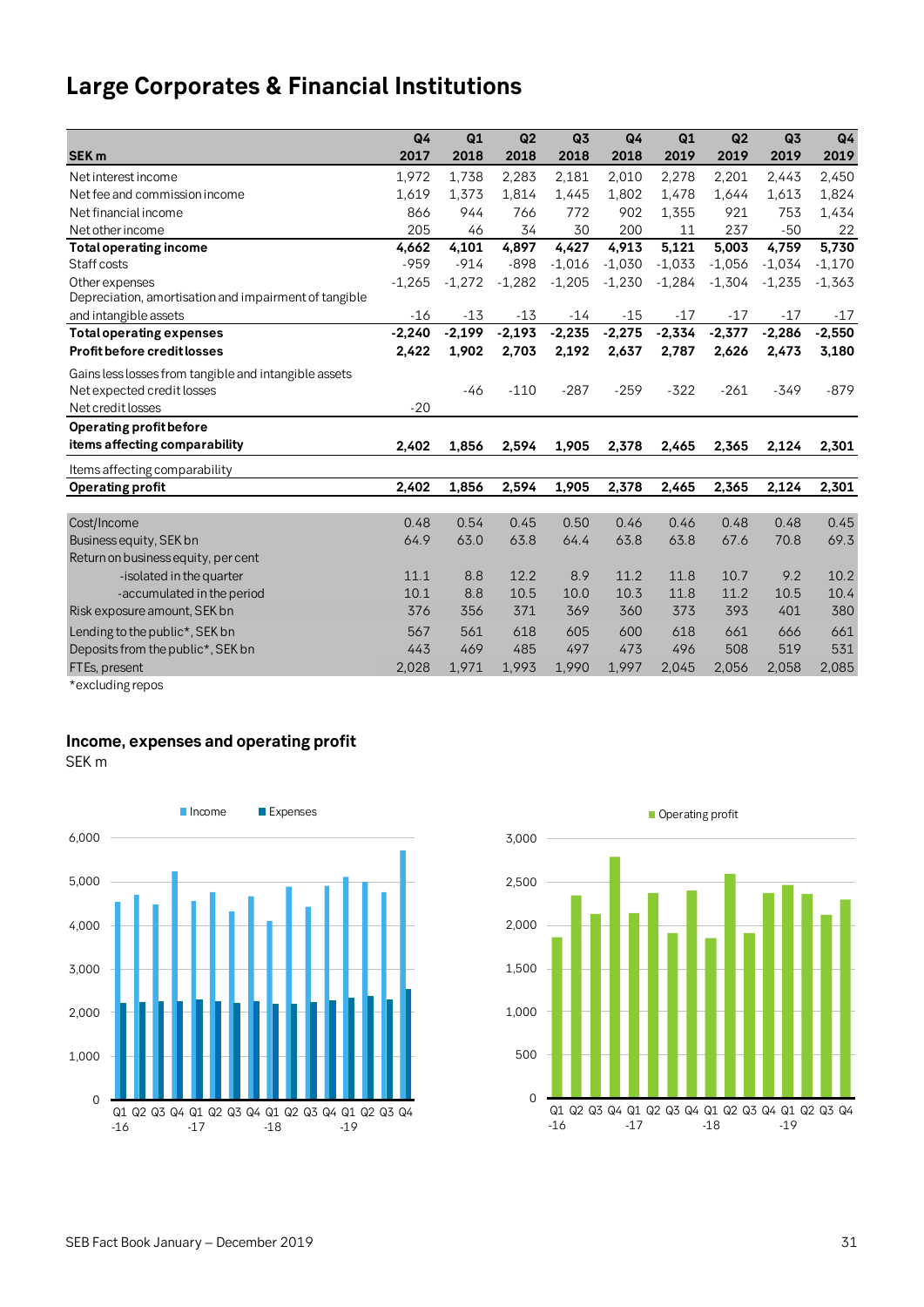

## **Lending and commitments development\*, FX-adjusted**

## **Markets income by main product cluster, excl. XVA**

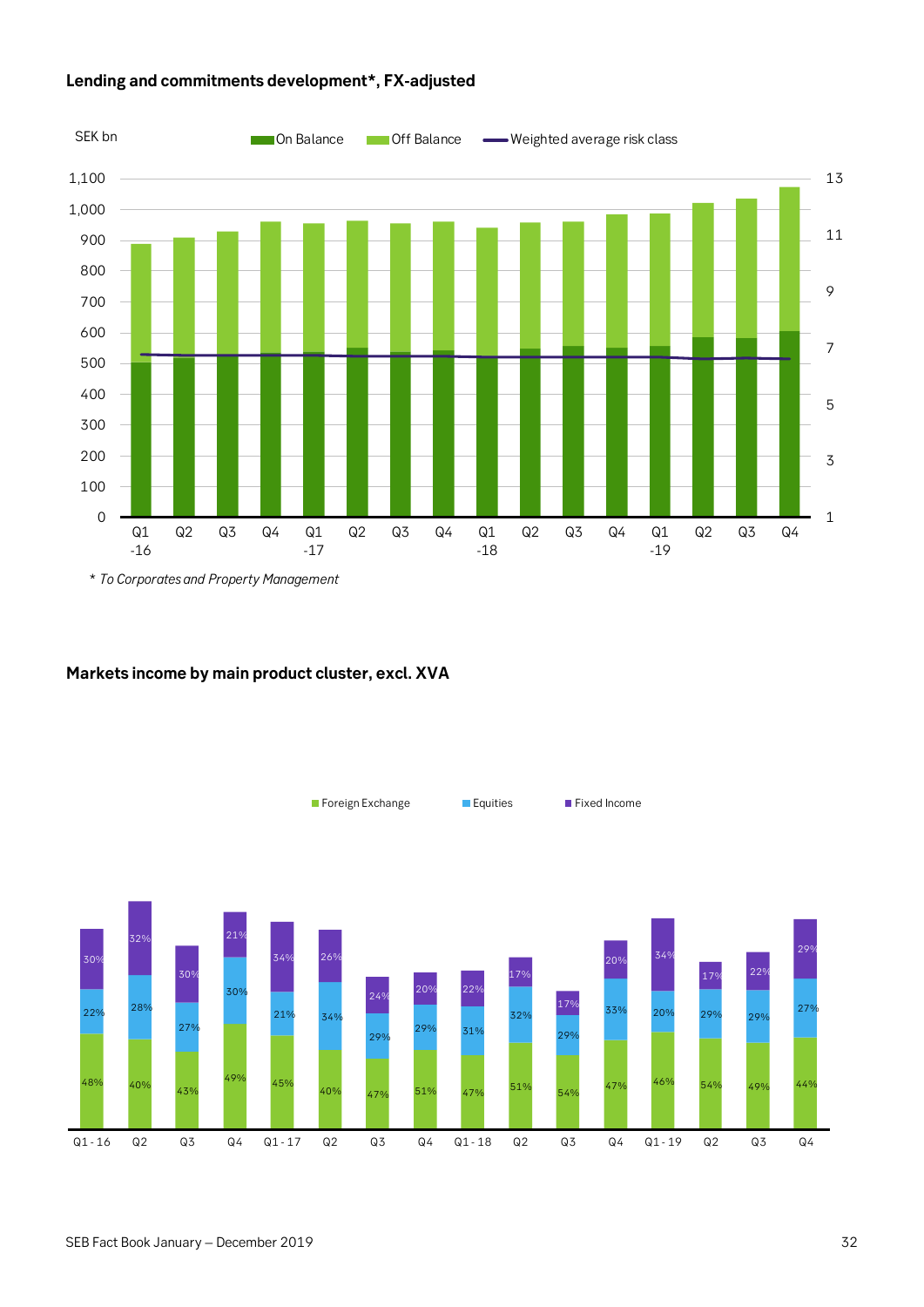## **League tables**



### **Low risk trading orientation**

### **Low-risk in client facilitation operations render minimal losses in the markets operations**

*Daily trading income January 1, 2007 – Dec 31, 2019. 119 negative days out of 3,260 trading days. Average loss SEK 10m.*

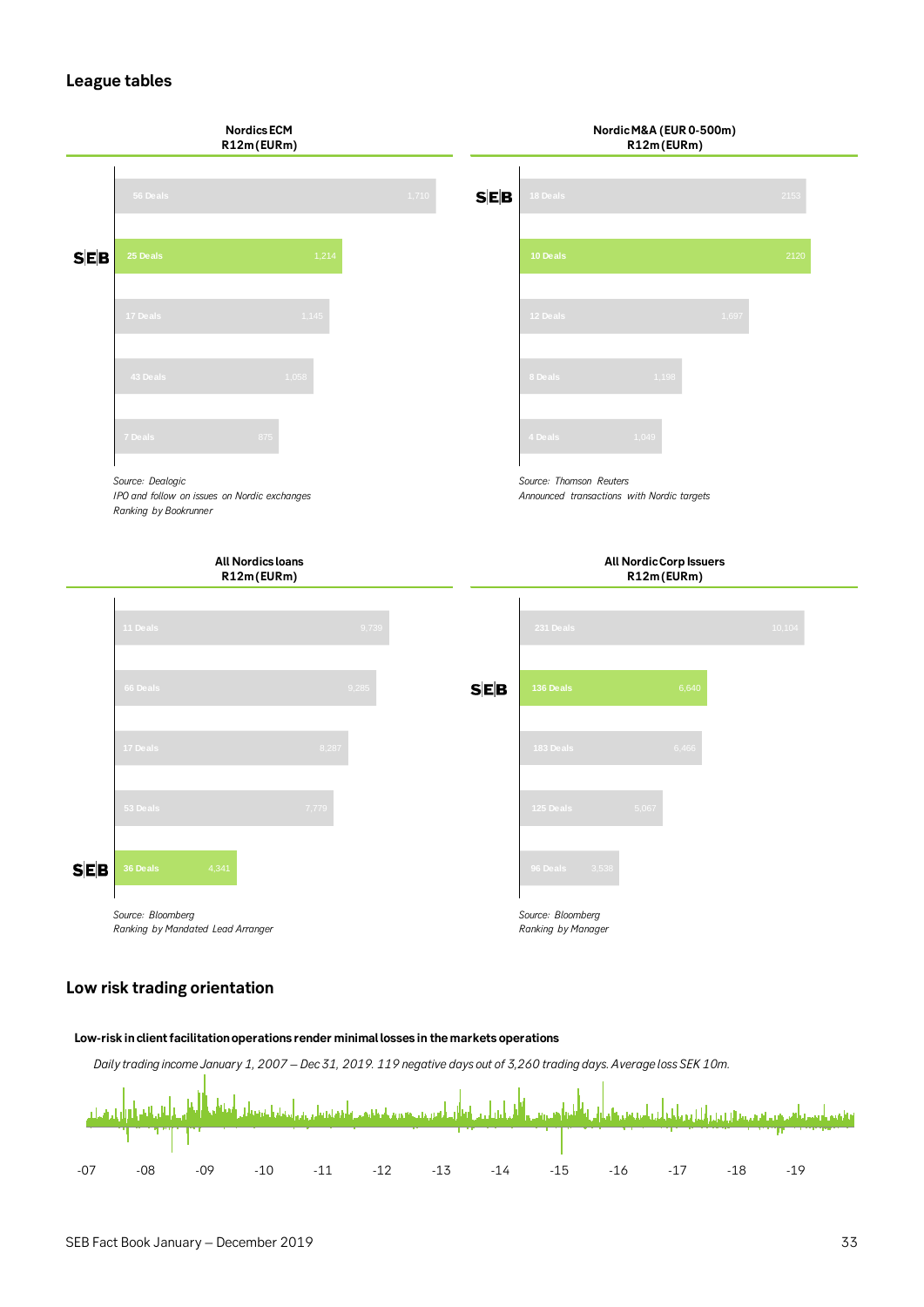# **Corporate & Private Customers**

|                                                | Q <sub>4</sub> | Q1       | Q2       | Q <sub>3</sub> | Q4       | Q1       | Q2       | Q3       | Q <sub>4</sub> |
|------------------------------------------------|----------------|----------|----------|----------------|----------|----------|----------|----------|----------------|
| <b>SEK m</b>                                   | 2017           | 2018     | 2018     | 2018           | 2018     | 2019     | 2019     | 2019     | 2019           |
| Net interest income                            | 2,320          | 2,286    | 2,363    | 2,453          | 2,371    | 2,772    | 2,673    | 2,606    | 2,669          |
| Net fee and commission income                  | 1,472          | 1,326    | 1,445    | 1,387          | 1,312    | 1,284    | 1,408    | 1,401    | 1,453          |
| Net financial income                           | 113            | 98       | 111      | 101            | 119      | 147      | 122      | 116      | 122            |
| Net other income                               | 23             | 7        | 29       | 5              | 5        | 7        | 4        | 6        | 8              |
| <b>Total operating income</b>                  | 3,929          | 3,717    | 3,948    | 3,946          | 3,806    | 4,210    | 4,208    | 4,128    | 4,253          |
| Staff costs                                    | $-827$         | $-840$   | $-822$   | $-838$         | $-854$   | $-872$   | $-822$   | $-836$   | $-843$         |
| Other expenses                                 | $-1,017$       | $-896$   | $-931$   | $-911$         | $-997$   | $-961$   | $-974$   | $-932$   | $-1,113$       |
| Depreciation, amortisation and impairment of   |                |          |          |                |          |          |          |          |                |
| tangible and intangible assets                 | $-13$          | $-14$    | $-14$    | $-14$          | $-15$    | $-14$    | $-16$    | $-21$    | $-17$          |
| <b>Total operating expenses</b>                | $-1,857$       | $-1,750$ | $-1,767$ | $-1,764$       | $-1,865$ | $-1,846$ | $-1,811$ | $-1,789$ | $-1,972$       |
| Profit before credit losses                    | 2,072          | 1,967    | 2,181    | 2,182          | 1,941    | 2,364    | 2,396    | 2,339    | 2,280          |
| Gains less losses from tangible and intangible |                |          |          |                |          |          |          |          |                |
| assets                                         |                |          |          |                |          |          |          |          | $-3$           |
| Net expected credit losses                     |                | $-87$    | $-128$   | $-97$          | $-115$   | $-71$    | $-101$   | $-129$   | $-92$          |
| Net credit losses                              | $-60$          |          |          |                |          |          |          |          |                |
| Operating profit before                        |                |          |          |                |          |          |          |          |                |
| items affecting comparability                  | 2,012          | 1,880    | 2,053    | 2,086          | 1,826    | 2,293    | 2,295    | 2,209    | 2,185          |
| Items affecting comparability                  |                |          |          |                |          |          |          |          |                |
| <b>Operating profit</b>                        | 2,012          | 1,880    | 2,053    | 2,086          | 1,826    | 2,293    | 2,295    | 2,209    | 2,185          |
|                                                |                |          |          |                |          |          |          |          |                |
| Cost/Income                                    | 0.47           | 0.47     | 0.45     | 0.45           | 0.49     | 0.44     | 0.43     | 0.43     | 0.46           |
| Business equity, SEK bn                        | 40.7           | 41.1     | 42.0     | 43.1           | 43.2     | 45.0     | 44.6     | 45.4     | 44.6           |
| Return on business equity, per cent            |                |          |          |                |          |          |          |          |                |
| -isolated in the quarter                       | 14.8           | 13.7     | 14.7     | 14.5           | 12.7     | 15.6     | 15.7     | 14.9     | 15.0           |
| -accumulated in the period                     | 15.0           | 13.7     | 14.2     | 14.3           | 13.9     | 15.6     | 15.7     | 15.4     | 15.3           |
| Risk exposure amount, SEK bn                   | 120            | 124      | 127      | 128            | 220      | 225      | 227      | 230      | 225            |
| Lending to the public*, SEK bn                 | 744            | 756      | 766      | 775            | 781      | 793      | 804      | 817      | 823            |
| Deposits from the public*, SEK bn              | 384            | 387      | 402      | 407            | 421      | 430      | 452      | 456      | 457            |
| FTEs, present                                  | 3,548          | 3,559    | 3,606    | 3,583          | 3,594    | 3,578    | 3,601    | 3,507    | 3,478          |
| ***************                                |                |          |          |                |          |          |          |          |                |

\*excluding repos

## **Income, expenses and operating profit**

SEK m



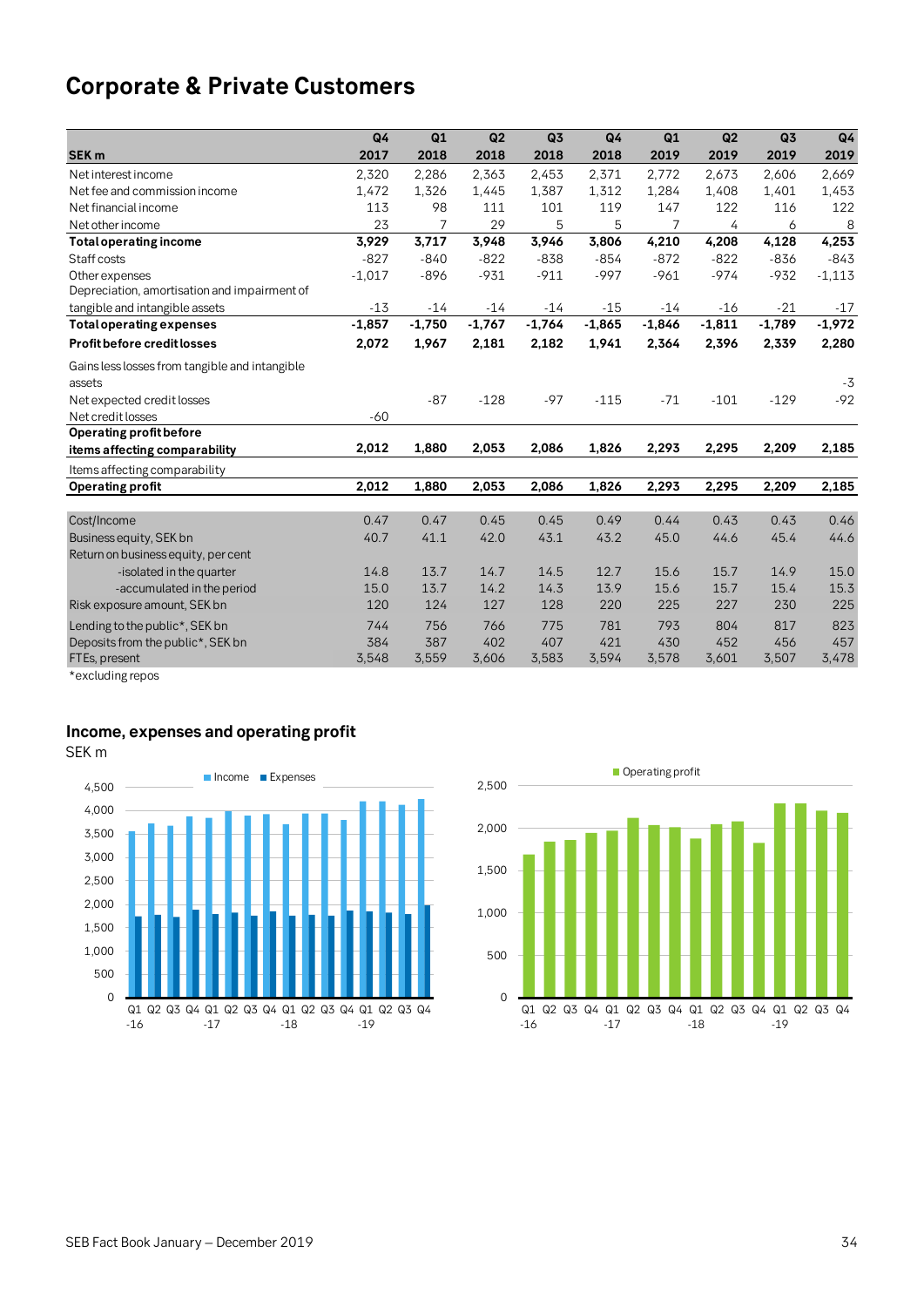## **Business volume development by area**



**Transaction account** private

**T** Transaction account corporate & public Savings account private

Savings account corporate & public







|                                                            | Q4   | Q <sub>1</sub> | Q2   | Q <sub>3</sub> | Q4   | Q1   | Q <sub>2</sub> | Q3   | Q4   |
|------------------------------------------------------------|------|----------------|------|----------------|------|------|----------------|------|------|
| <b>SEK bn</b>                                              | 2017 | 2018           | 2018 | 2018           | 2018 | 2019 | 2019           | 2019 | 2019 |
| Swedish household mortgages lending excluding sole traders | 449  | 452            | 455  | 456            | 459  | 462  | 469            | 475  | 483  |

### **Cards**





Note: Card exchange from Visa to Mastercard during 2017

**Deposit breakdown, Per cent of total deposits**

43% 54%

31 Dec 2019

 $0\%$ 3%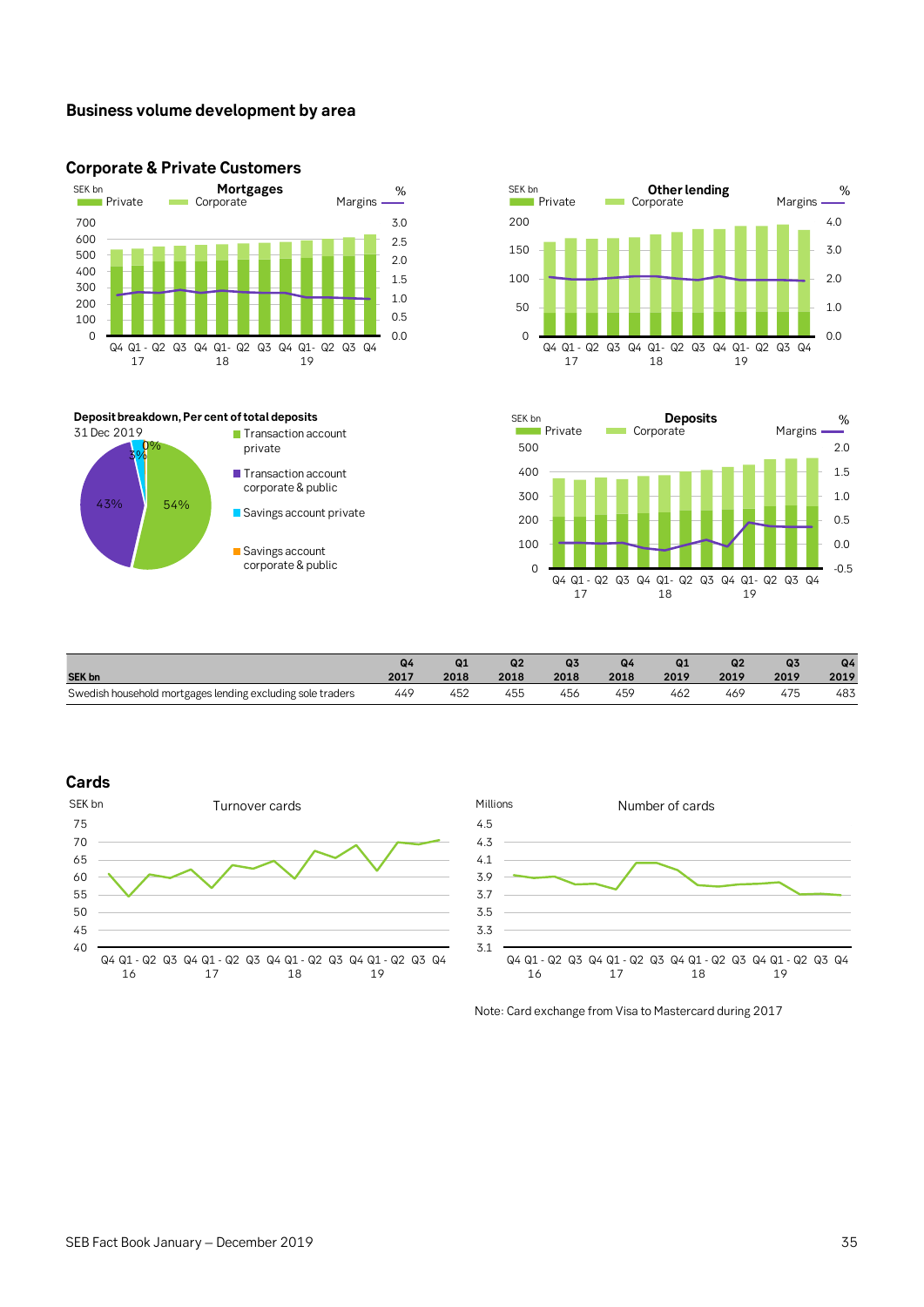# **Baltic**

|                                                           | Q <sub>4</sub> | Q1     | Q <sub>2</sub> | Q <sub>3</sub> | Q <sub>4</sub> | Q1     | Q <sub>2</sub> | Q3     | Q <sub>4</sub> |
|-----------------------------------------------------------|----------------|--------|----------------|----------------|----------------|--------|----------------|--------|----------------|
| <b>SEK m</b>                                              | 2017           | 2018   | 2018           | 2018           | 2018           | 2019   | 2019           | 2019   | 2019           |
| Net interest income                                       | 641            | 646    | 706            | 735            | 749            | 762    | 802            | 823    | 831            |
| Net fee and commission income                             | 355            | 327    | 369            | 375            | 377            | 376    | 424            | 413    | 426            |
| Net financial income                                      | 60             | 53     | 73             | 75             | 56             | 70     | 69             | 70     | 111            |
| Net other income                                          | $-3$           | $-1$   | $-14$          | 0              | -6             | $-1$   | $-2$           | 0      | $-4$           |
| <b>Total operating income</b>                             | 1,052          | 1,025  | 1,135          | 1,186          | 1,177          | 1,207  | 1,293          | 1,305  | 1,364          |
| Staff costs                                               | $-186$         | $-179$ | $-208$         | $-206$         | $-217$         | $-203$ | $-209$         | $-223$ | $-221$         |
| Other expenses                                            | $-218$         | $-253$ | $-261$         | $-258$         | $-248$         | $-262$ | $-271$         | $-280$ | $-310$         |
| Depreciation, amortisation and impairment of tangible and |                |        |                |                |                |        |                |        |                |
| intangible assets                                         | $-34$          | $-13$  | $-13$          | $-14$          | $-13$          | -8     | $-7$           | -8     | -8             |
| <b>Total operating expenses</b>                           | $-438$         | -445   | $-483$         | $-479$         | $-478$         | $-473$ | $-487$         | $-511$ | $-539$         |
| Profit before credit losses                               | 614            | 580    | 651            | 707            | 698            | 734    | 806            | 794    | 825            |
| Gains less losses from tangible and intangible assets     | $-37$          | 8      | 13             | $-1$           | $-1$           | 0      | $\mathbf 0$    | 1      | 1              |
| Net expected credit losses                                |                | 17     | 17             | $-44$          | $-45$          | $-20$  | $-33$          | 11     | $-17$          |
| Net credit losses                                         | $-26$          |        |                |                |                |        |                |        |                |
| Operating profit before                                   |                |        |                |                |                |        |                |        |                |
| items affecting comparability                             | 552            | 605    | 681            | 662            | 652            | 715    | 773            | 806    | 810            |
| Items affecting comparability                             |                |        |                |                |                |        |                |        |                |
| <b>Operating profit</b>                                   | 552            | 605    | 681            | 662            | 652            | 715    | 773            | 806    | 810            |
| Cost/Income                                               | 0.42           | 0.43   | 0.43           | 0.40           | 0.41           | 0.39   | 0.38           | 0.39   | 0.40           |
| Business equity, SEK bn                                   | 8.1            | 8.6    | 9.8            | 10.1           | 10.1           | 10.5   | 10.6           | 10.9   | 11.0           |
| Return on business equity, per cent                       |                |        |                |                |                |        |                |        |                |
| -isolated in the quarter                                  | 23.9           | 23.4   | 23.1           | 21.8           | 21.5           | 23.3   | 25.0           | 25.2   | 25.2           |
| -accumulated in the period                                | 21.9           | 23.4   | 23.2           | 22.7           | 22.4           | 23.3   | 24.1           | 24.5   | 24.7           |
| Risk exposure amount, SEK bn                              | 74             | 76     | 79             | 80             | 82             | 82     | 83             | 87     | 83             |
| Lending to the public*, SEK bn                            | 129            | 137    | 146            | 145            | 148            | 153    | 156            | 160    | 157            |
| Deposits from the public*, SEK bn                         | 114            | 119    | 127            | 129            | 138            | 142    | 146            | 151    | 153            |
| FTEs, present                                             | 2,409          | 2,367  | 2,417          | 2,350          | 2,341          | 2,306  | 2,366          | 2,362  | 2,350          |
| $*$ gyoluding ronog                                       |                |        |                |                |                |        |                |        |                |

\*excluding repos

## **Income, expenses and operating profit SEK m**



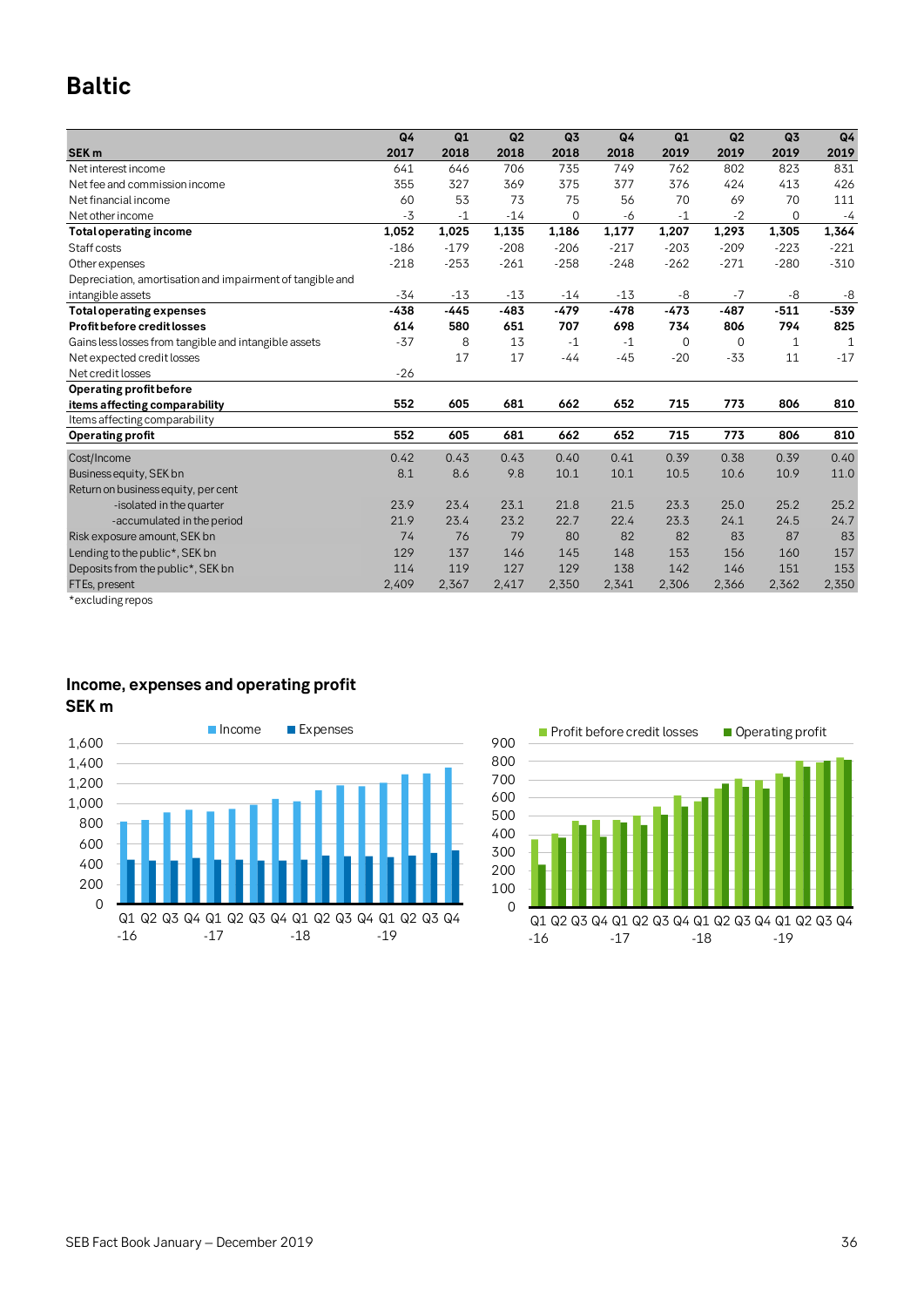## **Business volume development by area**

SEK bn Q4 2019 (change vs. Q4 2018 in local currency)



## **Deposit breakdown, per cent of total deposits**

31 Dec 2019



## **Deposit market shares**



\* Estonia andLithuania Q42019data is notavailable at time of publication. SEB Latvia 's Q4 2019figures are November2019.

Luminor formed Oct 2017 merging DNB and Nordea's Baltic operations.

§ From Q1 2019, Danske's Lithuanian volumes are no longer reported *Source: Estonian Financial Supervision Authority, Finance Latvia Association, Association of Lithuanian Banks, SEB Group*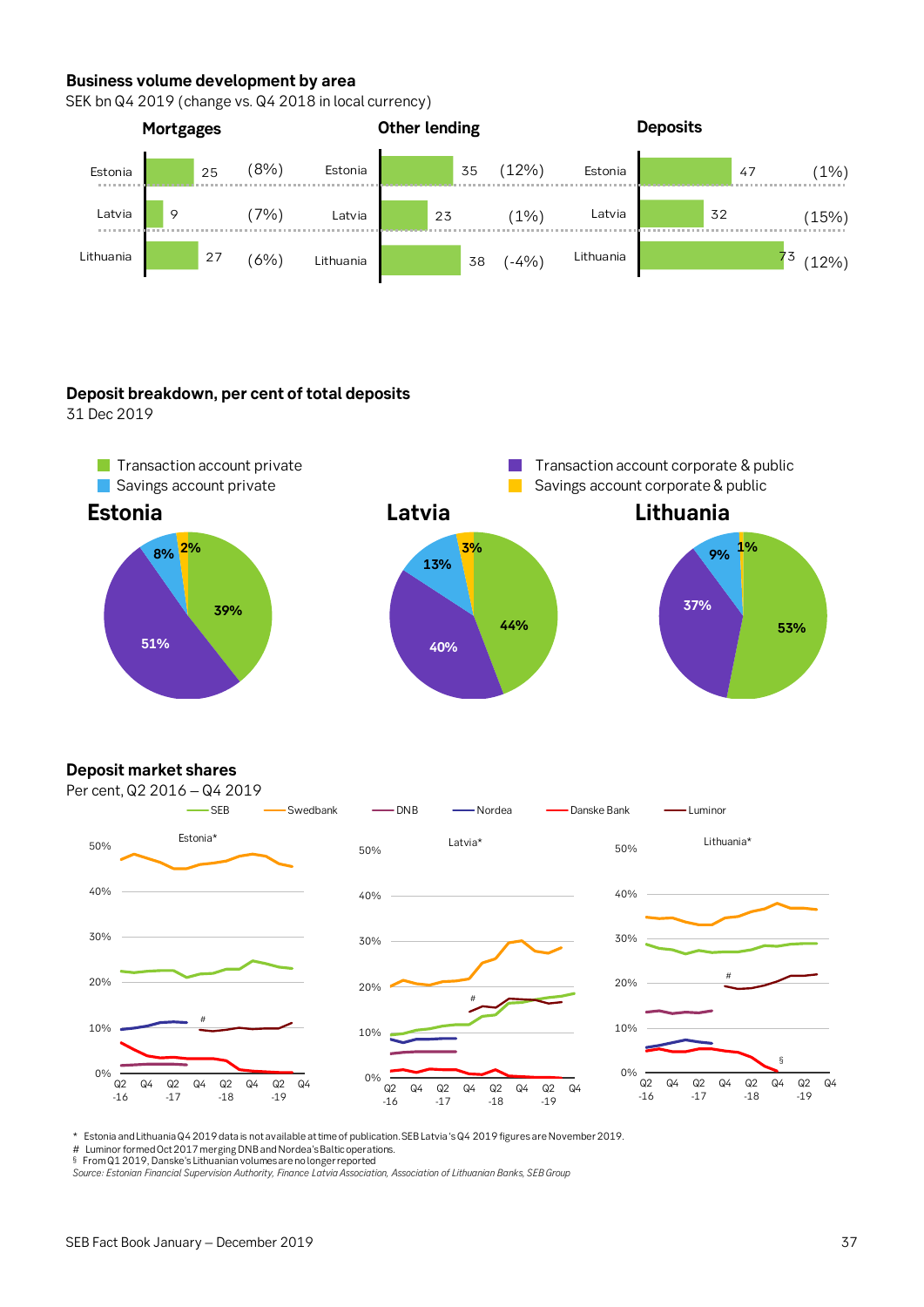## **Baltic lending market shares**

Per cent, Q2 2016 – Q4 2019



\* Estonia andLithuania Q42019data is notavailable at time of publication. SEB Latvia 's Q4 2019figures are November2019.

# Luminor formed Oct 2017 merging DNB and Nordea's Baltic operations.<br>^ Nordea's Q3 2017 decreasesin Estonia and Latvia are due to a partial transferringof its corporate loan portfolio to its parent bank.

§ From Q1 2019, Danske's Lithuanian volumes are no longer reported

*Source: Estonian Financial Supervision Authority, Finance Latvia Association, Association of Lithuanian Banks, SEB Group*

## **Loan portfolio**

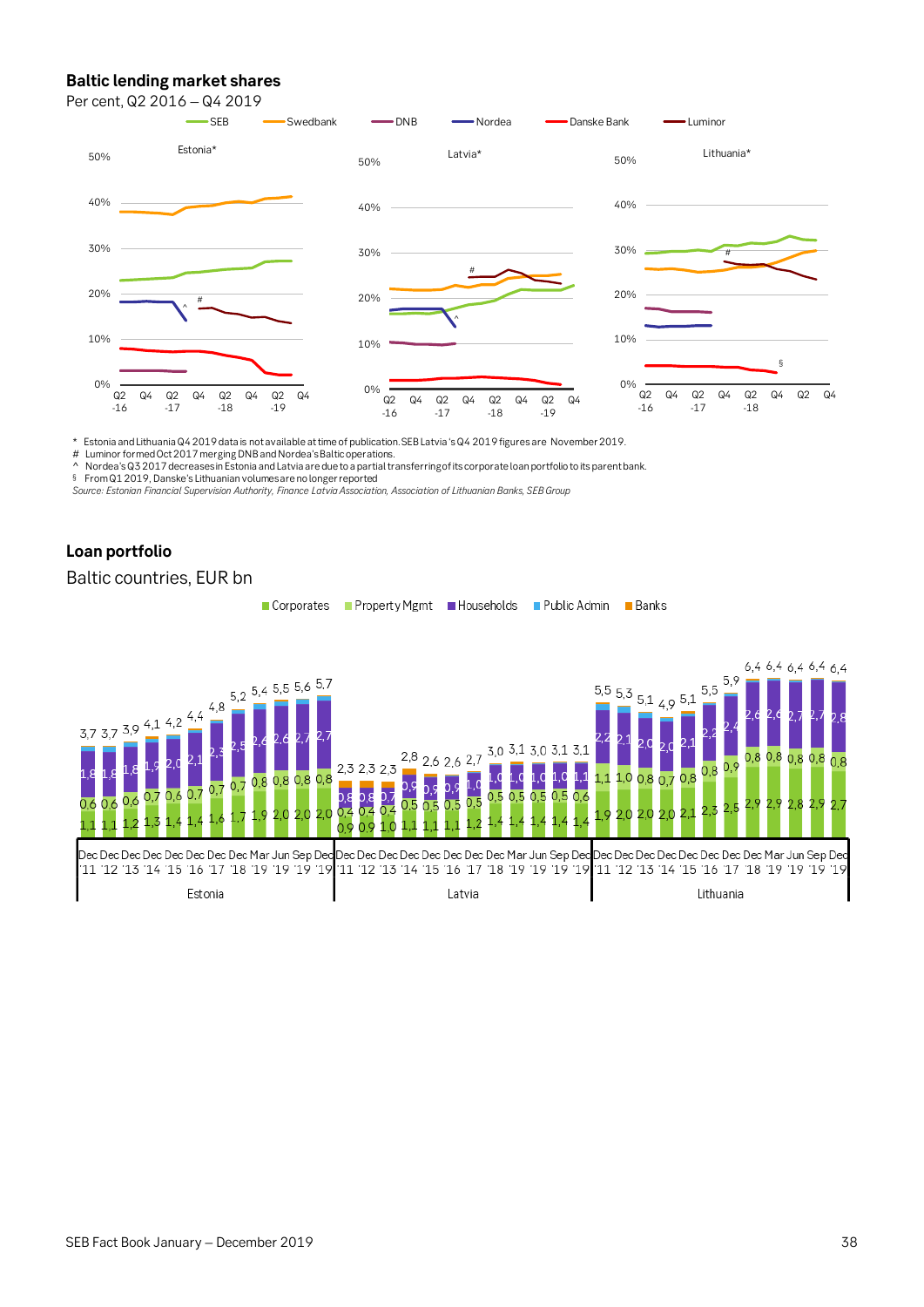## **Volumes**

Baltic Estonia







### Baltic Latvia







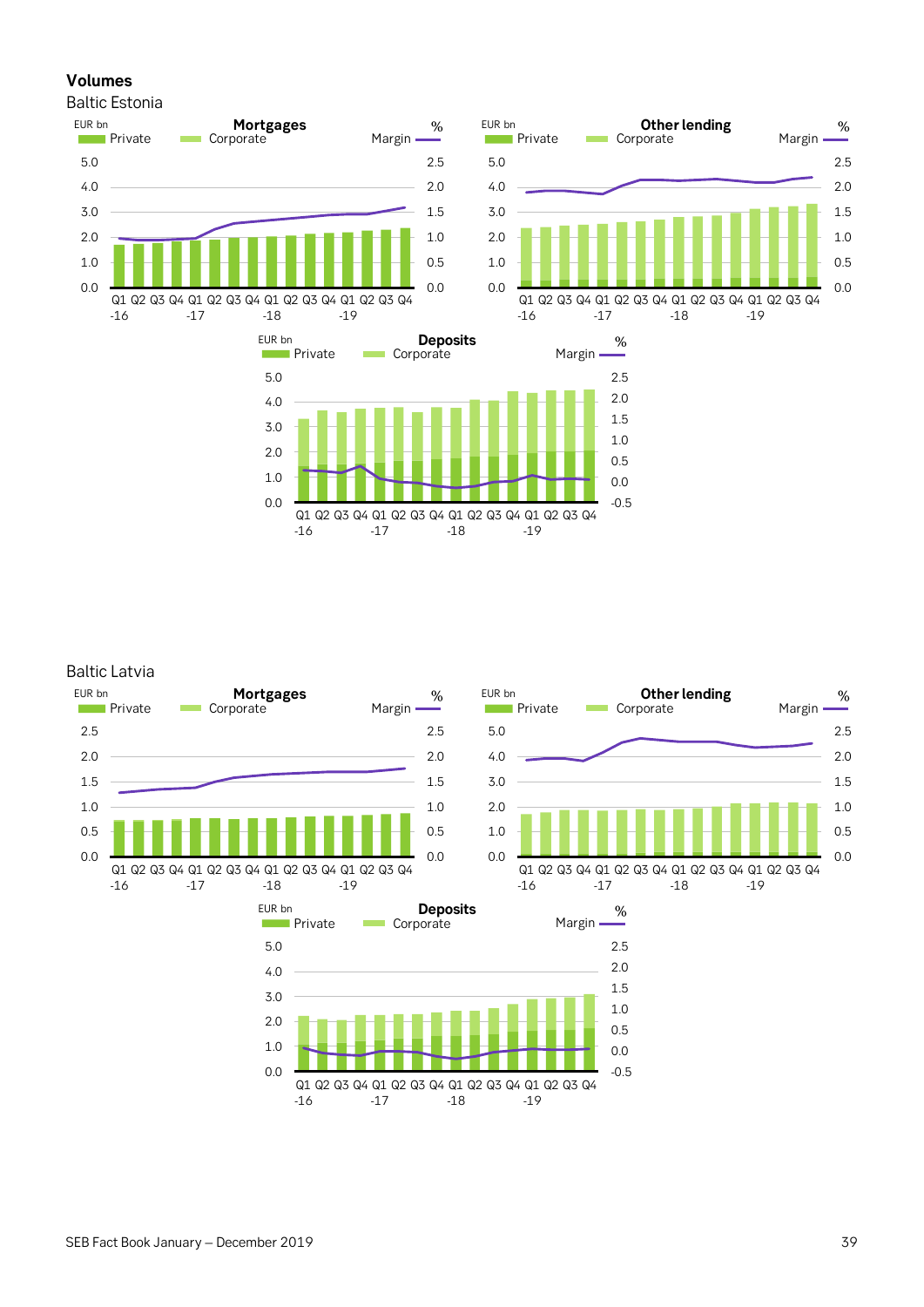



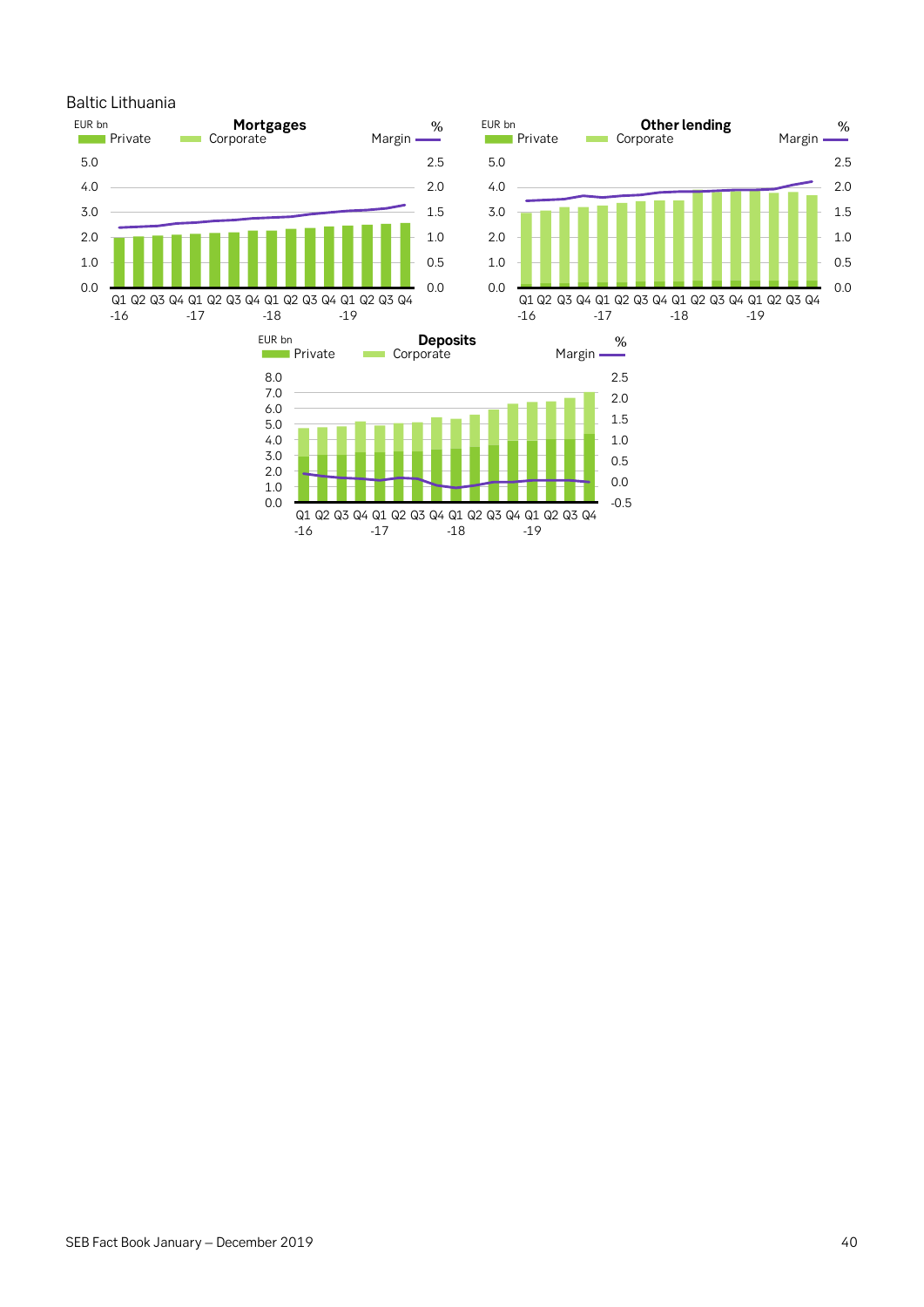# **Life**

|                                                           | Q <sub>4</sub> | Q1     | Q2     | Q3     | Q <sub>4</sub> | Q1          | Q <sub>2</sub> | Q3     | Q <sub>4</sub> |
|-----------------------------------------------------------|----------------|--------|--------|--------|----------------|-------------|----------------|--------|----------------|
| <b>SEK m</b>                                              | 2017           | 2018   | 2018   | 2018   | 2018           | 2019        | 2019           | 2019   | 2019           |
| Net interest income                                       | $-18$          | $-7$   | $-7$   | $-7$   | $-7$           | $-3$        | $-3$           | $-5$   | $-5$           |
| Net fee and commission income                             | 704            | 653    | 705    | 690    | 607            | 600         | 635            | 647    | 648            |
| Net financial income                                      | 386            | 313    | 328    | 195    | 118            | 154         | 199            | 152    | 207            |
| Net other income                                          | 4              | 12     | $-1$   | $-11$  | -8             | 51          | $-2$           | 14     | 15             |
| <b>Total operating income</b>                             | 1,076          | 971    | 1,025  | 866    | 710            | 801         | 829            | 808    | 866            |
| Staff costs                                               | $-307$         | $-317$ | $-271$ | $-219$ | $-210$         | $-218$      | $-206$         | $-215$ | $-221$         |
| Other expenses                                            | $-161$         | $-138$ | $-152$ | $-148$ | $-177$         | $-172$      | $-178$         | $-172$ | $-183$         |
| Depreciation, amortisation and impairment of tangible and |                |        |        |        |                |             |                |        |                |
| intangible assets                                         | $-7$           | $-7$   | -6     | $-4$   | $-4$           | $-5$        | $-5$           | -5     | $-5$           |
| <b>Total operating expenses</b>                           | $-475$         | $-462$ | $-428$ | $-371$ | $-392$         | $-395$      | $-390$         | $-393$ | $-410$         |
| <b>Profit before credit losses</b>                        | 601            | 509    | 597    | 496    | 319            | 406         | 439            | 415    | 456            |
| Gains less losses from tangible and intangible assets     |                |        |        |        |                |             |                |        |                |
| Net expected credit losses                                |                | $-1$   | $-1$   | 0      | $-1$           | $\mathbf 0$ | $-1$           | 0      |                |
| Net credit losses                                         |                |        |        |        |                |             |                |        |                |
| Operating profit before                                   |                |        |        |        |                |             |                |        |                |
| items affecting comparability                             | 601            | 508    | 596    | 495    | 318            | 406         | 438            | 415    | 456            |
| Items affecting comparability                             |                |        |        |        |                |             |                |        |                |
| Operating profit                                          | 601            | 508    | 596    | 495    | 318            | 406         | 438            | 415    | 456            |
| Cost/Income                                               | 0.44           | 0.48   | 0.42   | 0.43   | 0.55           | 0.49        | 0.47           | 0.49   | 0.47           |
| Business equity, SEK bn                                   | 6.3            | 6.1    | 6.2    | 5.4    | 5.4            | 5.4         | 5.4            | 5.4    | 5.4            |
| Return on business equity, per cent                       |                |        |        |        |                |             |                |        |                |
| -isolated in the quarter                                  | 34.0           | 29.7   | 34.1   | 32.5   | 20.8           | 27.8        | 30.2           | 28.5   | 31.2           |
| -accumulated in the period                                | 34.9           | 29.7   | 31.9   | 32.1   | 29.4           | 27.8        | 29.0           | 28.8   | 29.4           |
| FTEs, present                                             | 1,311          | 1,297  | 1,042  | 1,020  | 1,056          | 1,050       | 1,037          | 1,030  | 1,061          |

## **Income, expenses and operating profit**

SEK m





Note: SEB Pension divested in June 2018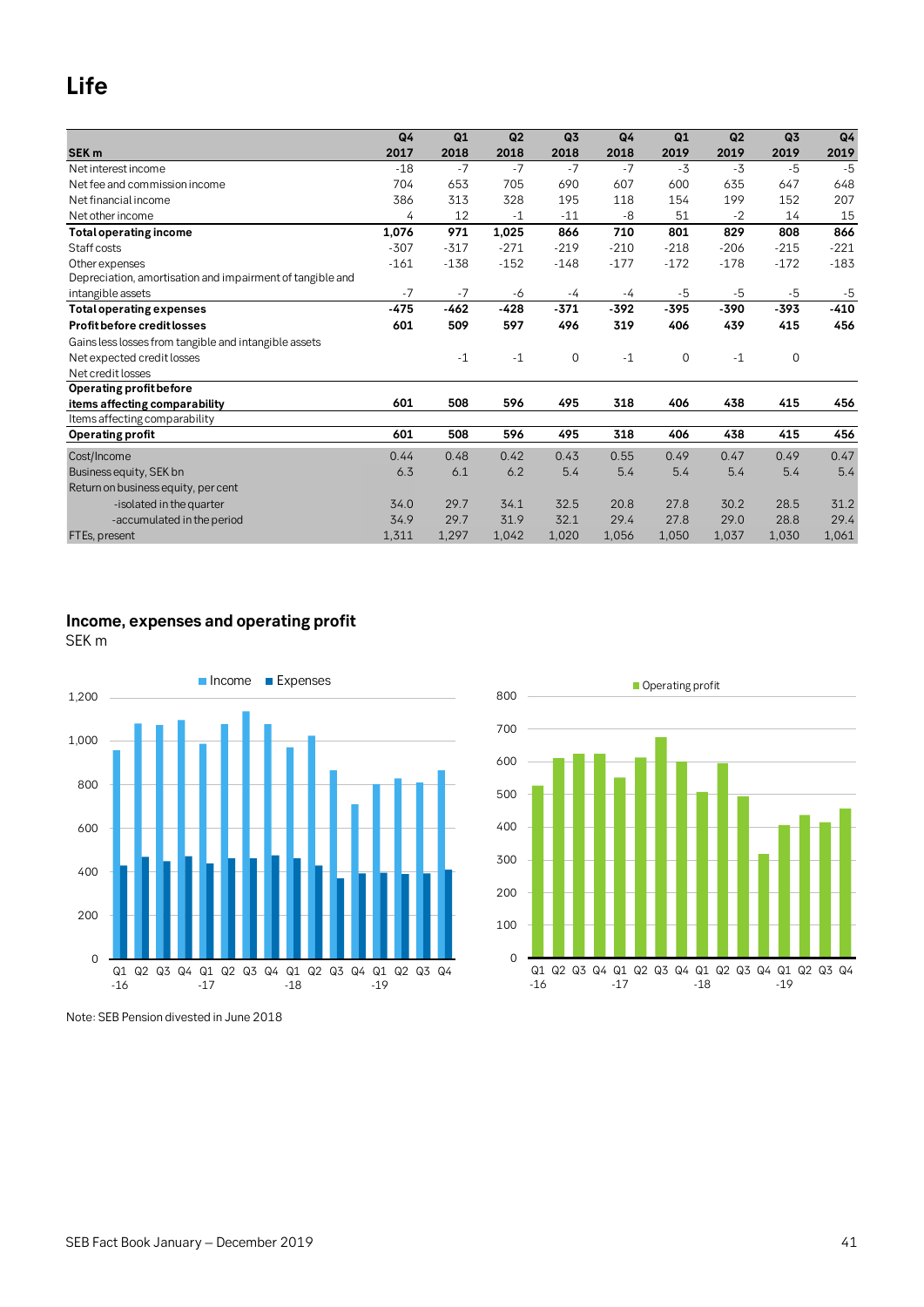## **Market shares life insurance, premium income new and existing policies**



### **Market share, Sweden**

Weighted sales volume (single premiums + regular premiums times ten) Rolling 12-months



*Source: Svensk Försäkring*

5.7%

5.3%

**8.2%**

11.0%

12.2%

19.2%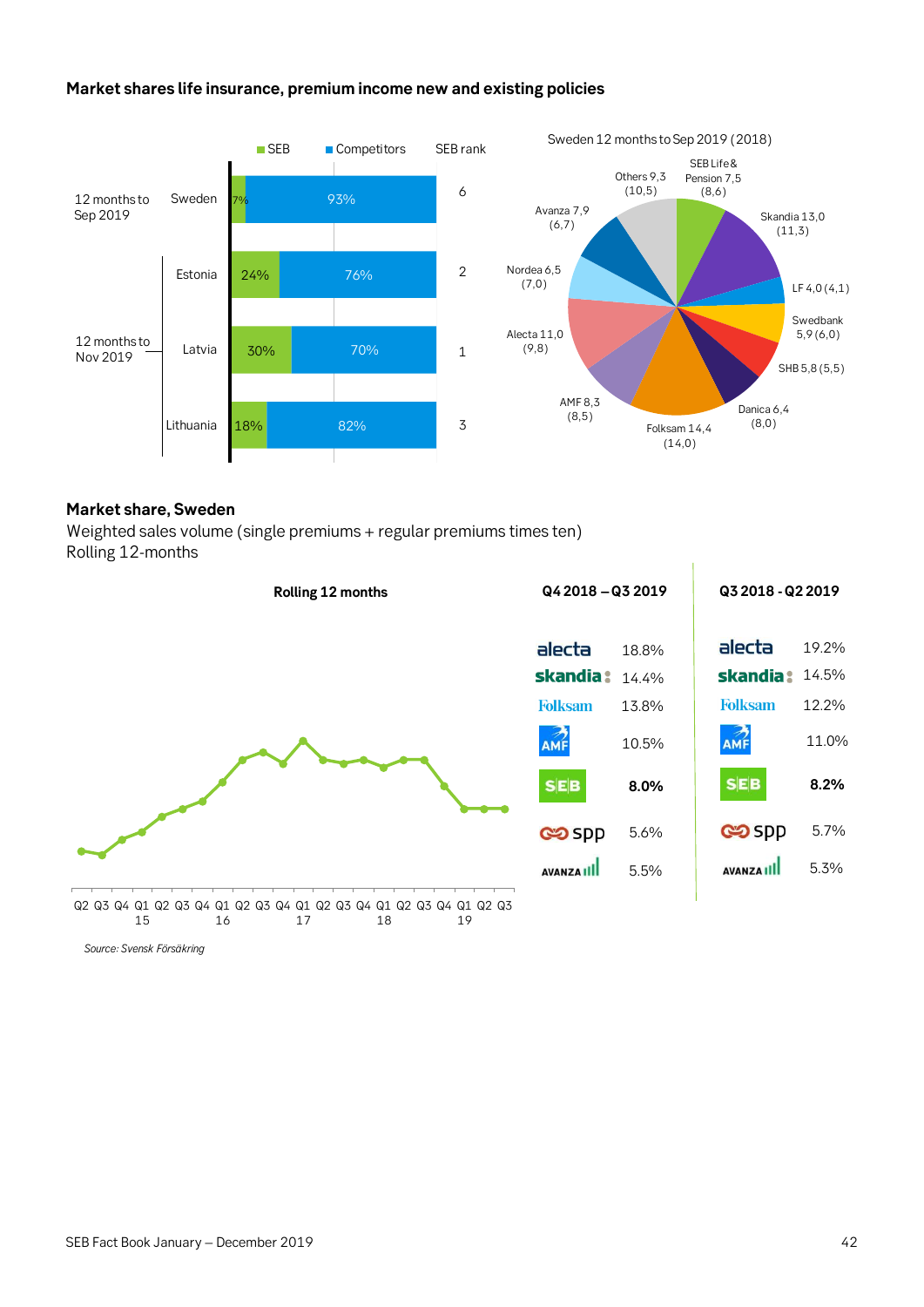## **Embedded value, Life**

| SEK <sub>m</sub>                                                 | 31 Dec 2015 | 31 Dec 2016 | 31 Dec 2017    | 31 Dec 2018 | 31 Dec 2019 |
|------------------------------------------------------------------|-------------|-------------|----------------|-------------|-------------|
|                                                                  |             |             |                |             |             |
| Equity <sup>1)</sup>                                             | 10,388      | 10,129      | 7,845          | 7,720       | 7,800       |
| Surplus values <sup>2)</sup>                                     | 19,629      | 22,261      | 25,433         | 15,990      | 17,160      |
| 1) Effect of dividend paid to the parent company                 | $-950$      | $-1,800$    | $-2,500$       | $-5,500$    | $-1,500$    |
| Effect of Restate IFRS 15 DAC                                    |             |             | $-2,038$       |             |             |
| Other changes in accounting principles                           |             | $-440$      |                |             | $\Omega$    |
| Effect from divestment of SEB Pension Denmark (capital gain etc) |             |             |                | 3,397       |             |
| Other changes, mainly net profit                                 | 1,923       | 1,981       | 2,254          | 1,978       | 1,580       |
| Total change                                                     | 973         | $-259$      | $-2,284$       | $-125$      | 80          |
| 2) Effect of Restate IFRS 15 DAC                                 |             |             | 2,038          |             |             |
| Adjustments of opening balance (calculation method etc)          | 445         | 1,142       | $\overline{2}$ | 0           |             |
| Effect from divestment of SEB Pension Denmark                    |             |             |                | $-5,944$    |             |
| Other changes                                                    | 506         | 1,490       | 1,132          | $-3,499$    | 1,169       |
| Total change                                                     | 951         | 2,632       | 3,172          | -9,443      | 1,169       |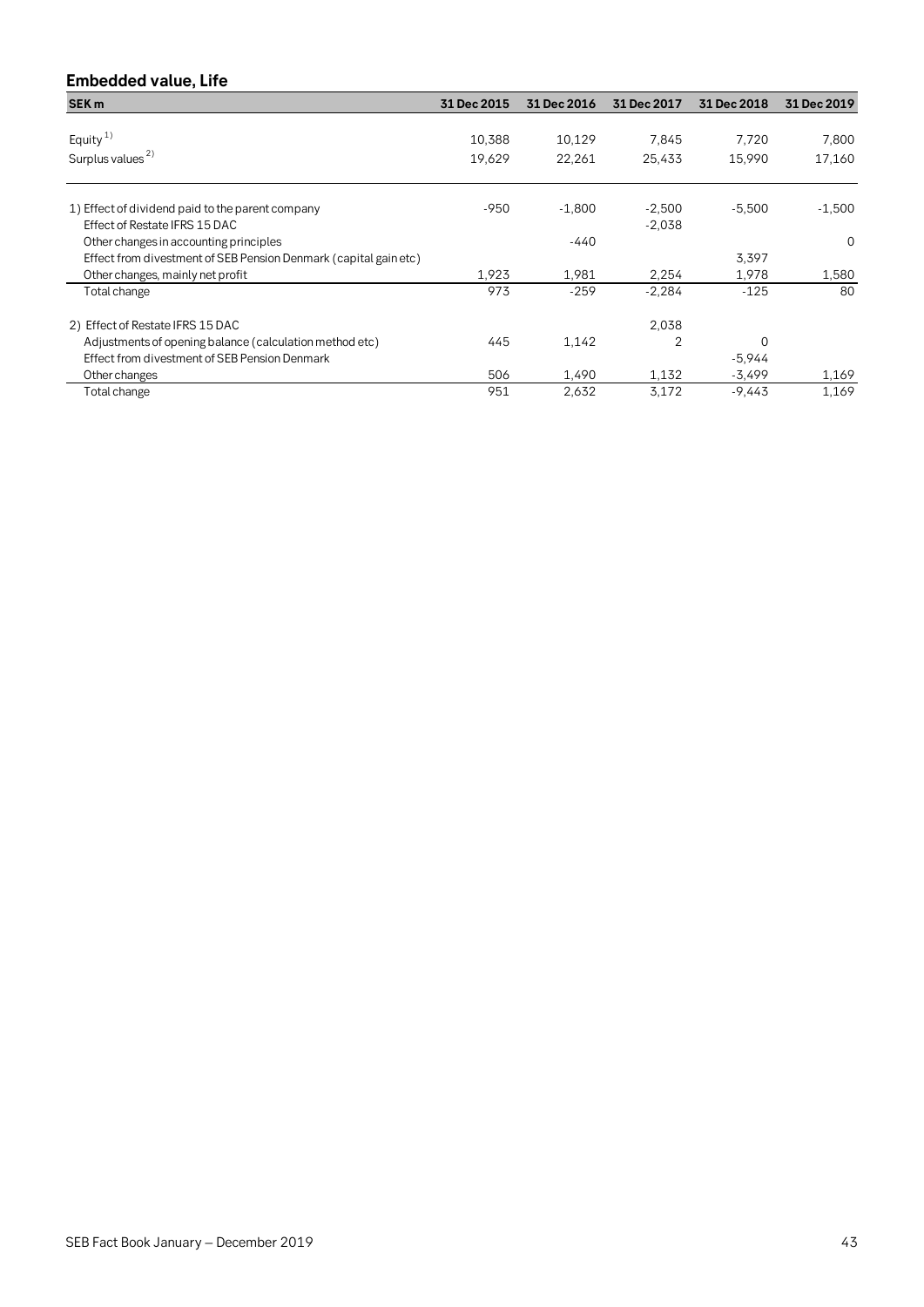## **Premium income and assets under management, Life**

|                                                | Q4    | Q1    | Q2    | Q <sub>3</sub> | Q4    | Q1    | Q <sub>2</sub> | Q3    | Q4    |
|------------------------------------------------|-------|-------|-------|----------------|-------|-------|----------------|-------|-------|
| <b>SEK m</b>                                   | 2017  | 2018  | 2018  | 2018           | 2018  | 2019  | 2019           | 2019  | 2019  |
| Premium income:                                |       |       |       |                |       |       |                |       |       |
| Sweden and International                       | 7,372 | 8,421 | 8,479 | 6,886          | 6,521 | 7,150 | 8,003          | 7,004 | 8,931 |
| Traditional life and sickness/health insurance | 1,177 | 1,292 | 1,228 | 1,175          | 1,145 | 1,294 | 1,319          | 1,147 | 1,251 |
| Unit-linked and Porfolio Bond                  | 4,929 | 5,852 | 5,979 | 4,406          | 4,181 | 4,148 | 4,900          | 4,255 | 6,279 |
| Other pension saving products                  | 1,266 | 1,277 | 1,272 | 1,305          | 1,196 | 1,707 | 1,784          | 1,602 | 1,401 |
| <b>SEB Life &amp; Pension Sweden</b>           | 3,997 | 4,526 | 3,946 | 3,684          | 3,477 | 4,075 | 3,637          | 3,367 | 3,505 |
| Traditional life and sickness/health insurance | 997   | 1,154 | 1,101 | 1,033          | 957   | 1,143 | 1,182          | 997   | 1,087 |
| Unit-linked and Porfolio Bond                  | 2,983 | 3,356 | 2,828 | 2,634          | 2,504 | 2,916 | 2,439          | 2,353 | 2,401 |
| Other pension saving products                  | 17    | 17    | 17    | 17             | 17    | 17    | 17             | 17    | 17    |
| <b>SEB Life &amp; Pension International</b>    | 3,375 | 3,895 | 4,532 | 3,202          | 3,044 | 3,075 | 4,365          | 3,637 | 5,426 |
| Traditional life and sickness/health insurance | 180   | 138   | 127   | 142            | 187   | 152   | 137            | 150   | 163   |
| Unit-linked and Porfolio Bond                  | 1,945 | 2,497 | 3,151 | 1,771          | 1,677 | 1,232 | 2,461          | 1,902 | 3,878 |
| Other pension saving products                  | 1,249 | 1,260 | 1,255 | 1,289          | 1,179 | 1,691 | 1,767          | 1,585 | 1,385 |
| Other business                                 |       |       |       |                |       |       |                |       |       |
| <b>SEB Pension Denmark</b>                     | 3,554 | 4,078 | 2,677 |                |       |       |                |       |       |
| Traditional life and sickness/health insurance | 988   | 942   | 572   |                |       |       |                |       |       |
| Unit-linked and Porfolio Bond                  | 2,566 | 3,135 | 2,105 |                |       |       |                |       |       |
| <b>Gamla Liv</b>                               | 157   | 132   | 123   | 113            | 150   | 131   | 119            | 113   | 144   |
| Assets under management, SEK bn:               |       |       |       |                |       |       |                |       |       |
| Sweden and International                       | 343.5 | 346.7 | 360.6 | 365.8          | 333.8 | 363.6 | 373.2          | 383.2 | 395.3 |
| Traditional life and sickness/health insurance | 18.6  | 19.5  | 20.5  | 20.7           | 21.5  | 23.0  | 24.5           | 25.4  | 26.0  |
| Unit-linked and Porfolio Bond                  | 283.9 | 285.1 | 296.2 | 300.3          | 270.0 | 294.0 | 300.3          | 307.2 | 317.3 |
| Other pension saving products                  | 41.0  | 42.1  | 43.9  | 44.9           | 42.4  | 46.6  | 48.5           | 50.6  | 52.0  |
| <b>SEB Life &amp; Pension Sweden</b>           | 245.4 | 245.8 | 255.1 | 258.9          | 235.1 | 257.4 | 263.7          | 269.6 | 278.8 |
| Traditional life and sickness/health insurance | 16.5  | 17.3  | 18.2  | 18.5           | 19.3  | 20.7  | 22.1           | 23.0  | 23.7  |
| Unit-linked and Porfolio Bond                  | 212.0 | 212.0 | 219.8 | 223.2          | 200.4 | 219.9 | 224.5          | 229.4 | 237.2 |
| Other pension saving products                  | 16.8  | 16.5  | 17.0  | 17.2           | 15.5  | 16.8  | 17.2           | 17.3  | 17.8  |
| <b>SEB Life &amp; Pension International</b>    | 98.1  | 100.9 | 105.5 | 106.9          | 98.7  | 106.1 | 109.5          | 113.6 | 116.6 |
| Traditional life and sickness/health insurance | 2.1   | 2.2   | 2.2   | 2.2            | 2.2   | 2.3   | 2.4            | 2.5   | 2.4   |
| Unit-linked and Porfolio Bond                  | 71.9  | 73.0  | 76.3  | 77.1           | 69.6  | 74.0  | 75.8           | 77.8  | 80.1  |
| Other pension saving products                  | 24.2  | 25.6  | 26.9  | 27.7           | 26.9  | 29.8  | 31.4           | 33.3  | 34.2  |
| <b>Other business</b>                          |       |       |       |                |       |       |                |       |       |
| <b>SEB Pension Denmark</b>                     | 133.3 | 138.5 |       |                |       |       |                |       |       |
| Traditional life and sickness/health insurance | 69.7  | 71.9  |       |                |       |       |                |       |       |
| Unit-linked and Porfolio Bond                  | 63.6  | 66.6  |       |                |       |       |                |       |       |
| Gamla Liv                                      | 177.2 | 177.0 | 177.2 | 179.4          | 175.0 | 175.9 | 177.1          | 176.8 | 174.9 |

### Gamla Livförsäkringsaktiebolaget

Traditional insurance business operated in Gamla Livförsäkringsaktiebolaget SEB Trygg Liv (Gamla Liv) is run according to mutual principles and therefore not consolidated in SEB Life & Pension. Gamla Liv is closed for new business since 1997. The policyholder organisation, Trygg Stiftelsen (the Trygg Foundation), has the purpose to secure policyholders' influence

Surplus value

 $\overline{\phantom{a}}$ 

Surplus value is the calculated present values of future profits from existing insurance contracts. The calculation is made to better understand the value and profitability of long term insurance contracts. In the financial accounts income from the contracts is

in Gamla Liv. The Trygg Foundation is entitled to:

• Appoint two board members of Gamla Liv and, jointly with SEB, appoint the Chairman of the Board, which consists of five members.

• Appoint the majority of members and the Chairman of the Finance Delegation, which is responsible for the asset management of Gamla Liv.

reported throughout the duration of the contracts but much of the expenses arises at the point of sale. This causes a mismatch in time between income and expenses. Surplus values are not included in the financial accounts.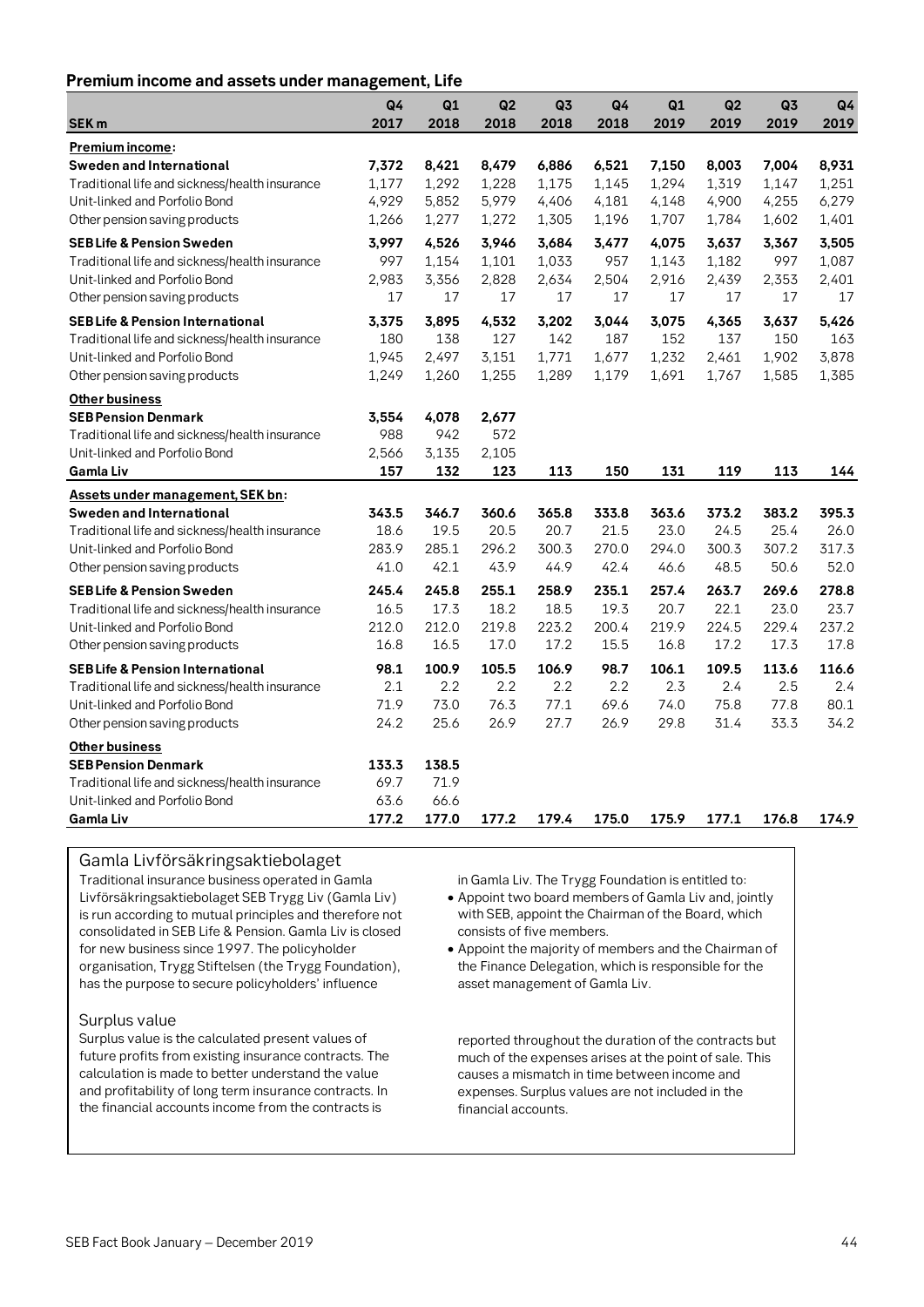### **Surplus value accounting, Life**

| ັ<br>SEK <sub>m</sub>                                                 | Q <sub>4</sub><br>2017 | Q1<br>2018 | Q2<br>2018 | Q <sub>3</sub><br>2018 | Q <sub>4</sub><br>2018 | Q1<br>2019 | Q <sub>2</sub><br>2019 | Q3<br>2019 | Q4<br>2019 |
|-----------------------------------------------------------------------|------------------------|------------|------------|------------------------|------------------------|------------|------------------------|------------|------------|
| Surplus values, opening balance                                       | 24,556                 | 25,433     | 25,352     | 19,990                 | 20,081                 | 15,990     | 17,410                 | 17,786     | 17,907     |
| Adjustment opening balance <sup>1)</sup>                              | $-50$                  | $\Omega$   | 0          |                        | 4                      | $-9$       | 6                      | $\Omega$   | $-233$     |
| Present value of new sales <sup>2)</sup>                              | 295                    | 289        | 334        | 248                    | 183                    | 227        | 325                    | 225        | 190        |
| Return/realised value on policies from previous periods               | $-395$                 | $-216$     | $-286$     | $-304$                 | $-302$                 | $-265$     | $-276$                 | $-287$     | $-328$     |
| Actual outcome compared to assumptions <sup>5)</sup>                  | 348                    | $-222$     | 130        | 29                     | $-1,424$               | 88         | 52                     | $-139$     | $-40$      |
| Change in surplus values ongoing business, gross                      | 249                    | $-148$     | 178        | $-27$                  | $-1,543$               | 50         | 101                    | $-201$     | $-178$     |
| Effect of change in deferred acquisition costs $4)$                   | 22                     | 21         | 10         | 28                     | 53                     | 69         | 72                     | 69         | 68         |
| Effect of change in deferred front end fees                           | 25                     | 4          | 7          | 3                      | 9                      | $-11$      | $-7$                   | $-5$       | 3          |
| Change in surplus values ongoing business, net 5)                     | 295                    | $-123$     | 195        | 3                      | $-1,481$               | 108        | 166                    | $-137$     | $-107$     |
| Financial effects due to short term market fluctuations <sup>6)</sup> | 347                    | $-470$     | 488        | 162                    | $-1,845$               | 1,316      | 220                    | 259        | 539        |
| Change in assumptions <sup>7)</sup>                                   | 134                    | -6         | $-20$      | $-13$                  | $-723$                 |            |                        | $-1$       | $-837$     |
| Total change in surplus values                                        | 775                    | -599       | 663        | 153                    | $-4,049$               | 1,424      | 386                    | 121        | $-406$     |
| Sold operation                                                        |                        |            | $-5,944$   |                        |                        |            |                        |            |            |
| Exchange rate differences etc                                         | 152                    | 517        | $-81$      | $-62$                  | -45                    | 5          | $-15$                  | $-1$       | $-109$     |
| Surplus values, closing balance 8)                                    | 25,433                 | 25,352     | 19,990     | 20,081                 | 15,990                 | 17,410     | 17,786                 | 17,907     | 17,160     |
| <b>SEB Pension Denmark</b>                                            | 6,142                  | 6,067      |            |                        |                        |            |                        |            |            |
| Remaining business                                                    | 19,291                 | 19,285     | 19,990     | 20,081                 | 15,990                 | 17,410     | 17,786                 | 17,907     | 17,160     |
| Effect from reversal of SEB internal DAC <sup>9)</sup>                | 625                    | 640        | 639        | 632                    | 609                    | 589        | 569                    | 549        | 530        |
| Surplus value in the SEB Group                                        | 26,058                 | 25,991     | 20,629     | 20,713                 | 16,599                 | 17,999     | 18,356                 | 18,457     | 17,689     |

#### **Most important assumptions (Swedish unit-linked which represent 86 per cent of the surplus value), per cent.**

| Discount rate                                           |        | 6.5               |
|---------------------------------------------------------|--------|-------------------|
| Growth in fund units, gross before fees and taxes       |        | 4.65              |
| Transfer rate                                           |        | 3.81              |
| Lapse rate of regular premiums                          |        | 8.2               |
| Surrender of endowment insurance contracts:             |        |                   |
| contracts signed within 1 year / 1-4 years / 5 years    |        | 2/6/13/           |
| / 6 years / thereafter                                  |        | 12/8              |
| Inflation CPI / Inflation expenses                      |        | 2/3               |
| Mortality                                               |        | Groups experience |
| Sensitivity to changes in assumptions (total division). |        |                   |
| Change in assumed discount rate                         | $+1\%$ | $-1.109$          |
|                                                         | $-1\%$ | 1,240             |
| Change in value growth of investment assets $+1\%$      |        | 1,513             |
|                                                         | $-1%$  | $-1.380$          |

<sup>1)</sup> Adjustments of the calculation method.

 $2)$  Sales defined as new contracts and extra premiums on existing contracts.

<sup>3)</sup> The actual outcome of previously signed contracts can be compared with earlier assumptions and deviations can be calculated. The most important components consist of extensions of contracts as well as cancellations.The negative deviation in Q4 2018 is mainly related to changes in internal commissions to SEB due to new regulations (IDD) but also higher rate of transfers out.

<sup>4)</sup> Restated as a result of the implementation of IFRS 15.  $12 (Q4 2017)$ 

<sup>5)</sup> Acquisition costs are capitalised in the accounts and amortised according to plan. Certain front end fees are also recorded on the balance sheet and recognized as revenue in the income statement during several years. The reported change in surplus values is adjusted by the net effect of changes in deferred acquisition costs and deferred front end fees during the period. Requisition costs are capitalised in the accounts and amortised according to pian. Certain front end rees are also recorded on the b<br>sheet and recognized as revenue in the income statement during several years. The reporte

<sup>6)</sup> Assumed investment return (growth in fund values) is 4.65 per cent gross before fees and taxes. Actual return results in positive or<br>negative financial effects.<br><sup>7)</sup> In Q4 2017 the major positive effects are from cha negative financial effects.

 policies. The negative effect in Q4 2018 mainly relates to increase in expected transfers out of policies and higher assumed expenses. The negative effect in Q4 2019 is related to various changes in assumptions such as: positive effect from lower discount rate and negative effect from transfers out, lower growth in funds and higher expenses.

8) The calculated surplus value is not included in the SEB Group's consolidated accounts. The closing balance is net of capitalised acquisition costs and deferred front end fees.

 $9)$  Capitalised internal acquisition costs relating to investment contracts are reversed (IFRS 15).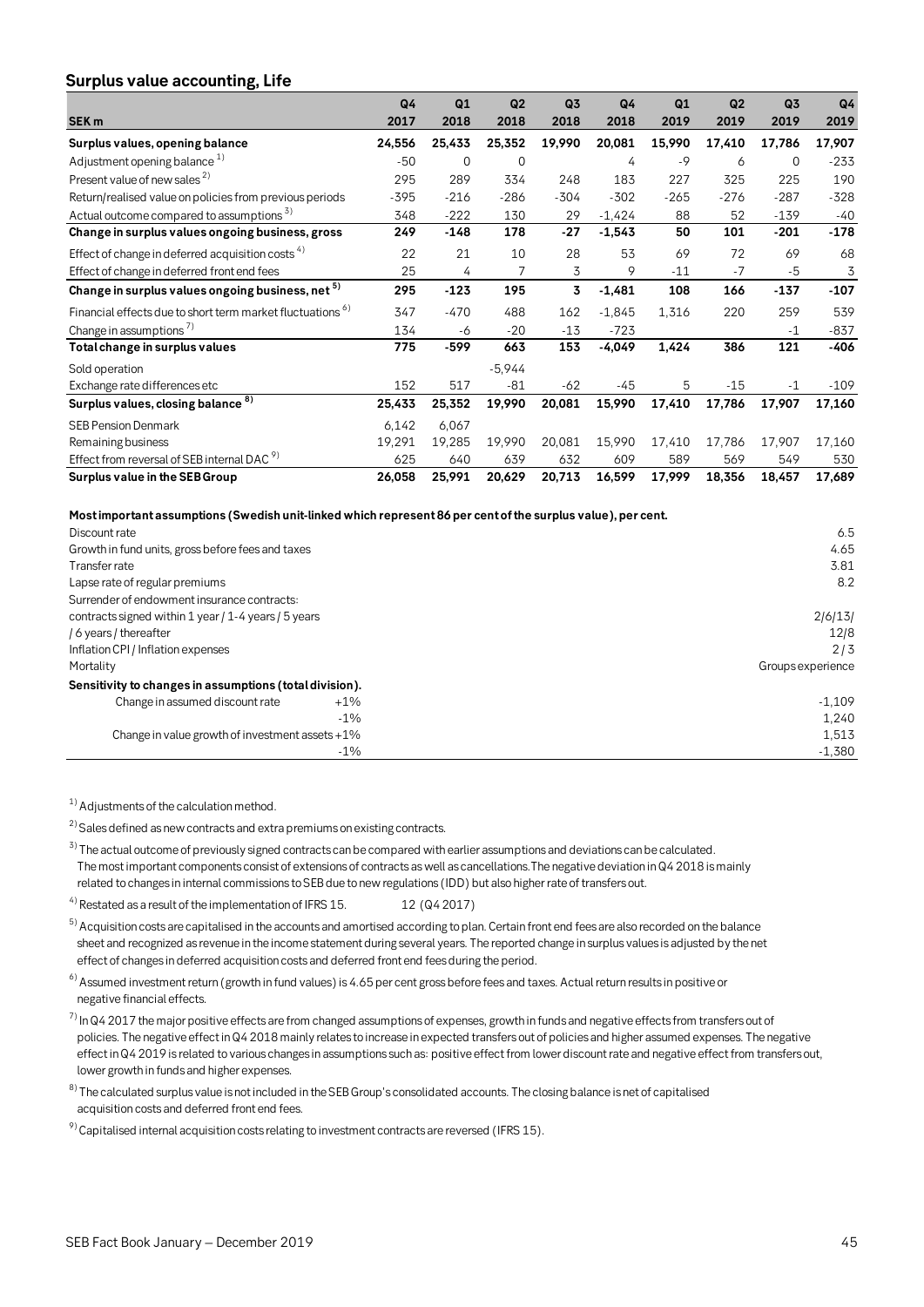# **Investment Management & Group functions**

|                                                           | Q <sub>4</sub> | Q1       | Q2       | Q <sub>3</sub> | Q4       | Q1       | Q2       | Q <sub>3</sub> | Q <sub>4</sub> |
|-----------------------------------------------------------|----------------|----------|----------|----------------|----------|----------|----------|----------------|----------------|
| SEK <sub>m</sub>                                          | 2017           | 2018     | 2018     | 2018           | 2018     | 2019     | 2019     | 2019           | 2019           |
| Net interest income                                       | 258            | 432      | 256      | 41             | $-221$   | $-373$   | $-85$    | 91             | $-11$          |
| Net fee and commission income                             | 619            | 523      | 531      | 594            | 744      | 528      | 617      | 588            | 659            |
| Net financial income                                      | 162            | 29       | 315      | 363            | 318      | 393      | 169      | 107            | 936            |
| Net other income                                          | 71             | 91       | $-64$    | 76             | $-12$    | 94       | 45       | 107            | 309            |
| Total operating income                                    | 1,110          | 1,075    | 1,038    | 1,075          | 831      | 641      | 747      | 893            | 1,892          |
| Staff costs                                               | $-1,253$       | $-1,271$ | $-1,352$ | $-1,284$       | $-1,075$ | $-1,312$ | $-1,328$ | $-1,299$       | $-1,355$       |
| Other expenses                                            | 857            | 730      | 694      | 780            | 974      | 1,020    | 1,167    | 1,066          | 1,212          |
| Depreciation, amortisation and impairment of tangible and |                |          |          |                |          |          |          |                |                |
| intangible assets                                         | $-181$         | $-135$   | $-136$   | $-136$         | $-141$   | $-356$   | $-365$   | $-328$         | $-427$         |
| Total operating expenses                                  | $-577$         | -675     | -795     | -640           | $-243$   | $-647$   | $-526$   | $-561$         | $-570$         |
| <b>Profit before credit losses</b>                        | 533            | 400      | 243      | 435            | 588      | -6       | 222      | 332            | 1,322          |
| Gains less losses from tangible and intangible assets     |                |          |          |                | $-2$     |          |          |                | $-1$           |
| Net expected credit losses                                |                | $-15$    | 34       | 6              |          | $-2$     | 11       | $-22$          | $-9$           |
| Net credit losses                                         | 1              |          |          |                |          |          |          |                |                |
| Operating profit before                                   |                |          |          |                |          |          |          |                |                |
| items affecting comparability                             | 534            | 385      | 277      | 441            | 586      | -8       | 233      | 310            | 1,311          |
| Items affecting comparability                             | $-1,896$       |          | 4,506    |                |          |          |          |                |                |
| <b>Operating profit</b>                                   | $-1,362$       | 385      | 4,783    | 441            | 586      | -8       | 233      | 310            | 1,311          |
|                                                           |                |          |          |                |          |          |          |                |                |

The Investment Management division manages SEB Funds and institutional mandates for the Group's various customer segments. Group functions consist of business support, group treasury, the German run-off operations and other.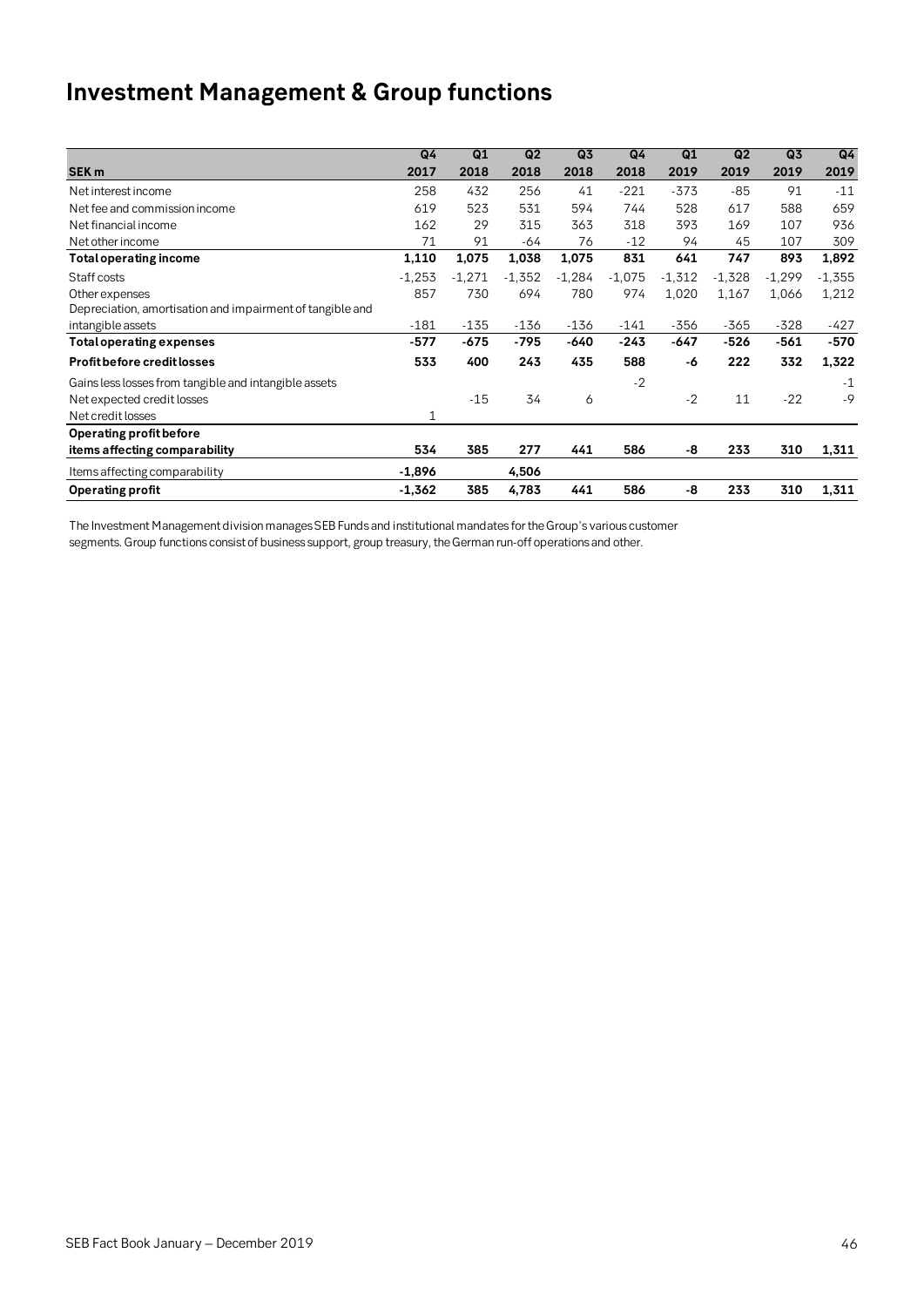## **Investment Management**

|                                                           | Q <sub>4</sub> | Q1       | Q <sub>2</sub> | Q <sub>3</sub> | Q <sub>4</sub> | Q1     | Q <sub>2</sub> | Q <sub>3</sub> | Q <sub>4</sub> |
|-----------------------------------------------------------|----------------|----------|----------------|----------------|----------------|--------|----------------|----------------|----------------|
| SEK <sub>m</sub>                                          | 2017           | 2018     | 2018           | 2018           | 2018           | 2019   | 2019           | 2019           | 2019           |
| Net interest income                                       | $-7$           | $-5$     | $-5$           | $-7$           | $-8$           | $-7$   | $-7$           | $-7$           | $-6$           |
| Net fee and commission income                             | 610            | 513      | 518            | 560            | 691            | 497    | 570            | 524            | 595            |
| Net financial income                                      | $-1$           | $-14$    | $-4$           | $-1$           | 2              | 15     | 3              | 23             | $-6$           |
| Net other income                                          | 1              | $\Omega$ | 2              | $\mathbf{1}$   | 1              | 2      | 1              | 1              | 1              |
| <b>Total operating income</b>                             | 603            | 494      | 510            | 552            | 686            | 507    | 567            | 540            | 584            |
| Staff costs                                               | $-95$          | $-91$    | $-114$         | $-90$          | $-79$          | $-102$ | $-101$         | $-91$          | $-124$         |
| Other expenses                                            | $-104$         | $-94$    | $-94$          | $-97$          | $-112$         | $-110$ | $-112$         | $-109$         | $-122$         |
| Depreciation, amortisation and impairment of tangible and |                |          |                |                |                |        |                |                |                |
| intangible assets                                         | $-2$           | $-2$     | $-2$           | $-1$           | $-1$           | $-2$   | $-1$           | $-2$           | $-2$           |
| <b>Total operating expenses</b>                           | $-201$         | $-188$   | $-210$         | $-187$         | $-192$         | $-215$ | $-215$         | $-201$         | $-247$         |
| Net credit losses                                         |                |          |                |                |                |        |                |                |                |
| Operating profit                                          | 402            | 306      | 300            | 365            | 493            | 292    | 353            | 339            | 337            |
|                                                           |                |          |                |                |                |        |                |                |                |
| Cost/Income                                               | 0.33           | 0.38     | 0.41           | 0.34           | 0.28           | 0.42   | 0.38           | 0.37           | 0.42           |
| FTEs, present                                             | 179            | 174      | 185            | 183            | 188            | 190    | 189            | 195            | 201            |
| SEB labelled mutual funds, SEK bn                         | 630            | 636      | 663            | 685            | 622            | 688    | 703            | 724            | 736            |
| Net sales YTD, SEK bn                                     | 37             | 8        | 11             | 14             | 15             | $-8$   | $-5$           | $\overline{0}$ | $-3$           |

## **Income, expenses and operating profit**

SEK m





## **AuM per asset class SEB labelled mutual funds**

|                                   | Q4   | Q1   | Q2   | Q3   | Q4   | Q <sub>1</sub> | Q2   | Q3   | Q4   |
|-----------------------------------|------|------|------|------|------|----------------|------|------|------|
|                                   | 2017 | 2018 | 2018 | 2018 | 2018 | 2019           | 2019 | 2019 | 2019 |
| Equities                          | 46%  | 46%  | 47%  | 47%  | 44%  | 46%            | 46%  | 45%  | 47%  |
| Fixed Income                      | 28%  | 27%  | 27%  | 27%  | 27%  | 27%            | 26%  | 26%  | 26%  |
| Mixed                             | 21%  | 22%  | 22%  | 22%  | 24%  | 22%            | 23%  | 24%  | 22%  |
| Alternatives                      | 5%   | 5%   | 5%   | 5%   | 5%   | 5%             | 5%   | 5%   | 5%   |
| SEB labelled mutual funds, SEK bn | 630  | 636  | 663  | 685  | 622  | 688            | 703  | 724  | 736  |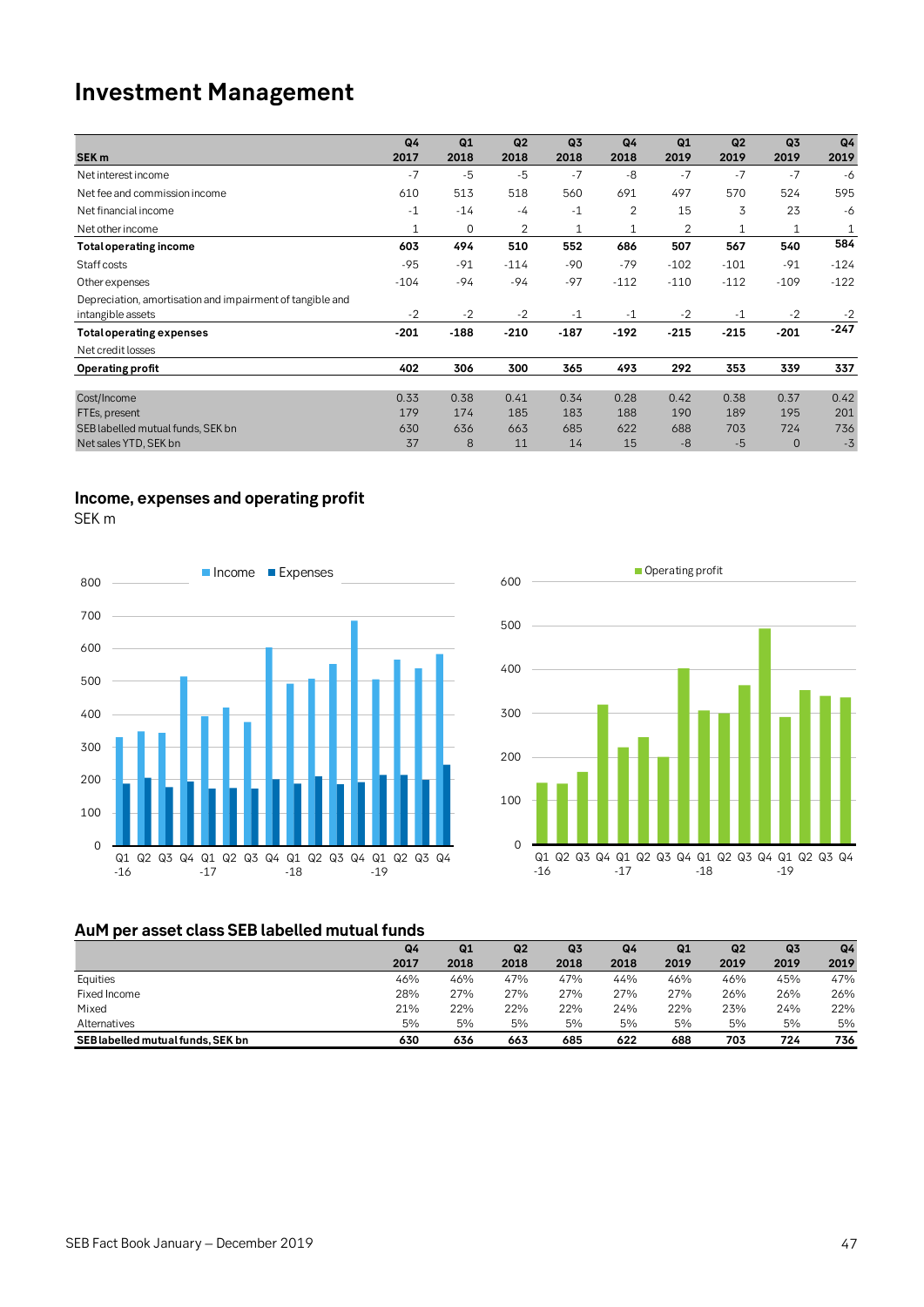### **Definitions - Alternative Performance Measures\* Items affecting comparability**

To facilitate the comparison of operating profit between current and previous periods, items with significant impact that management considers affect the comparability or are relevant for the understanding of the financial result, are identified and separately described, e.g. impairment of goodwill, restructuring, net profit from divestments and other income or costs that are not recurring.

### **Operating profit**

Total profit before tax.

### **Operating profit before items affecting comparability**

Total profit before items affecting comparability and tax.

### **Net profit**

Total profit after tax.

### **Return on equity**

Net profit attributable to shareholders in relation to average $1$ ) shareholders' equity.

### **Return on equity excluding items affecting comparability**

Net profit attributable to shareholders, excluding items affecting comparability and their related tax effect, in relation to average<sup>1)</sup> shareholders' equity.

### **Return on tangible equity**

Net profit attributable to shareholders in relation to average<sup>2)</sup> shareholders' equity less intangible assets

### **Return on tangible equity excluding items affecting comparability**

Net profit attributable to shareholders, excluding items affecting comparability and their related tax effect, in relation to average2) shareholders' equity less intangible assets and items affecting comparability.

### **Return on business equity**

Operating profit by division, reduced by a standard tax rate, in relation to the divisions' average<sup>1)</sup> business equity (allocated capital).

### **Return on total assets**

Net profit attributable to shareholders, in relation to average $1$ ) total assets.

### **Return on risk exposure amount**

Net profit attributable to shareholders in relation to average $1$ ) risk exposure amount.

### **Cost/income ratio**

 $\overline{a}$ 

Total operating expenses in relation to total operating income.

### **Basic earnings per share**

Net profit attributable to shareholders in relation to the weighted average<sup>2)</sup> number of shares outstanding.

### **Diluted earnings per share**

Net profit attributable to shareholders in relation to the weighted average<sup>2)</sup> diluted number of shares. The calculated dilution is based on the estimated economic value of the longterm equity-based programmes.

### **Net worth per share**

The total of shareholders' equity, the equity portion of any surplus values in the holdings of interest-bearing securities and the surplus value in life insurance operations in relation to the number of shares outstanding.

#### **Equity per share**

Shareholders' equity in relation to the number of shares outstanding.

### **Core gap ratio**

Structural liquidity risk measure defined as total liabilities deemed to mature beyond one year in relation to total assets deemed to mature beyond one year.

### *APMs related to credit risk:*

*Based upon IFRS 9*

**Expected credit Losses, ECL**

Probability weighted credit losses with the respective risk of a default.

### **ECL allowances**

The allowance for expected credit losses on financial assets, contract assets, loan commitments and financial guarantee contracts.

### **Net ECL level**

Net credit impairments in relation to the opening balance of debt securities and loans to the public and credit institutions measured at amortised cost, financial guarantees and loan commitments, less ECL allowances.

### **ECL coverage ratio**

ECL allowances as in relation to underlying gross carrying amounts and nominal amounts of financial guarantees and loan commitments.

### **Stage 3 loans / Total loans, gross**

Gross carrying amount for stage 3 loans (credit-impaired loans) in relation to gross carrying amount for total loans measured at amortised cost (excluding demand deposits credit institutions and including trade and client receivables presented as other assets).

### **Stage 3 loans / Total loans, net**

Carrying amount for stage 3 loans (credit-impaired loans) in relation to carrying amounts for total loans measured at amortised cost (excluding demand deposits credit institutions and including trade and client receivables presented as other assets).

### *APMs related to credit risk:*

*Pre IFRS 9 implementation*

### **Credit loss level**

Net credit losses in relation to the opening balance of loans to the public, loans to credit institutions and loan guarantees less specific, collective and off balance sheet reserves.

*<sup>1)</sup> Average year to date, calculated on month-end figures.* 

*<sup>2)</sup> Average, calculated on a daily basis.*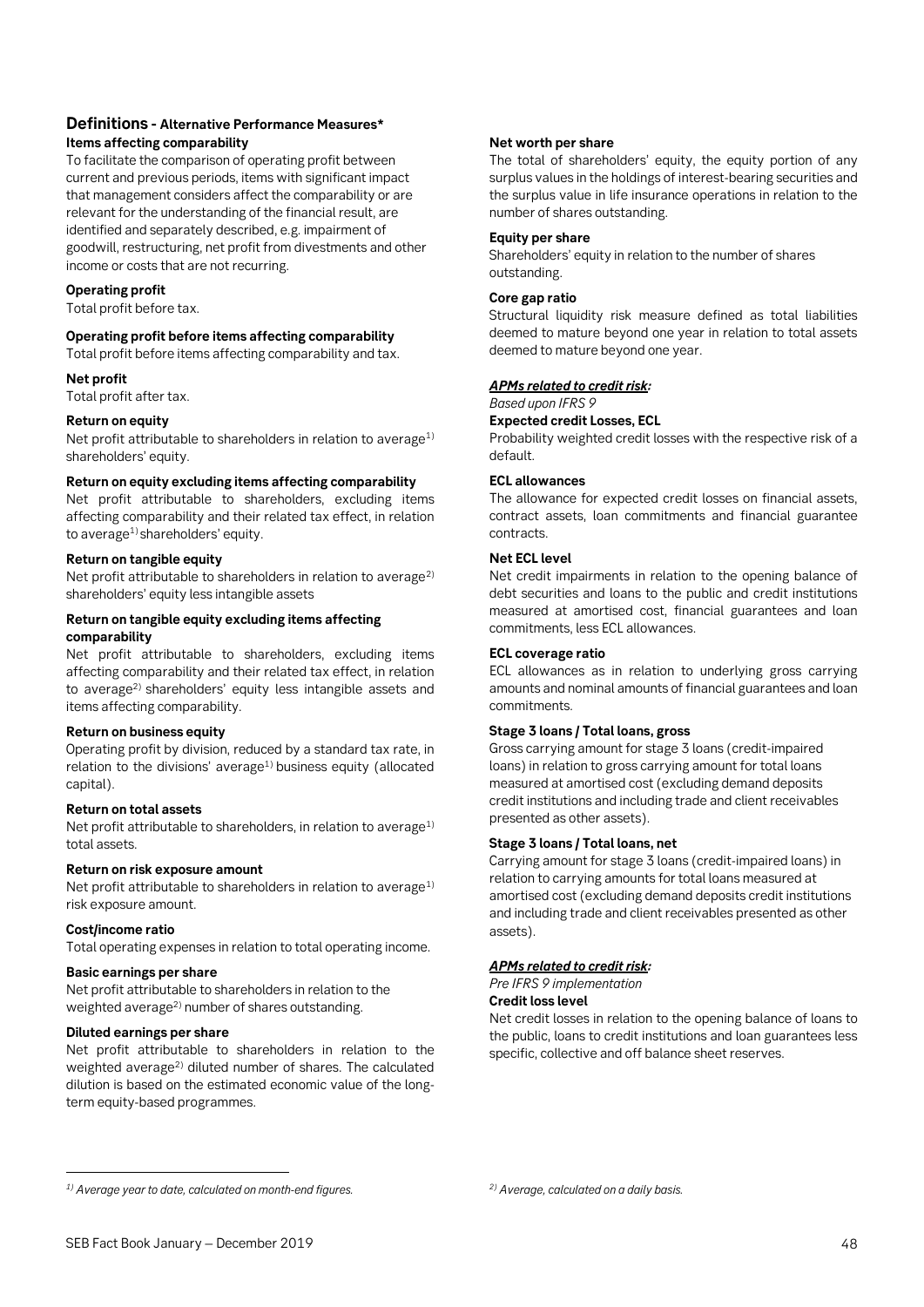### **Definitions - According to the EU Capital Requirements Regulation no 575/2013 (CRR)**

#### **Risk exposure amount**

Total assets and off balance sheet items, weighted in accordance with capital adequacy regulations for credit risk and market risk. The operational risks are measured and added as risk exposure amount. Risk exposure amounts are only defined for the consolidated situation, excluding insurance entities and items deducted from own funds.

#### **Common Equity Tier 1 capital**

Shareholders' equity excluding proposed dividend, deferred tax assets, intangible assets and certain other regulatory adjustments defined in EU Regulation no 575/2013 (CRR).

#### **Tier 1 capital**

Common Equity Tier 1 capital plus qualifying forms of subordinated loans.

### **Tier 2 capital**

Mainly subordinated loans not qualifying as Tier 1 capital contribution.

### **Own funds**

The sum of Tier 1 and Tier 2 capital.

### **Common Equity Tier 1 capital ratio**

Common Equity Tier 1 capital as a percentage of risk exposure amount.

#### **Tier 1 capital ratio**

Tier 1 capital as a percentage of risk exposure amount.

#### **Total capital ratio**

Total own funds as a percentage of risk exposure amount.

#### **Leverage ratio**

Tier 1 capital as a percentage of total assets including off balance sheet items with conversion factors according to the standardised approach.

### **Liquidity Coverage Ratio (LCR)**

High-quality liquid assets in relation to the estimated net liquidity outflows over the next 30 calendar days.

\* *Alternative Performance Measures, APMs, are financial measures of historical or future financial performance, financial position, or cash flows, other than those defined in the applicable financial reporting framework (IFRS) or in the EU Capital Requirements Regulation and Directive CRR/CRD IV. APMs are used by SEB when relevant to assess and describe the performance of SEB and provide additional relevant information and tools to enable a view on SEB's performance. APMs on basic earnings per share, diluted earnings per share, net worth per share, equity per share, return on equity, return on tangible equity, return on total assets and return on risk exposure amount provide relevant information on the performance in relation to different investment measurements. The cost/income ratio provides information on SEB's cost efficiency. APMs related to lending provide information on provisions in relation to credit risk. All these measures may not be comparable to similarly titled measures used by other companies.* 

**The excel file Alternative Performance Measures, available on sebgroup.com/ir, provides information on how the measures are calculated.**